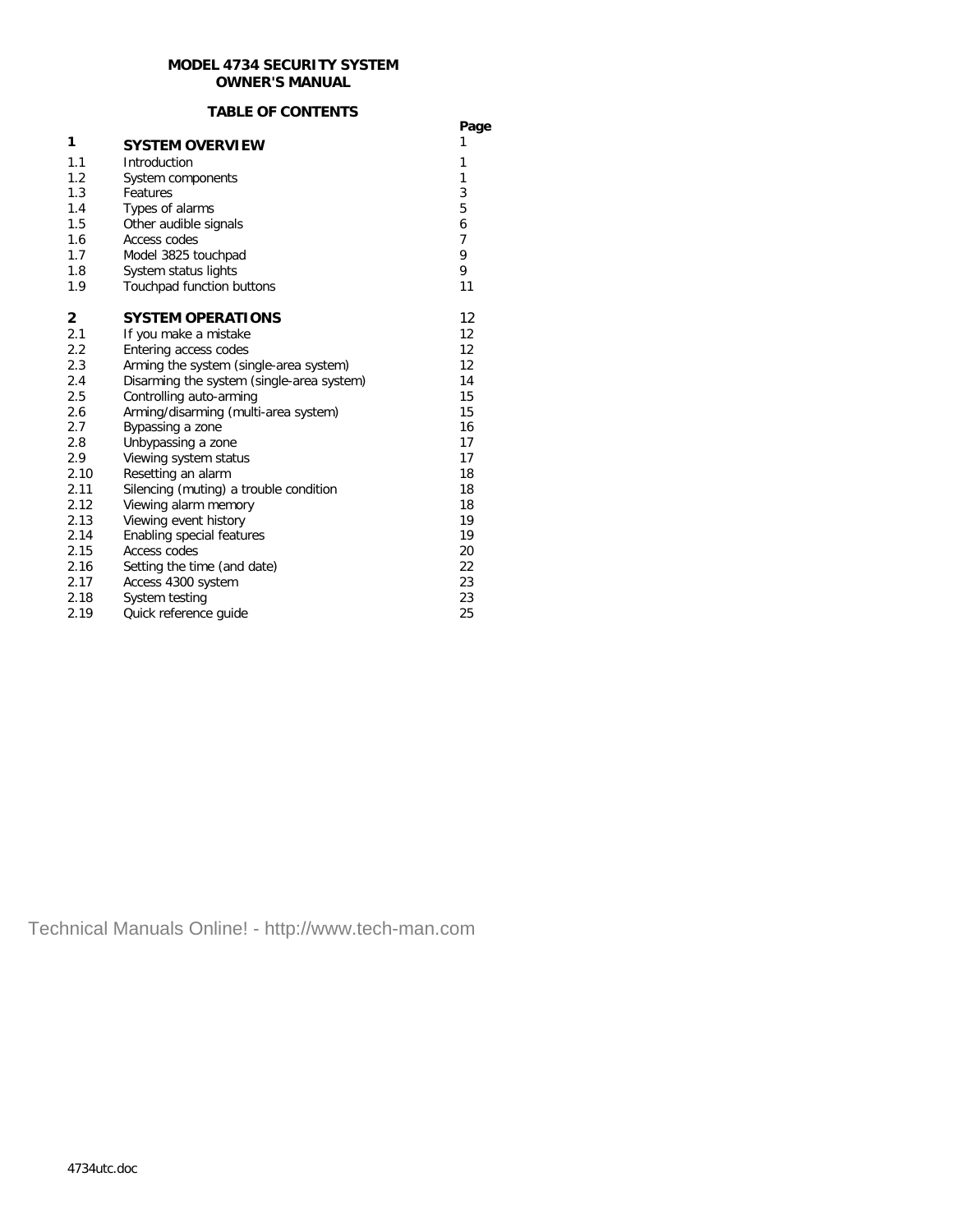| 3    | <b>PROGRAMMING</b>                      | 27 |
|------|-----------------------------------------|----|
| 3.1  | Entering programming mode               | 27 |
| 3.2  | Selecting a menu                        | 27 |
| 3.3  | Viewing menu selections                 | 27 |
| 3.4  | Accept programming changes              | 27 |
| 3.5  | If you make a mistake while programming | 27 |
| 3.6  | Exiting a menu                          | 28 |
| 3.7  | Exit programming mode                   | 28 |
| 3.8  | Time windows (menu 0)                   | 28 |
| 3.9  | Access menu (menu 1)                    | 29 |
| 3.10 | Holidays menu (menu 2)                  | 30 |
| 3.11 | DST dates (menu 3)                      | 31 |
| 4    | IN CASE OF TROUBLE                      | 32 |
| 4.1  | What happens when an alarm occurs       | 32 |
| 4.2  | In case of accidental activation        | 32 |
| 4.3  | Evacuation planning                     | 32 |
| 5    | <b>APPENDIX</b>                         | 34 |
| 5.1  | Sample installations                    | 34 |
| 5.2  | LCD display messages                    | 35 |
| 5.3  | System data                             | 36 |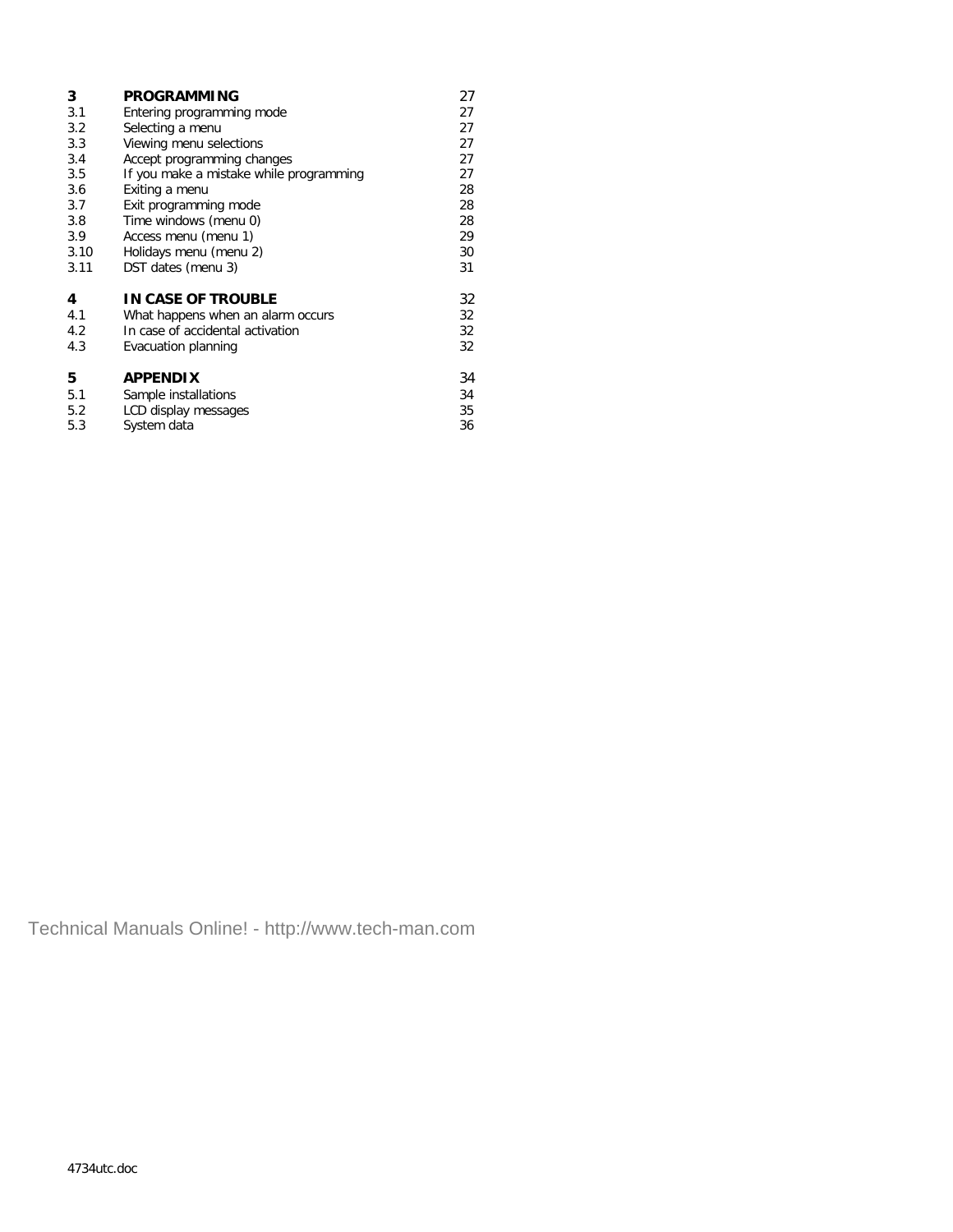# **Section 1: System Overview**

## **Introduction**

The Regency Model 4734 Access Expander is an add-on device to the 4720 security system, designed especially for businesses needing to control access for a large number of users. The 4734 enables you to easily control a large facility with access for 1,000 users and provides your business with dependable, 24-hour protection.

The 4734 system has been custom programmed and installed using the components, options, and features that most closely meet your needs. Because the installation is managed by your local security company, your system may include some features not covered in this manual or may lack some features that are discussed.

It is important that you familiarize yourself with how the 4734 operates. Please read this manual thoroughly. Knowing how to fully operate the system will allow you to obtain the highest degree of security and will prevent false alarms. If you have any questions that are not covered in this manual, contact your alarm system installer. Your installer can also help you fill out the system data pages at the back of this guide.

The following sections describe the capabilities of the system in general terms. Operation instructions begin in section 2 on page 14.

# **System Components**

The major components of your Model 4734 Security System are:

- Sensors and detectors
- Control communication panel (4720 base unit)
- Card access stations
- Touchpads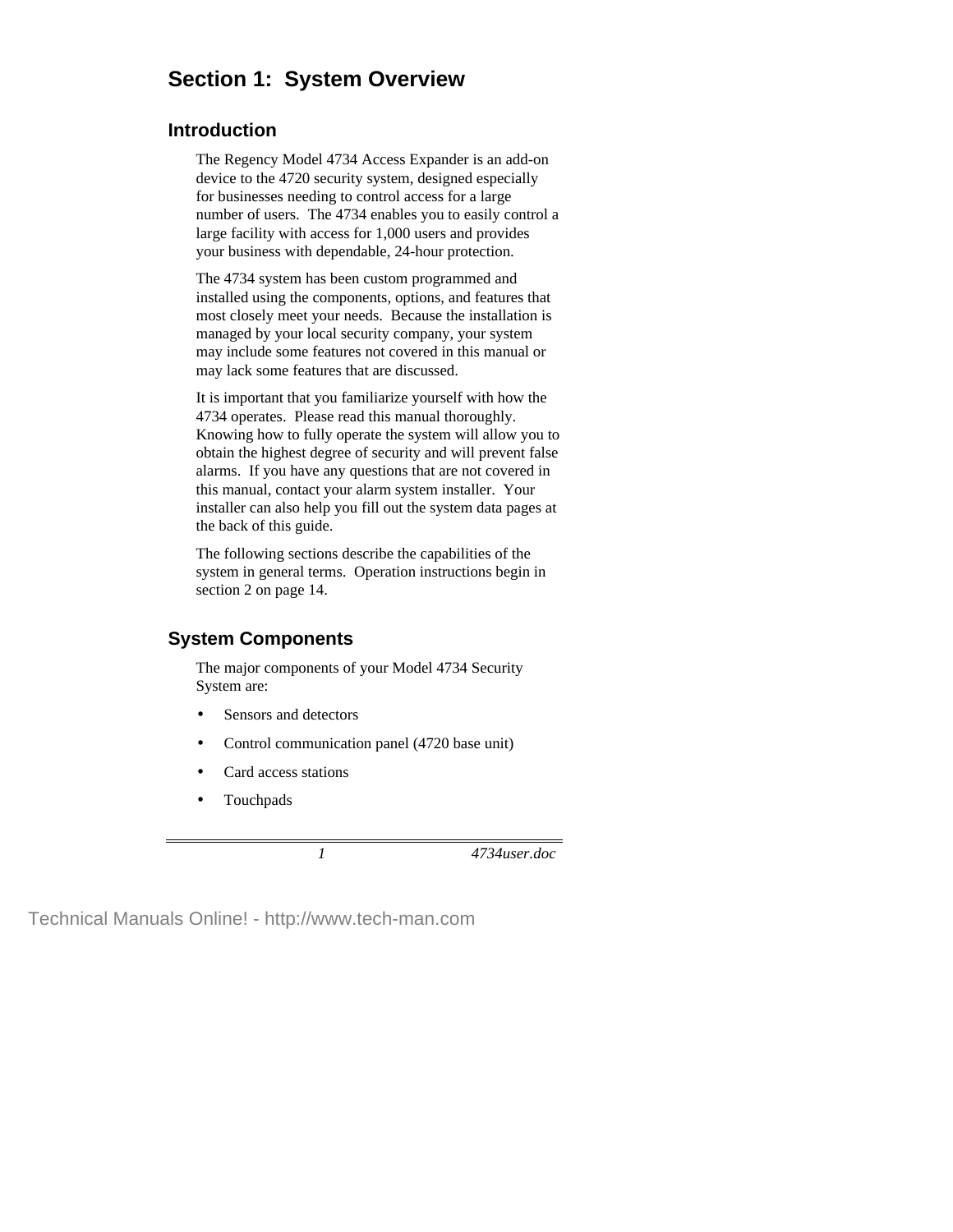#### **Sensors**

The system can monitor up to 80 different zones, or protection points, within your home or business. A variety of sensors, including door contact switches, motion detectors, smoke detectors, and heat detectors can be used.

## **Control panel**

The 4734's control panel is the electronic center of the system, the part housed in the metal cabinet. All sensors, card access stations, and touchpads are connected to the panel. The panel issues signals that activate warning tones and alarm bells. It also notifies your security company's central monitoring station when these signals occur. The control panel contains a standby battery that is constantly being charged to provide many hours of system operation if you should experience a power failure.

## **Card access stations**

Card access stations are the devices that control access to your premises. They are located at the entry to secured areas. Users present or swipe cards (or enter codes) at the access station to gain access to the controlled access area. If the card or code is valid, the door is temporarily unlocked to allow the user to enter. Your installation may include as many as 15 access stations.

## **Touchpads**

Touchpads are the system component most visible to you. You will use them to arm or disarm (turn on or turn off) the system; assign access codes; activate the chime or interior features; and perform all other system functions. Your system may include up to 15 touchpads distributed throughout your premises.

The majority of the rest of the manual is devoted to teaching you how to use the touchpads to operate and program your system.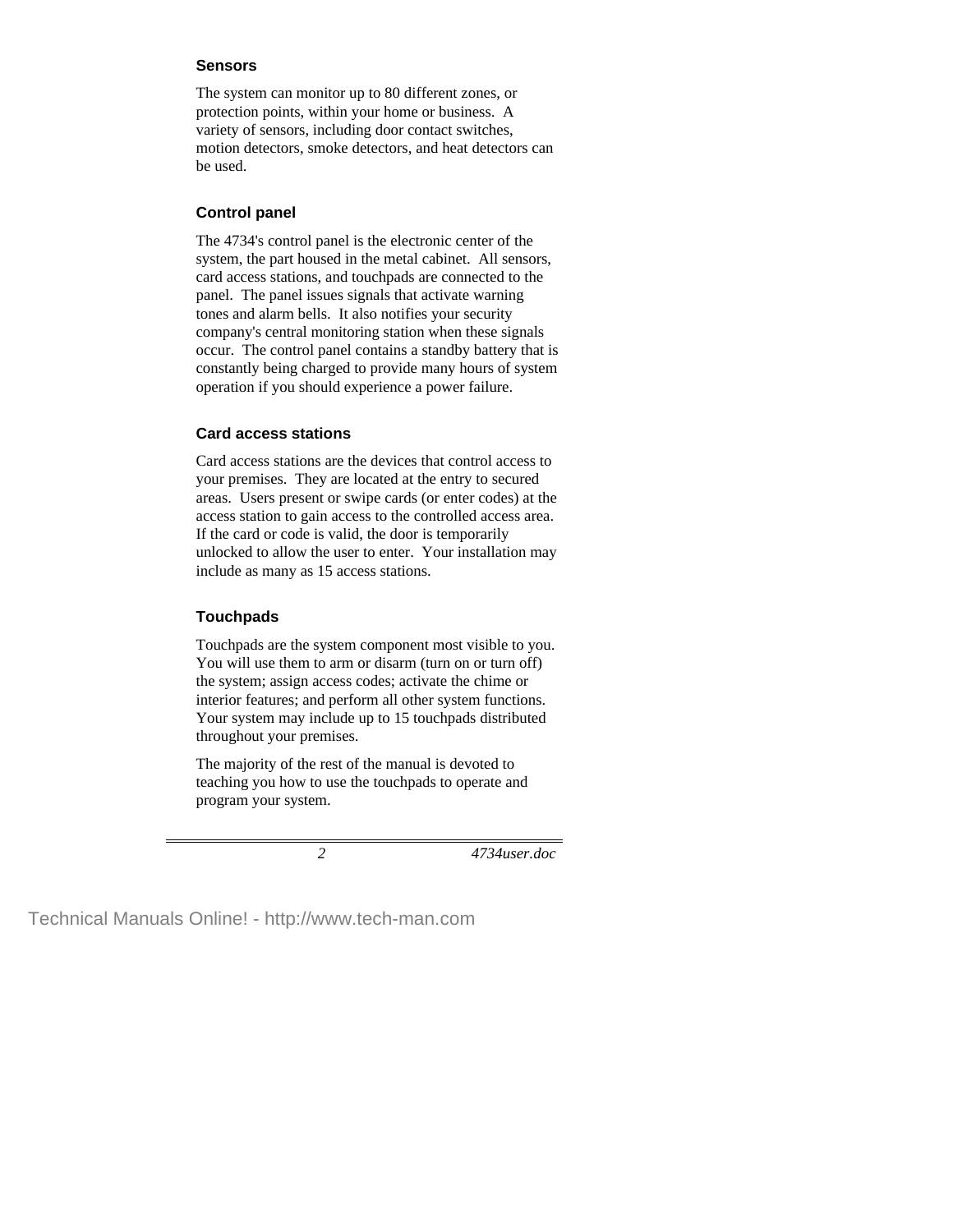### **Central Monitoring Station**

While not an actual system component, the central monitoring station (referred to throughout the rest of this manual as the "central station") is important to your security. When an alarm occurs on your premises, a signal is sent, via the telephone lines, to the central station. Central station personnel dispatch the appropriate authorities when they receive the signal.

**IMPORTANT**: To comply with industry standards, the 4734 is equipped with line seizure. This means that any time the system's dialer needs to communicate with the central station, it will NOT be possible to use any telephones that are on the same line(s) as the security system. Normally this condition will last less than one minute, but under adverse telephone circuit conditions, could last for as long as 15 minutes.

# **Features**

## **Zones**

Zones are protection points within your building. A zone can be a room, a section of a room, or a group of rooms. The 4734 allows you to assign up to 80 different zones. Some special types of zones are described below.

## **Perimeter and Interior Zones**

If you choose to divide your premises into "perimeter" and "interior" zones, you can operate security for them separately. Perimeter zones include all outside entries, doors, and windows. Interior zones are locations inside the premises where occupants can move about freely while still protected from intrusion.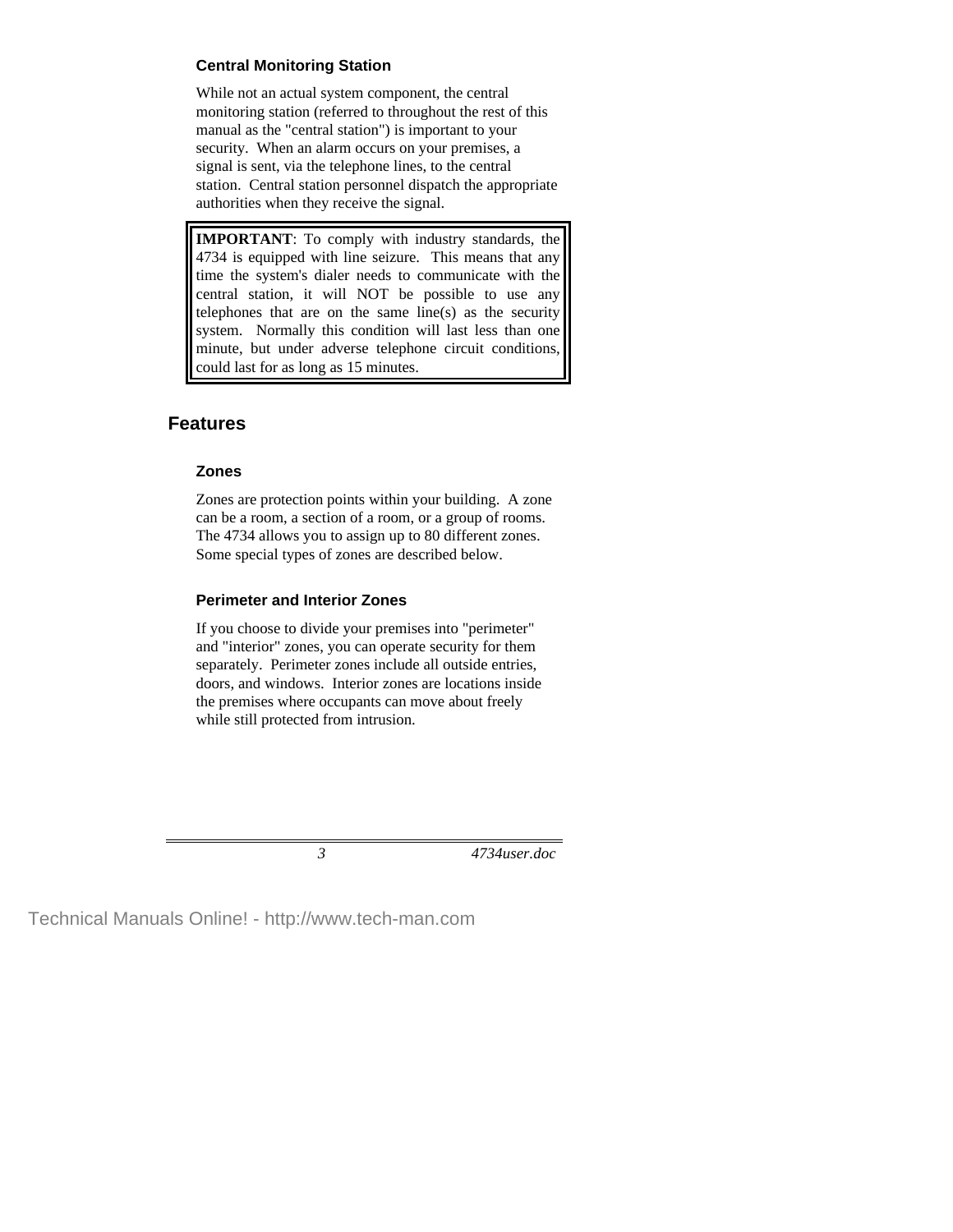### **Exit/Entry Delay Zones**

The **exit delay** gives you time to leave the building after arming the system. Your system may be programmed to beep during the delay period.

If a delayed zone is still active (that is, if someone is still in the zone) at the moment the exit delay elapses, it will cause an immediate alarm.

The **entry delay** gives you time to disarm the system after entering the building. A beep will sound during the delay period.

If the **NO DELAY** light is on, all delays are ignored. If anyone enters a zone while the system is armed, an alarm will sound immediately.

## **Chime Zones**

When the system is disarmed, chime zones emit a warning sound whenever anyone enters them.

## **Multi-area System**

The 4734 can divide your premises into up to 8 "areas," or groups of zones, that can be armed and disarmed independently. Special menus display on the touchpad allowing you to control your system easily. See section 3.3 for information on how to control a multi-area system.

If you and your installer have decided to set up a multiarea system, your installer will create the areas for you. You can control who has access to each area. See programming access rights section (section 4.11) for more information.

Instructions for operating a multi-area system are found throughout this guide.

## **Auto-arming System**

Your system can be programmed to arm or disarm automatically at specified times.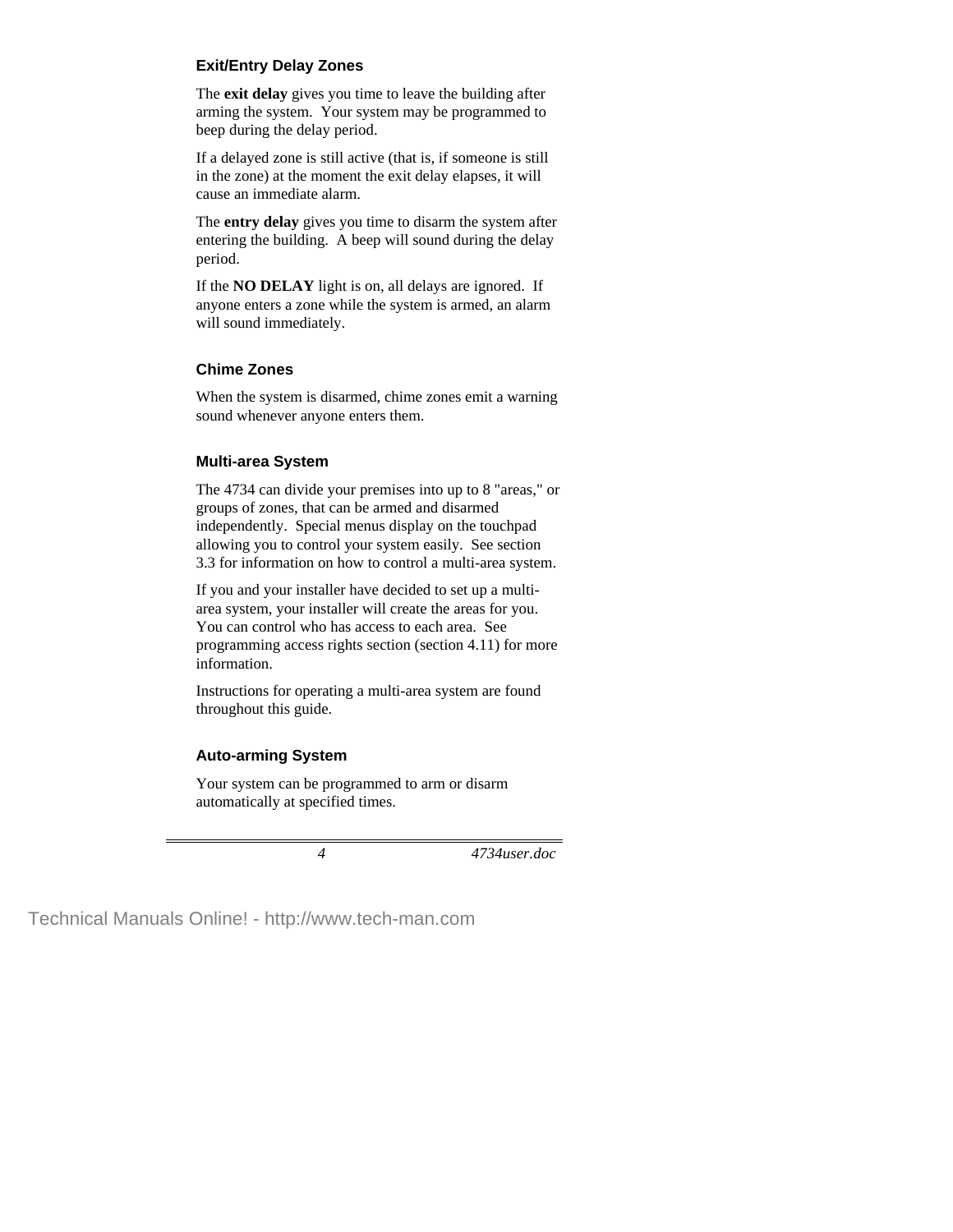A programmed number of minutes before the system autoarms, the touchpads display the number of minutes until arming will occur. The touchpads also beep every 10 seconds during this period.

If you are using this feature, your installer will perform the necessary programming. The auto-arm delay can be canceled or extended, if desired. See section 3.4 for specific instructions.

### **Panic Keys**

The POL, FIRE and AUX keys on the touchpad are known as "panic keys." If your installer has enabled these keys, they can be used to quickly send a signal to the central station that a particular alarm condition has occurred. Typically POL is used for police emergencies, FIRE for fire emergencies, and AUX for other, nonmedical emergencies that may occur at your site.

### **Duress Alarm Feature**

This feature sends a duress alarm to the central station. If you choose to use this feature your installer will program one or two digits to act as duress triggers. You would use these numbers to activate a silent alarm during a duress situation.

For example, if you are forced to disarm the system during a hold-up, you would press the digit(s) as if they were part of your access code. Your central station would receive the signal but lights or messages would not display on your touchpad and no audible alarm would sound.

See section 3.19 for special information on choosing access codes if you are using the duress alarm feature.

### **Code 2 Feature**

If you choose to use this feature, you can allow secondary users (cleaners, babysitters, etc.) to disarm the system one time. See section 3.17 for more information.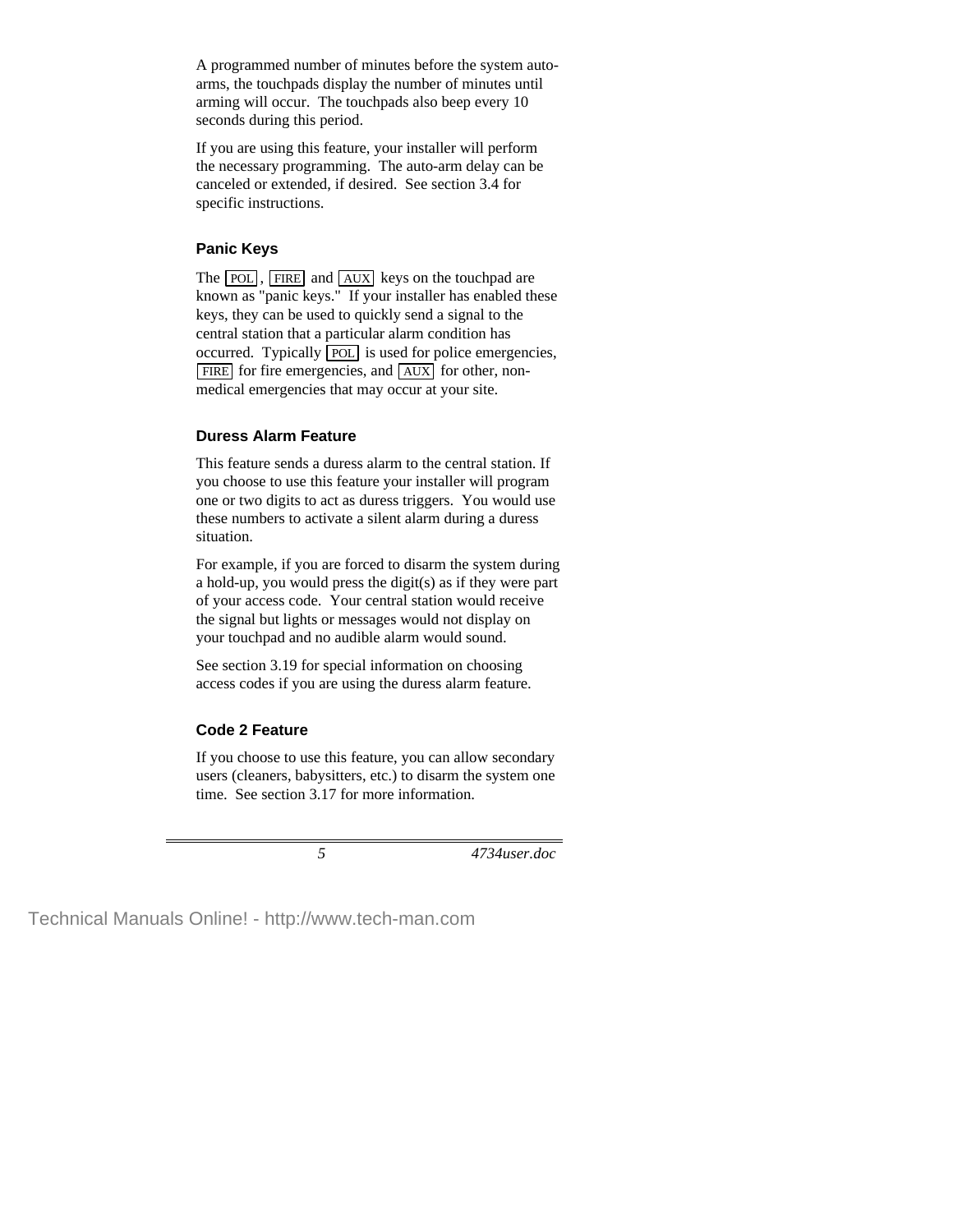#### **Intercom and Telephone Features**

Optional accessories allow your touchpads to be used as intercoms (either two-way or listen-only) or as hands-free telephones.

# **Types of Alarms**

When the system is in alarm, the touchpads beep and display the alarm location, and the system speakers produce the high volume sounds described below. The alarms are ranked in priority order.

#### **Fire**

If the 4734 senses a fire, a high volume, high pitch pulsing alarm will sound and the system will send a fire alarm signal to the central station.

### **Panic**

These alarms, triggered manually whenever anyone presses one of the panic keys from the touchpad, produce a slowly alternating, high/low pitch constant tone.

### **Intrusion**

An intrusion (or burglary) alarm causes the 4734 to sound a high volume, alternating high/low pitch constant tone and to send a report to the central station.

### **Tamper Alarm**

Your system may be protected against attempts to disable it. Components such as outside bell or siren enclosures, the control cabinet, and telephone equipment can be protected from unauthorized access or tampering. Your system can be set up to monitor and report these conditions to the central station. Tamper alarms sound a high volume, alternating high/low pitch constant tone (same as intrusion).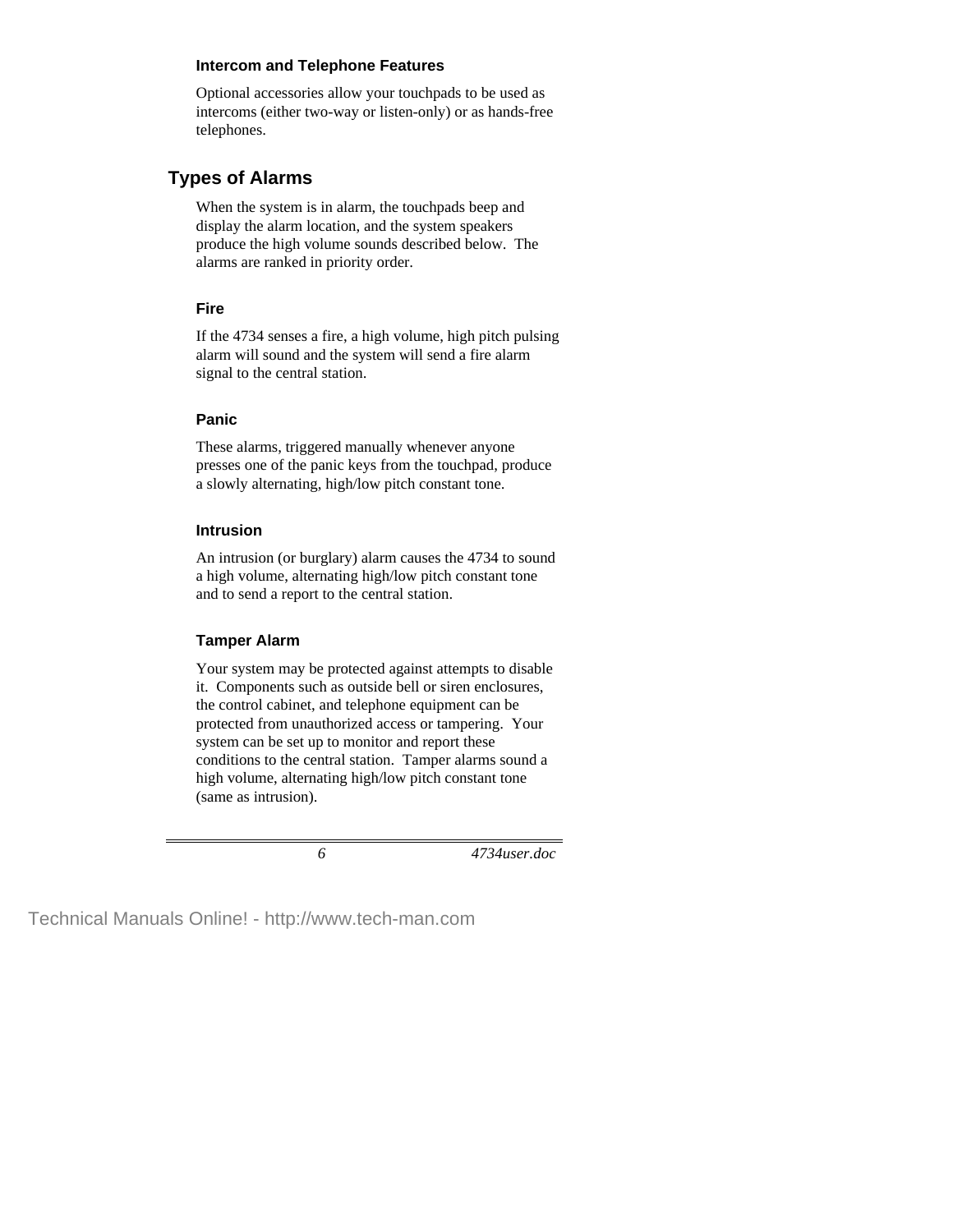### **Auxiliary Alarms**

Flooding and furnace failure are two examples of auxiliary alarms. You and your alarm installer will decide if your installation needs any auxiliary alarms. Auxiliary alarms produce alternating high/low pitch pulsed tones.

## **Other Audible Signals**

Other conditions, besides alarms, that cause audible signals are:

### **Trouble condition**

A one-second beep every few seconds while a trouble condition exists. (A trouble condition is a situation in your system that is not as it should be. It could be a door left or forced open, a sensor failure, or other system problem.)

### **Exit/entry delay**

One beep sounds each second during the entry delay time. The signal may also be emitted during the exit delay.

#### **Door chime**

A series of beeps sounds each time a perimeter door is opened or closed.

## **Access Codes**

*The following paragraphs describe the types of access codes. See section 3.19 to learn how to change codes and for special information about choosing codes.*

Access codes are 4 to 6-digit codes that allow persons to arm, disarm, and control your system. Anyone who has been assigned an access code must keep the code confidential.

There are several types of access codes. They are the main access code (sometimes called the "master system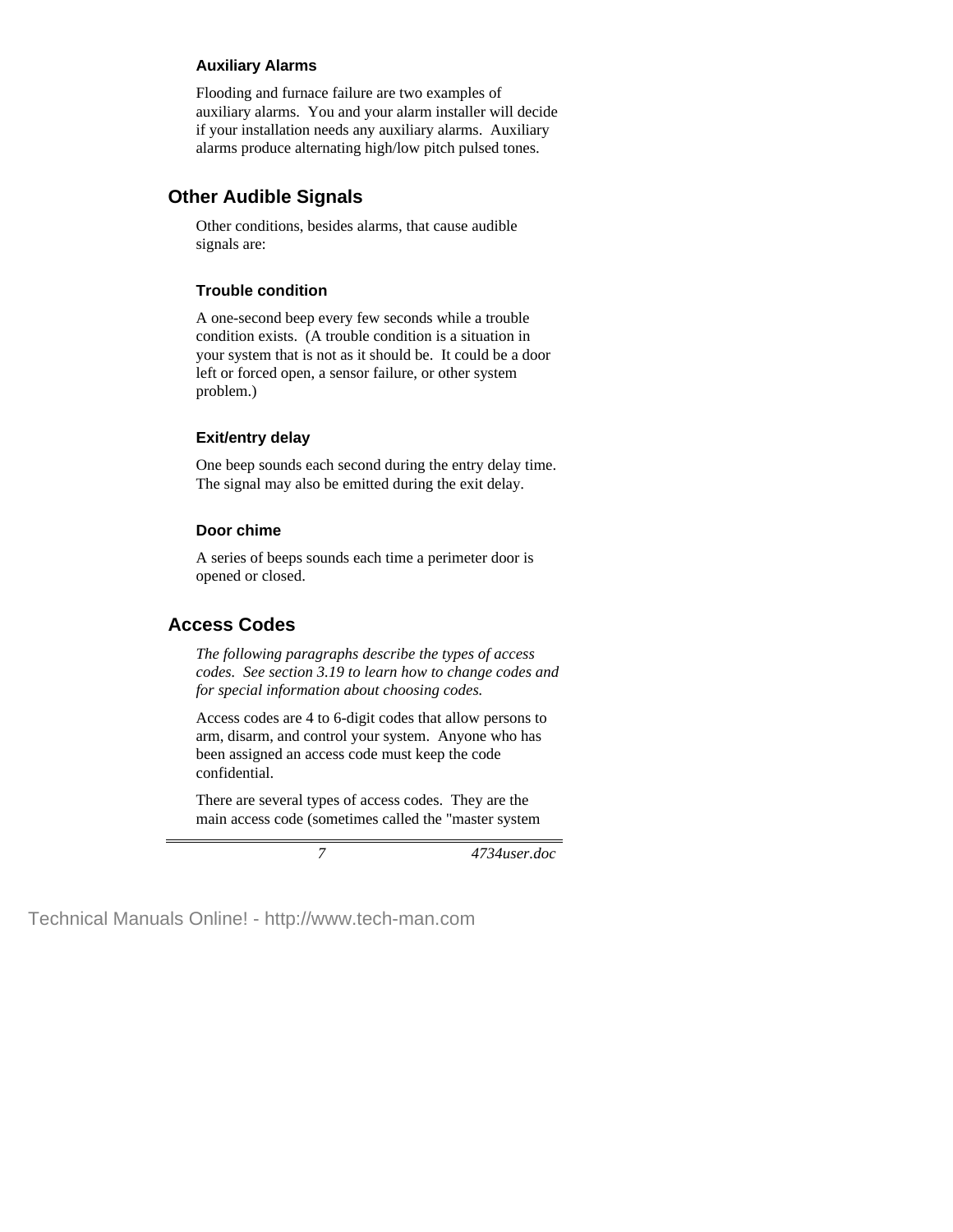code"), primary access codes, and secondary access codes (also called "Code 2").

#### **Main access code**

Your main access code allows you to program the system, including change other code numbers, assign access rights, and reset the time display. This is a master control code number which must be written down and stored in a safe place. **Without the main access code, it is virtually impossible for anyone to reprogram your system.**

*NOTE 1: Because the main access code can activate the WALK TEST, a system test during which the 4734 is temporarily unable to respond to fire alarms, this code cannot be used by an end-user in a UL commercial fire installation. If your installation is UL Listed for commercial fire, your installer will do any reprogramming or other tasks that require the use of the main access code.*

*NOTE 2: Another master code, called "Code 0" or "installer's code," allows your installer to program your system initially. You have a right to know what this code is and to change it. Upon your request, your installer will show you how to do so.*

#### **Primary access codes**

Primary access codes allow the user to arm or disarm the system.

#### **Secondary access codes (Code 2 feature)**

Secondary codes are typically used in residential installations. House guests, cleaning persons, and babysitters are examples of persons who might need a secondary access code. Secondary access codes can disarm the system one time only. See section 3.17 for more information.

## **Model 4660C Touchpad**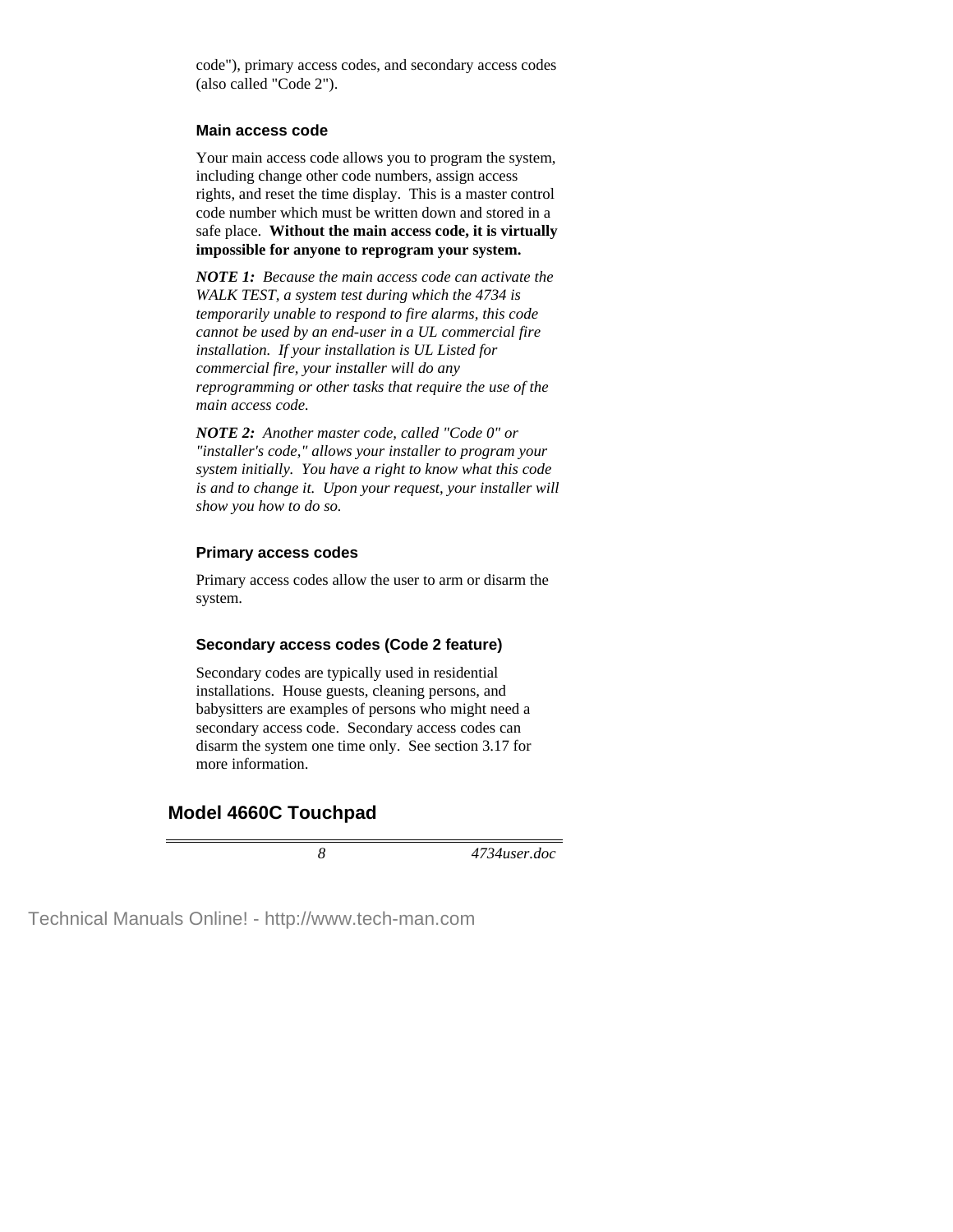

**MODEL 4660C**

# **System Status Lights**

The lights on the top left of the touchpad tell you information about your system, including whether certain features have been enabled or disabled. The meaning of each light is described below for your convenience. Refer to the sections where the feature is described if you need more information.

In single-area systems, the term "areas controlled by this touchpad" means the entire premises.

#### **READY**

*ON* - Normal operating condition. All zones are ready to be armed.

*OFF* - A zone is in a not ready condition.

*FLASHING* - In both single- and multi-area systems, flashing indicates that the system is reporting to the central station. In a multi-area system, flashing also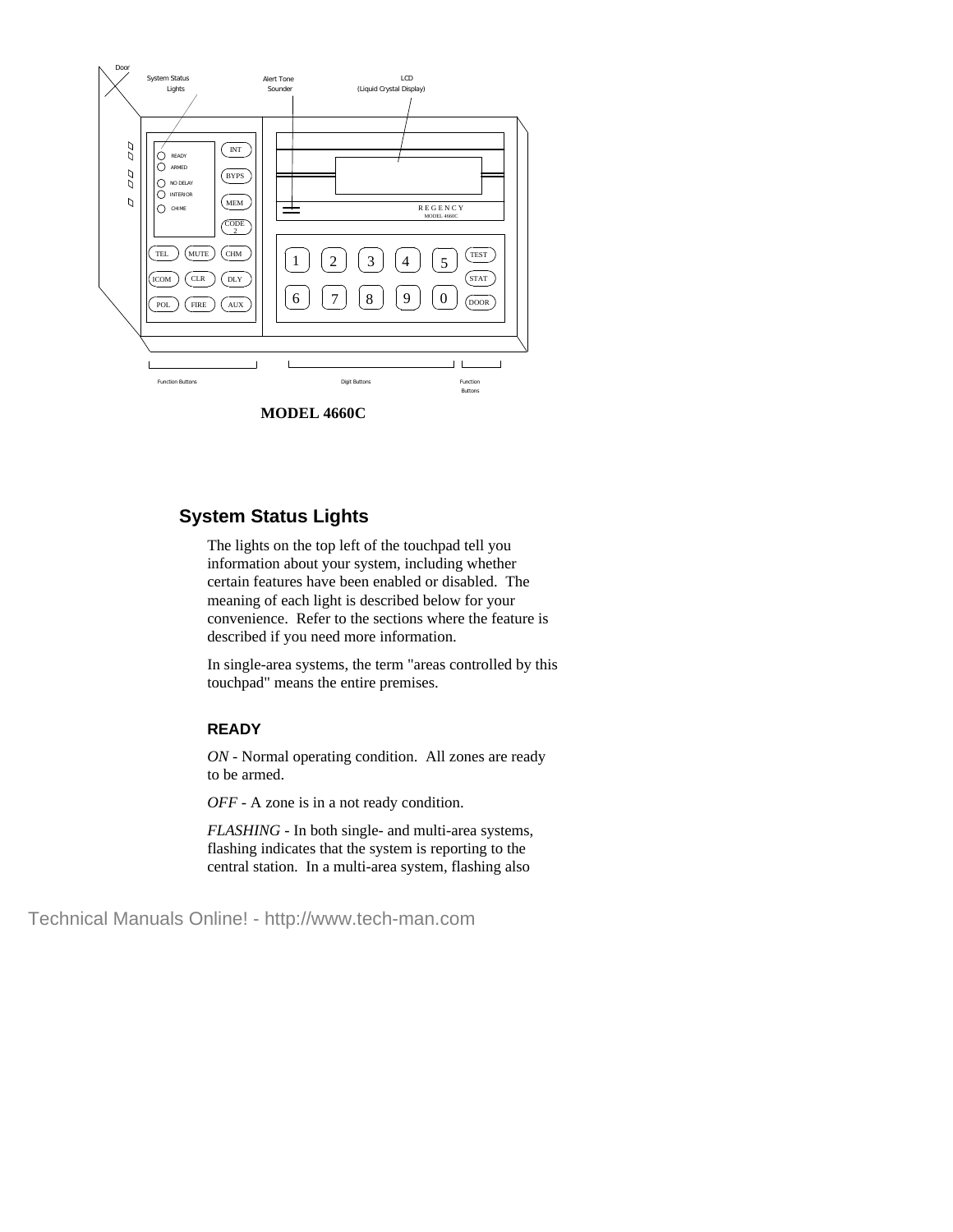indicates that some of the areas controlled by this touchpad have not ready zones.

#### **ARMED**

*ON* - All areas controlled by this touchpad are armed.

*OFF* - All areas controlled by this touchpad are disarmed**.**

*FLASHING* - Some, but not all, areas controlled by this touchpad are armed.

## **NO DELAY**

*ON* - All areas controlled by this touchpad will generate an alarm immediately.

*OFF* - All areas controlled by this touchpad will not generate an alarm until the programmed amount of time has elapsed.

*FLASHING* - Some, but not all, areas controlled by this touchpad will generate an alarm immediately.

#### **INTERIOR**

*ON* - All areas controlled by this touchpad have interior zones enabled.

*OFF* - All areas controlled by this touchpad have interior zones disabled. (But perimeter zones are protected.)

*FLASHING* - Some, but not all, areas controlled by this touchpad have interior zones enabled.

### **CHIME**

*ON* - The chime feature is enabled. A warning tone will sound when anyone enters a chime zone. (The system is disarmed in this case.)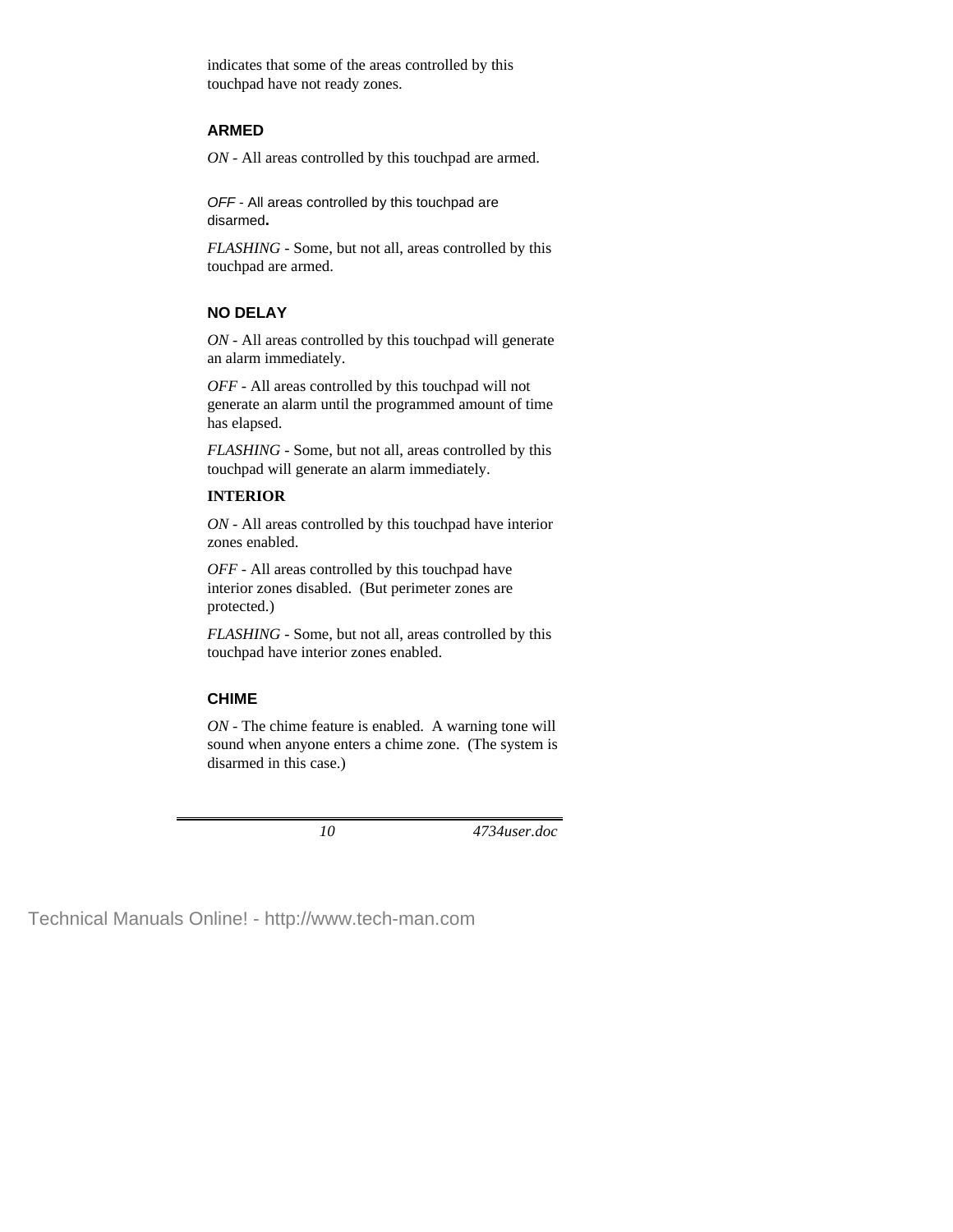*OFF* - Chime feature disabled. (If the system is armed, an alarm, not a chime tone, sounds when anyone enters the zone.)

*FLASHING* - Some, but not all, areas controlled by this touchpad have the chime feature enabled.

# **Touchpad Function Buttons**

Some keys, when used for multi-area operation or programming, have different functions than those described here. Their alternate functions are described in the appropriate sections.

| <b>INT</b>                | Turns the interior feature on and off.                                                                                                                                                 |
|---------------------------|----------------------------------------------------------------------------------------------------------------------------------------------------------------------------------------|
| DLY                       | Turns the No Delay feature on and off, which<br>makes delayed zones respond instantly.                                                                                                 |
| DOOR                      | Use to allow entry to controlled areas.                                                                                                                                                |
| $\boxed{0}$ - $\boxed{9}$ | Digit buttons. Use for entering numerical<br>information such as access codes.                                                                                                         |
| STAT                      | Displays zones that are not ready or are in<br>trouble, and other system troubles. (If<br>troubles exist, they display first when you<br>press $\left[\right]$ strategies strategies.) |
| <b>BYPS</b>               | Bypasses (deactivates) individual zones or<br>doors so that they will not be monitored.<br>Also displays zones and doors that have been<br>bypassed.                                   |
| <b>MEM</b>                | Displays zones that were in an alarm<br>condition since the last time the system was<br>armed.                                                                                         |
| $\vert$ CODE 2            | Enables the code 2 feature.                                                                                                                                                            |
| <b>MUTE</b>               | Silences an audible trouble signal. You must<br>always press this key twice.                                                                                                           |
| <b>CHM</b>                | Turns the chime feature on and off.                                                                                                                                                    |
|                           |                                                                                                                                                                                        |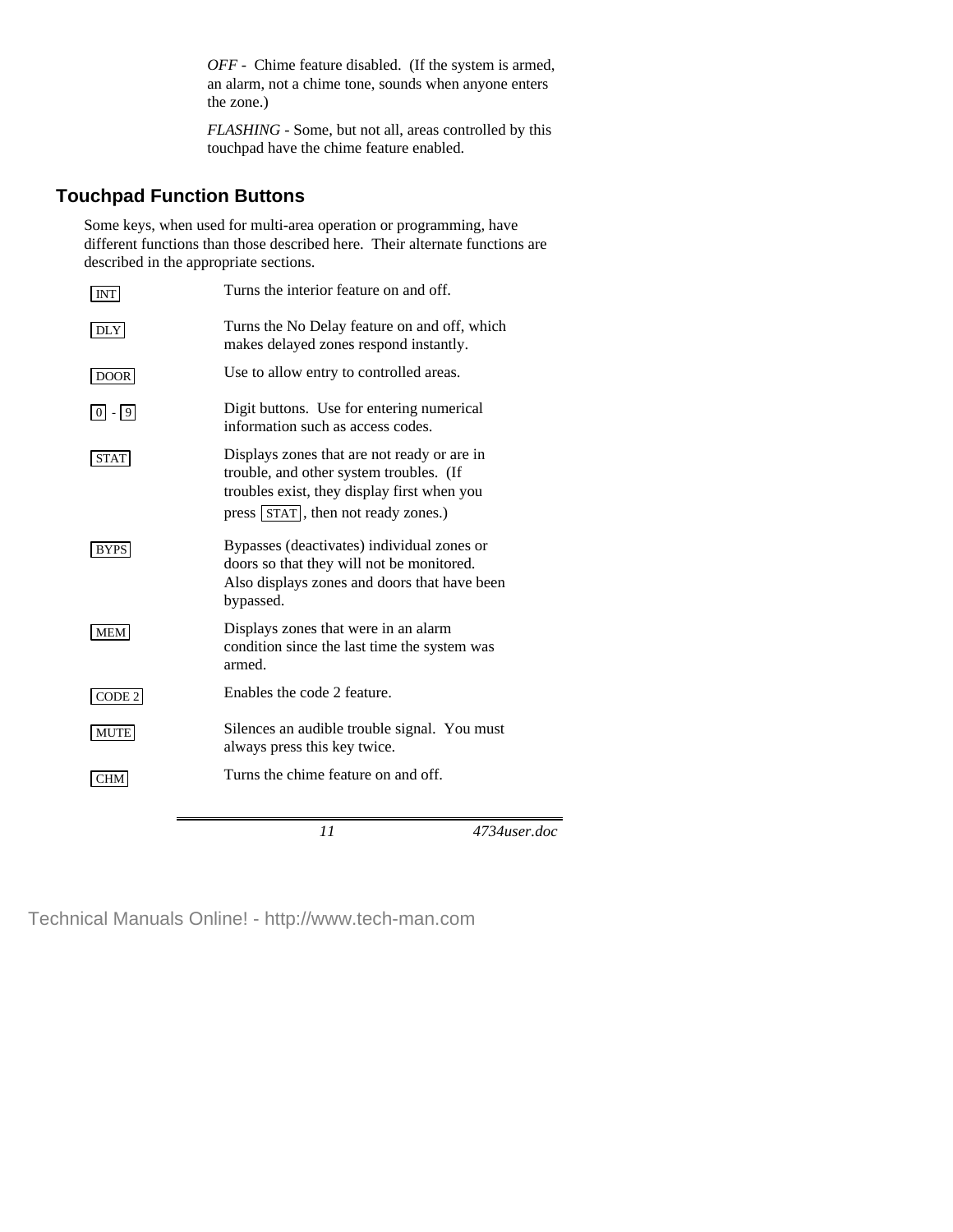| CLR.        | Erases a mistake you may have made while<br>entering data.                                                                                                                                             |
|-------------|--------------------------------------------------------------------------------------------------------------------------------------------------------------------------------------------------------|
| <b>TEST</b> | Use to enter a variety of test modes (and to<br>accept programming changes in program<br>mode).                                                                                                        |
| POL         | Panic key. When pressed for one full second,<br>this key sends an immediate alarm to the<br>central station. Typically used for police<br>emergencies.                                                 |
| <b>FIRE</b> | Panic key. When pressed for one full second,<br>this key sends an immediate alarm to the<br>central station. Typically used for fire<br>emergencies.                                                   |
| AUX         | Auxiliary panic key. When pressed for one<br>full second, this key sends an immediate<br>alarm to the central station. Can be used for<br>special emergency situations that can occur at<br>your site. |
| <b>ICOM</b> | Activates the intercom feature.                                                                                                                                                                        |
| <b>TEL</b>  | Activates the telephone feature.                                                                                                                                                                       |

# **Other Touchpads**

Other touchpads may be used with the 4734 but these may have slightly different buttons or indicator lights. The differences you will encounter if you are using one of the compatible touchpads are described below.

## **\*Model 4205**

The 4205 touchpad is designed specifically for door access and does not have all the functions of the 4660C.

## **Model 4660R Residential Touchpad**

The residential touchpad operates the same as the 4660C commercial model. The only difference is that there is no  $\overline{DOOR}$  button on the 4660R—the  $*$  button performs these functions.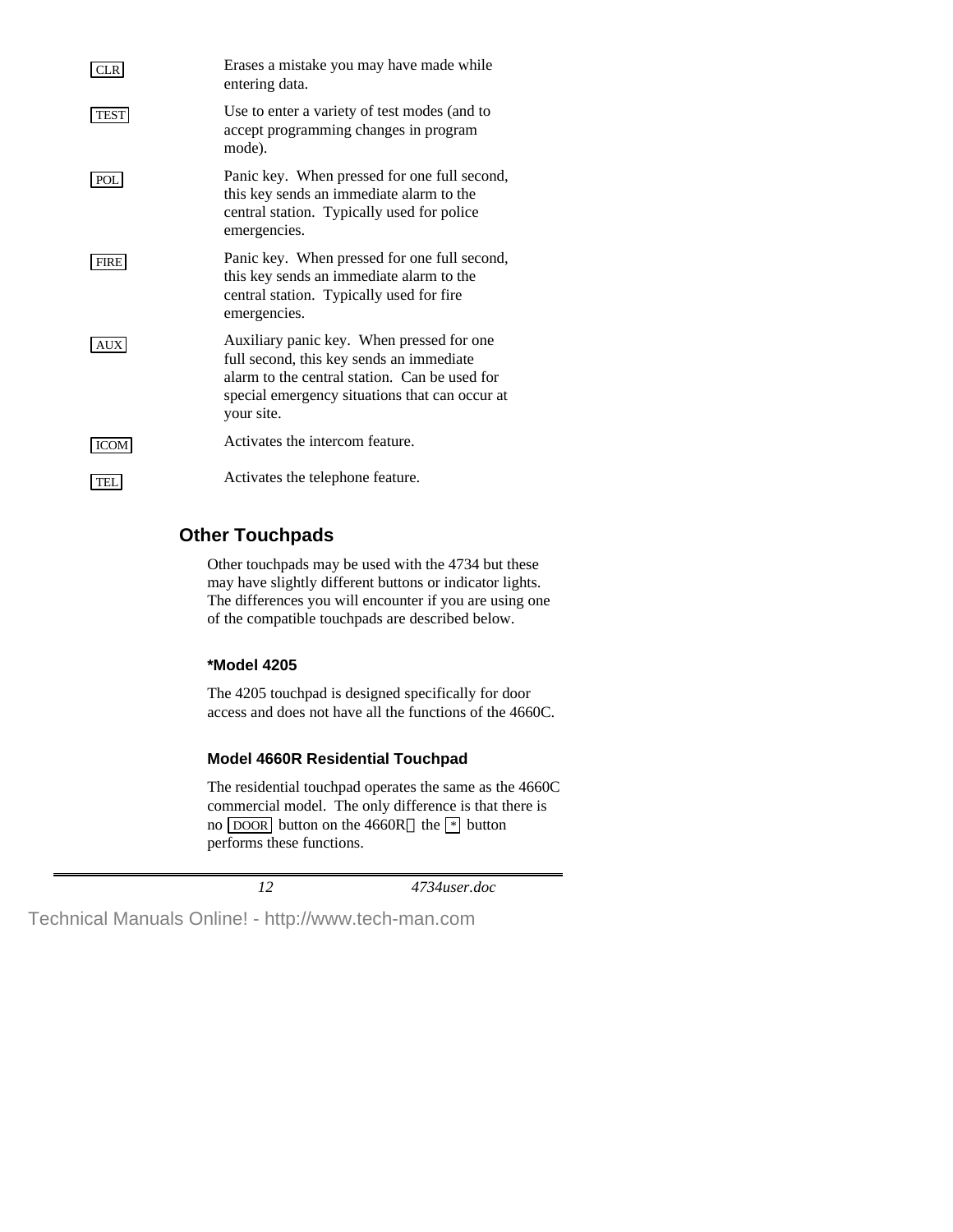## **\*Model 4433 Touchpad**

The Model 4433's two  $*$  keys, when pressed simultaneously, cause a panic alarm. There is no "No Delay" indicator light or button with this model. The DOOR key is used for both the Code 2 and Door functions. The CHIME key is used for both the Chime and Interior functions.

## **\*Model 4533, 4553, and 4563 Touchpads**

The **INSTANT** key and indicator light on these models function the same as the  $\overline{DLY}$  key and the No Delay indicator light on the  $4660C$ . The CHM/INT key combines the functions of  $\boxed{\text{CHM}}$  and  $\boxed{\text{INT}}$ . You would press CHM/INT to perform either function.

\*Not UL Listed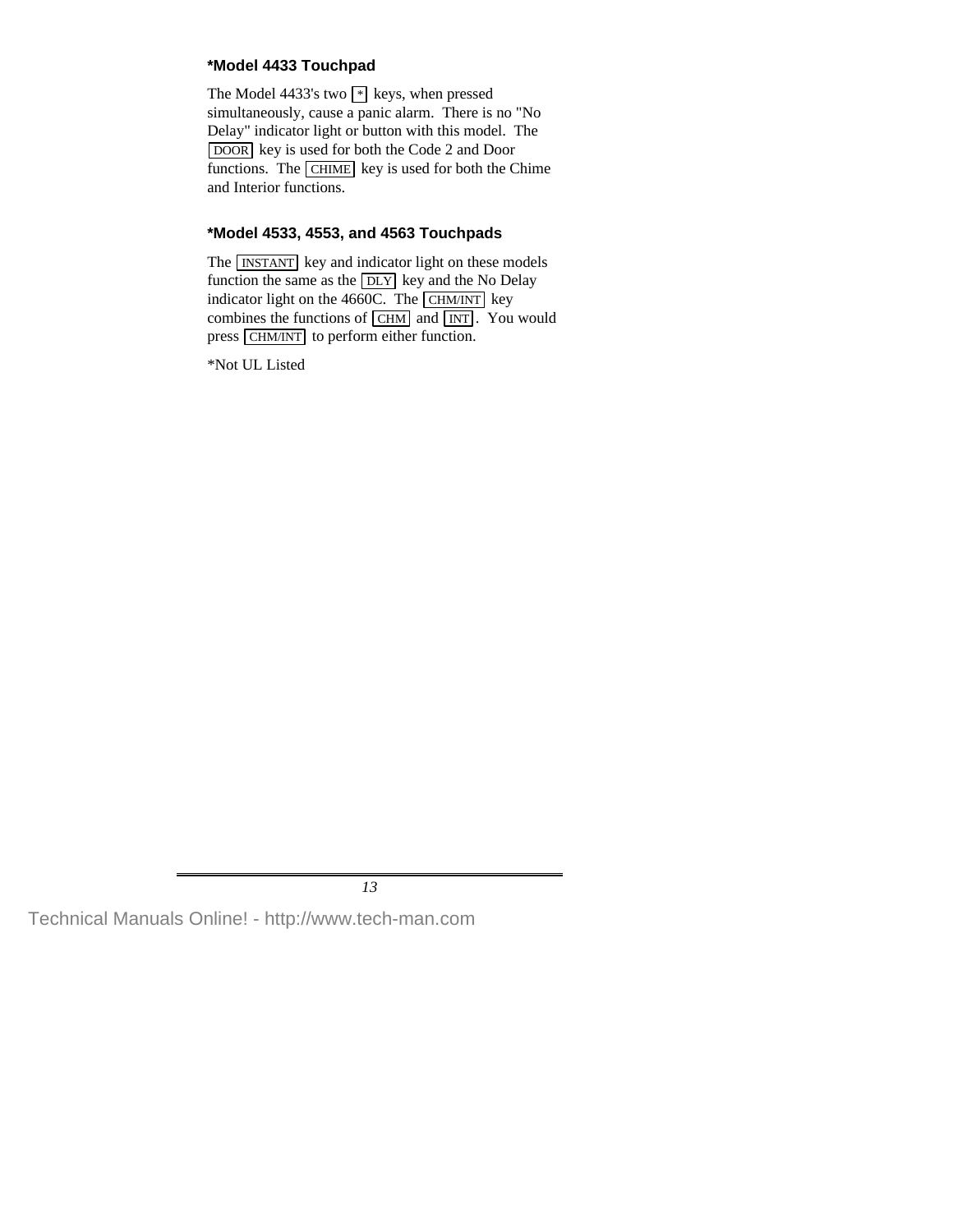## **Section 2: Access Control Operations**

**NOTE:** The Model 4734 Security System is not UL Listed for door access control.

Up to 1,000 users can gain access to your secured premises by using card readers or touchpads. Up to 15 doors can be set up as access stations. Card readers can be either the card-swipe or proximity-reader type. If touchpads are used, users enter their access codes on a touchpad (instead of swiping or presenting a card). Touchpads and card readers can be combined for a total of 15 per installation.

Authorized users gain access by sliding a card or by presenting a card or tag at the reader stationed at the door.

The model 4300 is for card-swipe access using model 4301 cards.

Models 4310 and 4312 are proximity readers, (model 4312 is weather-resistant for outdoor use). The 4310/12 reads model 4303 tags, which can be attached to a keychain, and model 4304 cards.

Users can also access a door by entering a valid code at a touchpad stationed at the door.

# **Using a Card or Proximity Reader**

To open a door using a card-swipe access card (model 4301), slide your card through the slot in the card reader.

To open a door using a proximity access card (model 4304) or tag (model 4303), present your card or tag within 6 inches of the proximity reader.

# **Using a Touchpad**

Press DOOR followed by your access code. (Some model touchpads do not have a  $\overline{DOOR}$  key. Use the  $\lceil * \rceil$ key for door access with these models.)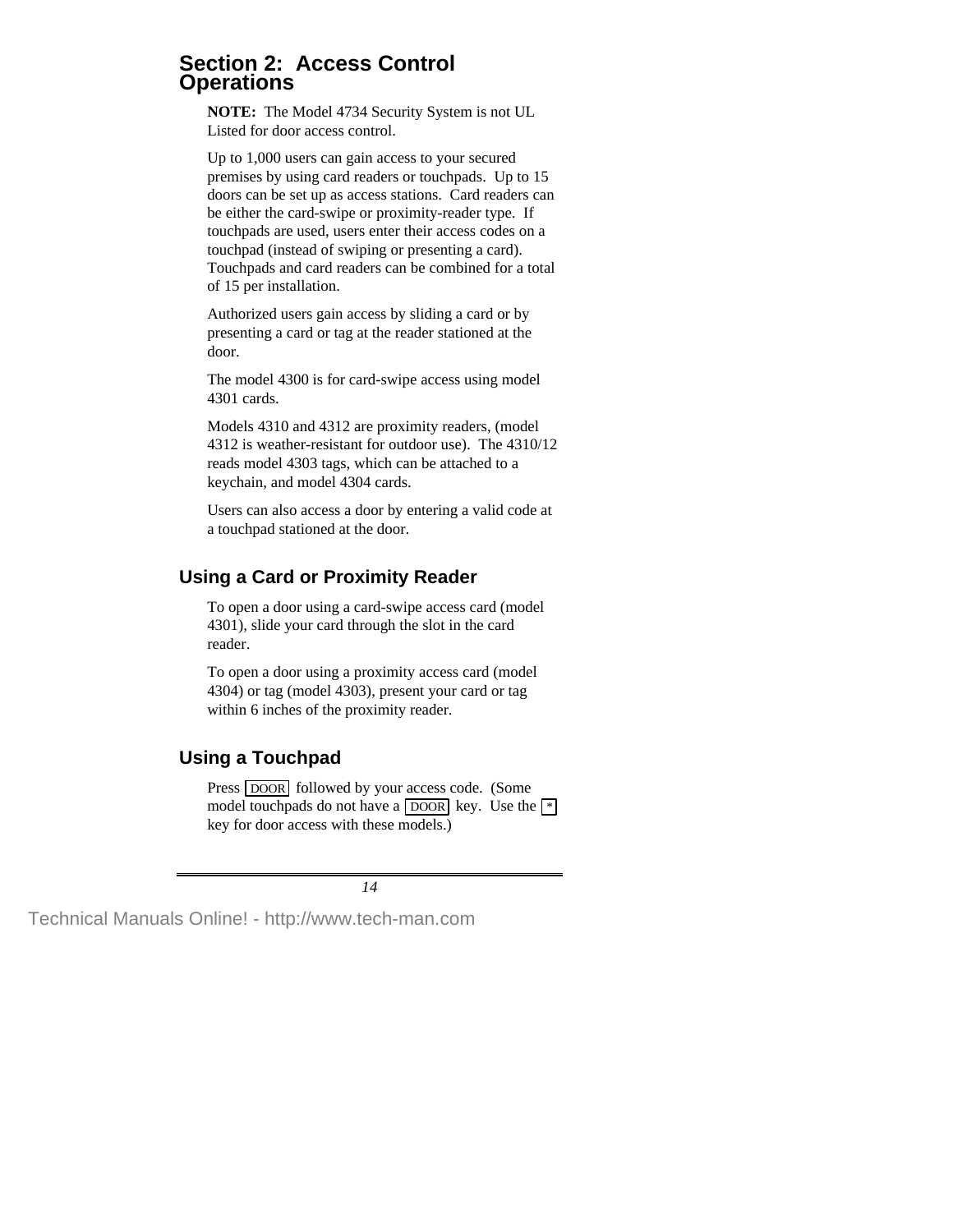If you prefer that system users use only cards, not codes, to access doors, you can program this by selecting a "card only" profile number. See section 4.11 for more information.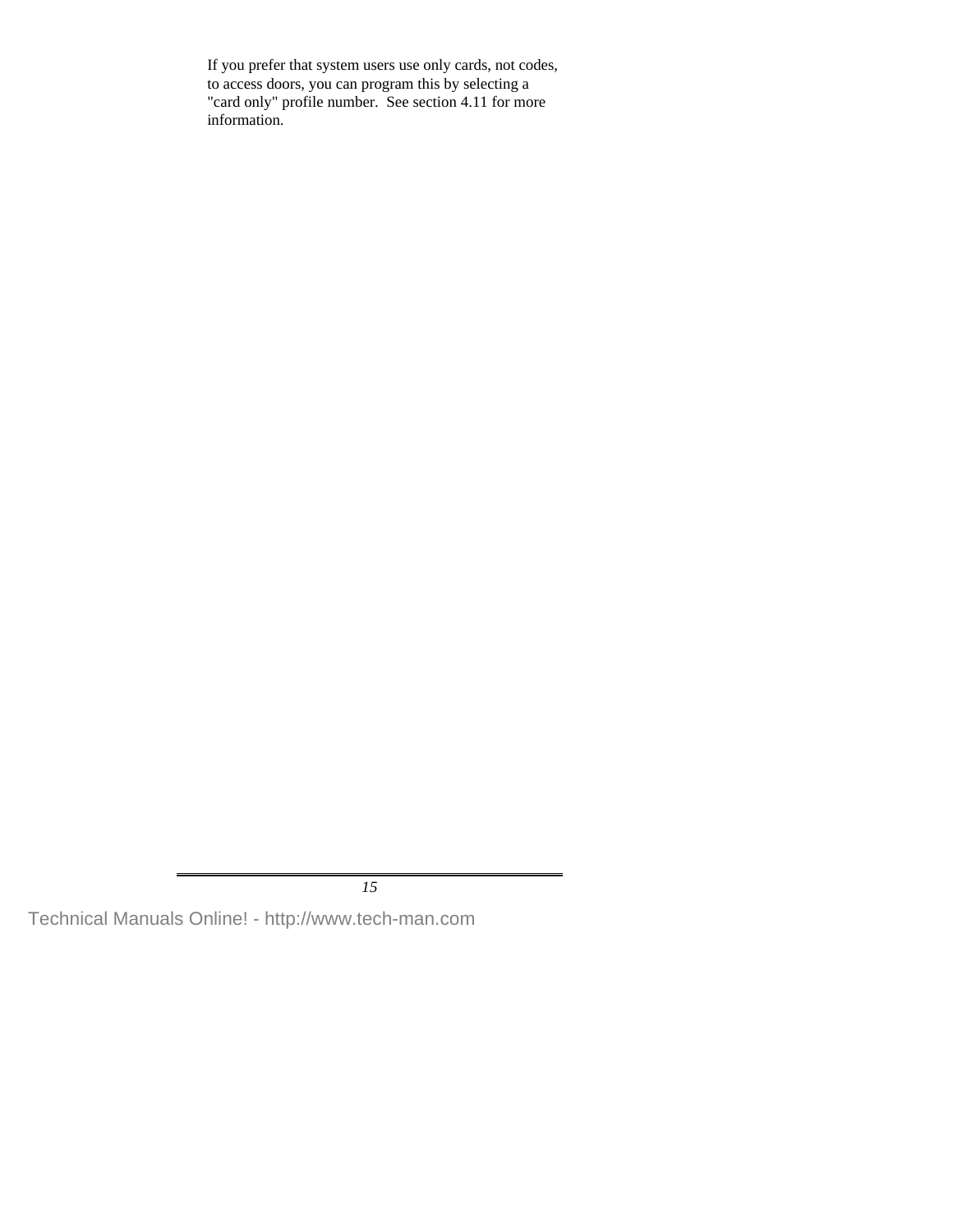# **Remote Door Access**

Users can access any door/ touchpad they have been given access from any other door/touchpad. This would be useful, for example, for allowing another person to enter a door after an intercom conversation.

- 1. Enter the number of the door (1-15).
- 2. Press DOOR (or present your access card).
- 3. Enter a valid code (or present your access card). In this case, a valid code is one that is valid at **both** locations, the location of the person **wanting** access and the location of the person **granting** access.

# **High Security Door**

## **High Security Option**

The high security option allows access to doors in high security sections of your installation. This access right should be given only to users who need to access the high security area. You can determine, through the user profile you assign to each user, which users will have the high security option. (See section 4.11 for more information on assigning access rights to users.)

If you are using the high security door feature, a touchpad, in addition to a card/proximity reader, will be stationed at the high security door.

Users who have access to high security areas of your installation must enter a PIN (personal identification number) on a touchpad after they display their cards.

- 1. Present your access card to the reader. (To remotely access a high security door, press the number of the door before presenting your access card.)
- 2. When **"ENTER CODE B"** displays, enter your PIN.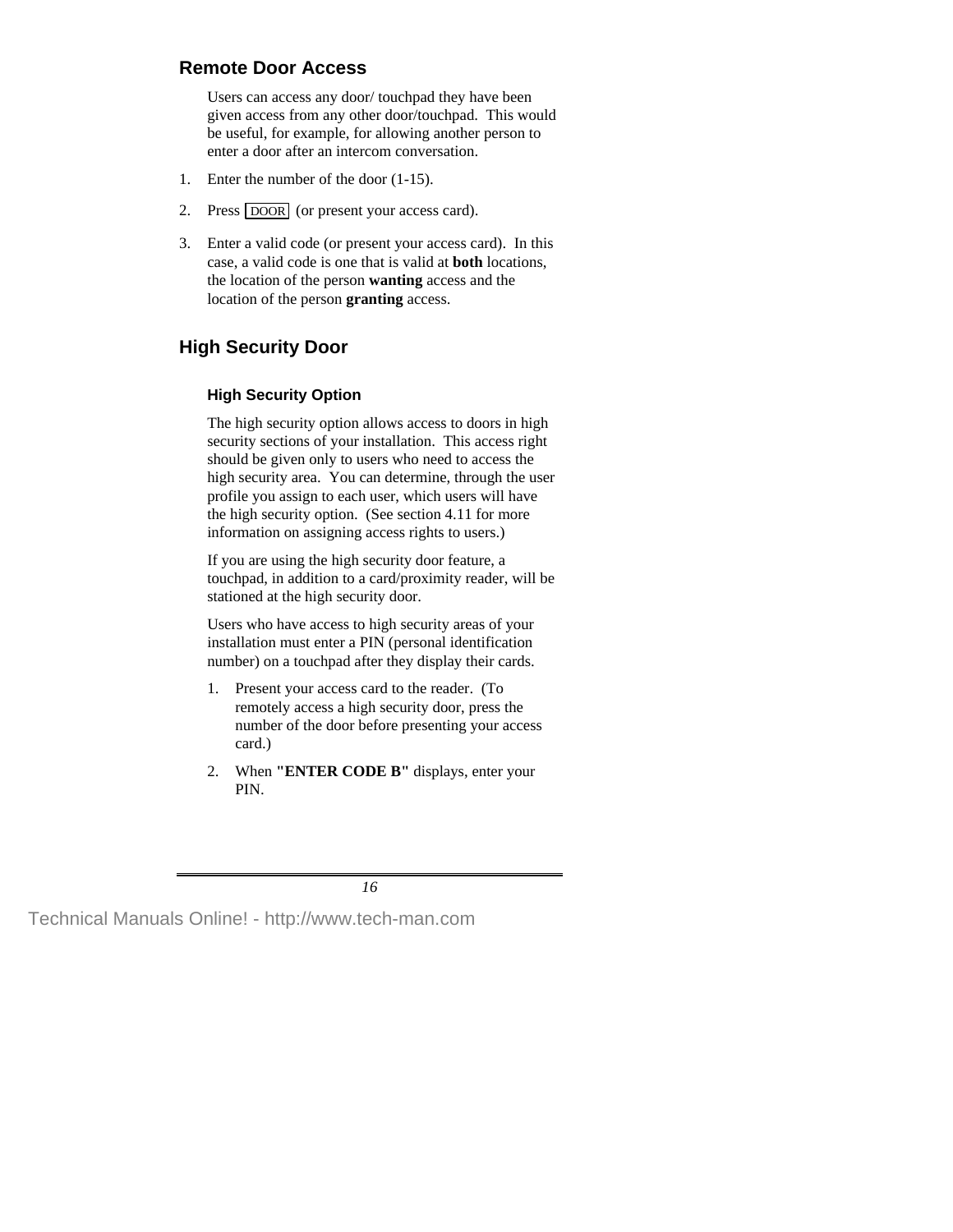# **Section 3: Other System Operations**

## **If You Make a Mistake**

Press **CLR** any time to erase an incorrect command.

# **Entering Access Codes**

Many system operations, including resetting an alarm, bypassing a zone, and conducting a system test require you to enter a valid access code. When you enter your code at a touchpad, you have five seconds to enter each digit. If you pause longer than five seconds, the touchpad will beep and display **"TRY AGAIN."** You will have to reenter the code from the beginning.

# **Multi-area System Operation**

Many multi-area systems operate the same as single-area systems, except that any feature you activate or deactivate is valid only in areas to which you have access. When you're using a touchpad available to more than one area, you must enter your access code to perform any function. When you enter your access code, the area menu displays. See section 3.4 for more information about the area menu.

If a touchpad is programmed for use in only one area, operations are performed the same as with a single-area system.

## **Area Menu**

The area menu lets you control individual areas to which you have been given access. The area menu is always used in a multi-area system. It can also be used in a single-area system if your installer has enabled it.

When you enter your access code, the display will show the status of the first area that you have access to and a menu. The first line of the display shows the status of the area. The second displays **"Command?"**, then the options that are available to you. The options repeat until you make a selection.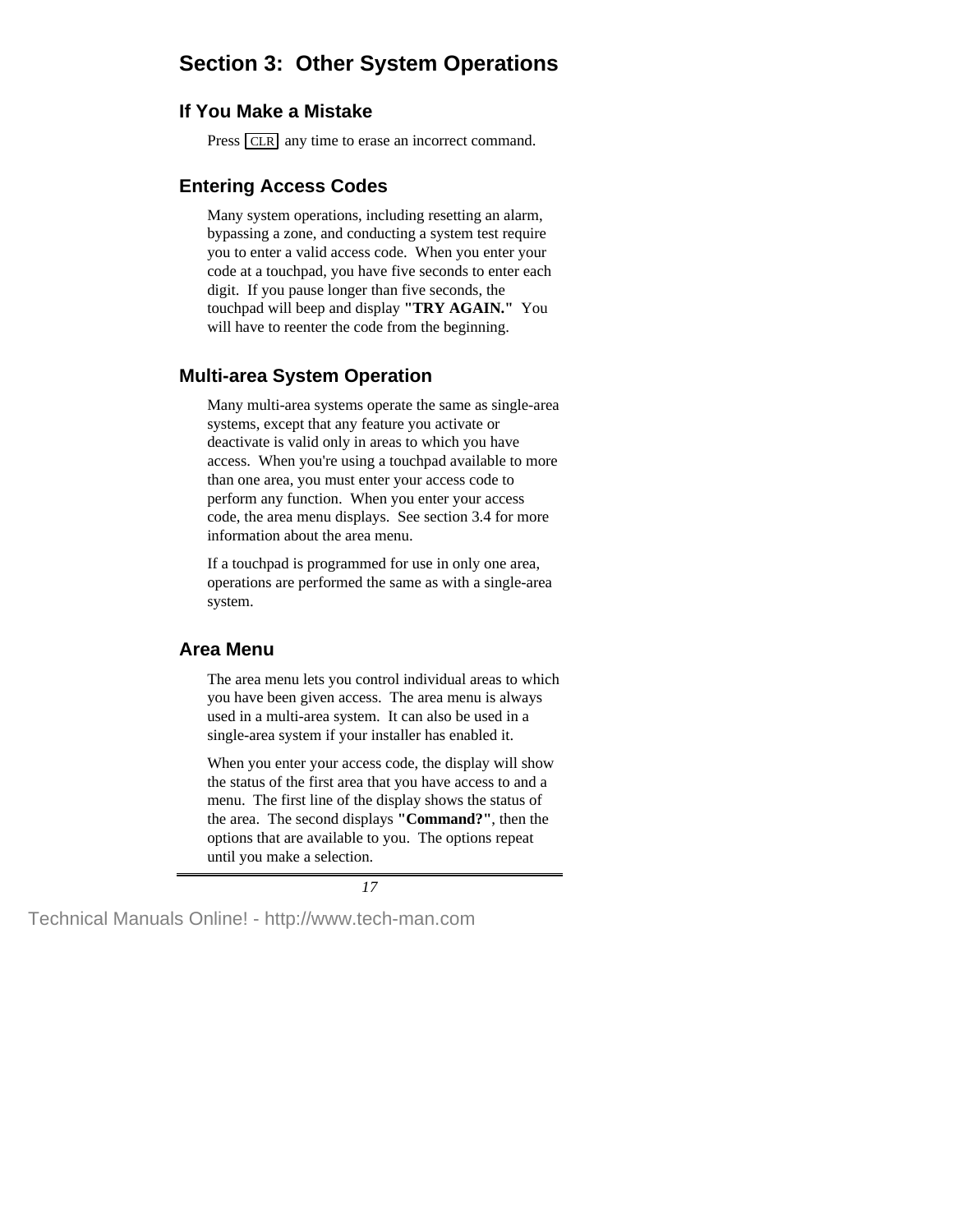When used in the area menu, most keys have the same function as described in section 1.9, but a few are different. For your convenience, the table below lists all the keys available with the area menu.

| Key               | <b>Function</b>                                                                                                                                                                                           |  |  |  |
|-------------------|-----------------------------------------------------------------------------------------------------------------------------------------------------------------------------------------------------------|--|--|--|
| 0                 | <b>Disarms</b> all areas to which the user has access and<br>returns to the normal operating display. Also resets<br>alarms for all areas in alarm.                                                       |  |  |  |
| $\vert 1 \vert$   | Arm/disarm the area currently being displayed. Also<br>resets alarms for the area shown.                                                                                                                  |  |  |  |
| $\boxed{2}$       | Arms all areas to which the user has access and returns<br>to the normal operating display. (The areas must be<br>ready to arm.)                                                                          |  |  |  |
| 3                 | Allows the user to set the arm delay. After pressing $\boxed{3}$ ,<br>press the number of minutes desired, then press   TEST .<br>Press $ 0 $ to cancel the auto-arm delay (and prevent the<br>auto-arm.) |  |  |  |
| <b>TEST</b>       | Skips to the next area when performing any of the above<br>functions.                                                                                                                                     |  |  |  |
| <b>BYPS</b>       | Bypasses/unbypasses a zone.                                                                                                                                                                               |  |  |  |
| CHM               | Toggles the chime feature in the area.                                                                                                                                                                    |  |  |  |
| <b>CLR</b>        | Exits area mode.                                                                                                                                                                                          |  |  |  |
| CODE <sub>2</sub> | Toggles the code 2 feature in the area.                                                                                                                                                                   |  |  |  |
| <b>DLY</b>        | Enables/disables entry and exit delays in the area.                                                                                                                                                       |  |  |  |
| INT               | Turns the area's interior zones on or off.                                                                                                                                                                |  |  |  |
| MUTE              | Silences trouble condition in area.                                                                                                                                                                       |  |  |  |
| <b>STAT</b>       | Shows any not ready zones in the area.                                                                                                                                                                    |  |  |  |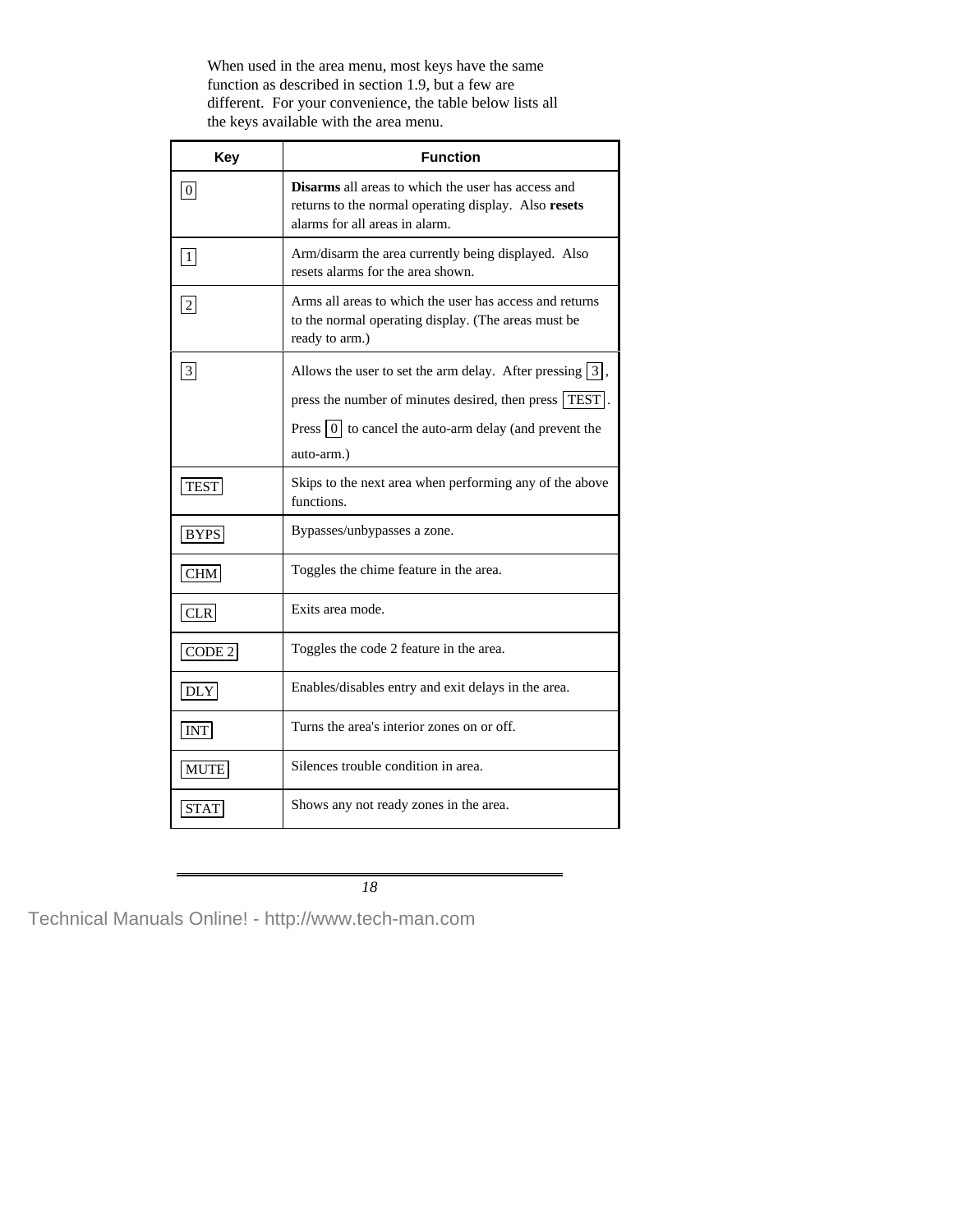# **Arming the SystemSingle Area System**

See Section 3.8 for multi-area system information.

Make sure the touchpad's green READY light is lit and the ARMED light is off.

Enter your access code at any touchpad. When you finish, the green READY light will go off and the ARMED light will go on.

You now have a specified amount of time to exit without causing an alarm. (You and your installer will determine the exact number of seconds—20-40 seconds is typical.) If your system is programmed to beep during the exit delay period, the touchpad will begin beeping to indicate the countdown of seconds until all zones are armed.

## **Not Ready Zones**

If you have a "not ready" zone in your system, indicated when the touchpad's READY light is off and "NOT READY" displays on your LCD, you will not be able to arm your system until the zone is ready. Not ready conditions are caused by such things as a door being left ajar or a window being left open. Once you close the door or window or fix whatever is causing the not ready condition, the system will automatically display "READY."

To find out which zone is not ready, press  $STAT$ . The zone number will display on the first line of the touchpad. The location of the problem will display on the second line.

The following is an example of a display.

```
#3 NOT READY:
```
LOADING DOCK

In a multi-area system, the location on the second line of the display will be followed by the area name appropriate for that zone.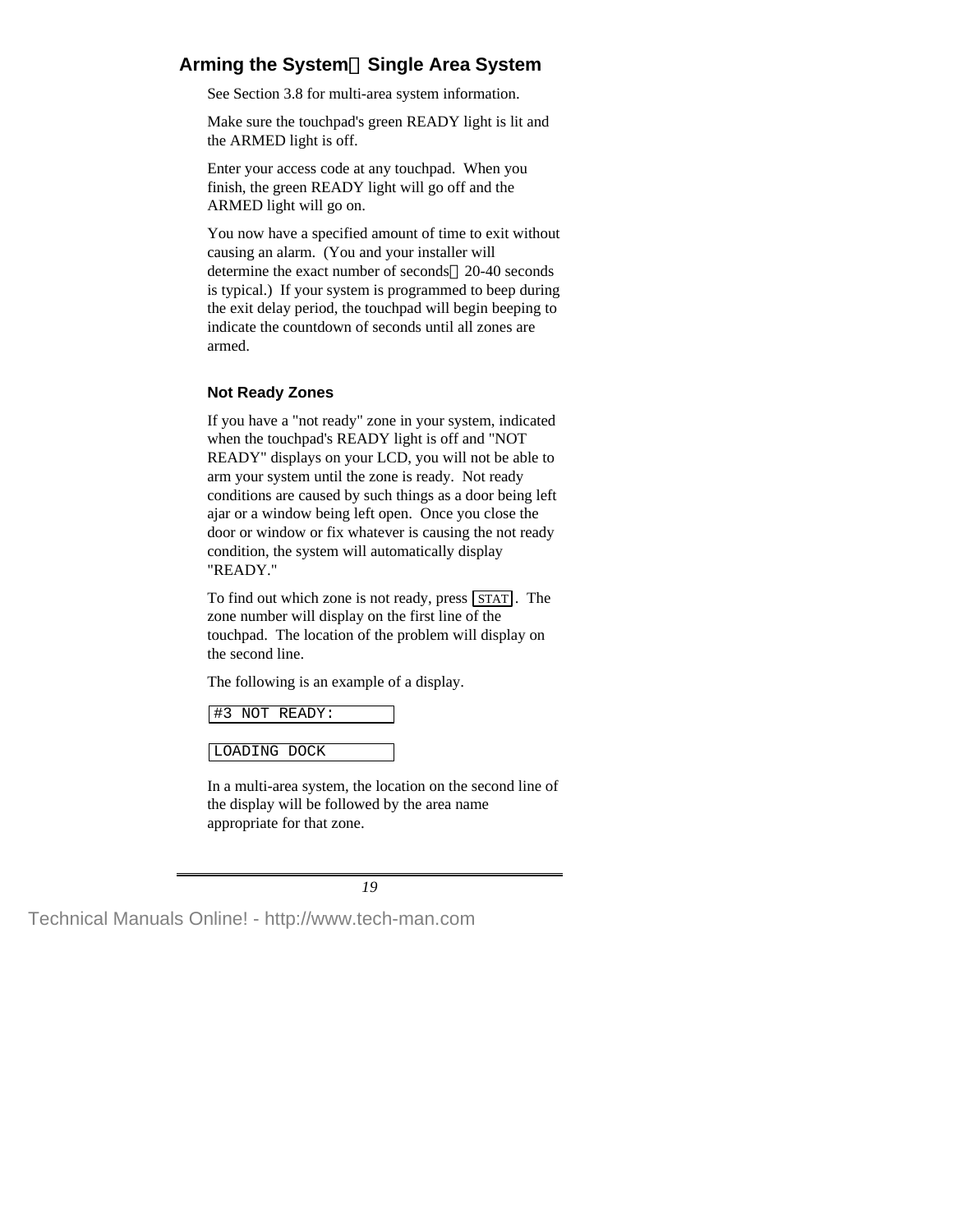### **Trouble Message**

If the touchpad displays "TROUBLE" while you are arming the system, stop immediately and contact your security company for servicing. DO NOT attempt to arm the system until the trouble condition has been cleared. Your system will not be fully operational during a trouble condition.

### **Residential System**

If you are using the 4734 in your home, you may want to follow the procedure below when arming your system.

Arm your system when your home is unoccupied or when residents are sleeping.

- 1. Make sure the green READY light is on and that the ARMED light is off. (If the READY light is off, see "Not ready zones" section above.)
- 2. If you are leaving your home unoccupied, press INT to turn on the INTERIOR light. All zones will now be active and you will have an exit/entry delay period.

If you are staying home, you should turn off the **INTERIOR** light (press  $\text{INT}$ ). This allows you to move freely about the interior of your home while the system continues to detect an intrusion. For special circumstances, you could use combinations of INTERIOR and NO DELAY. For example, if you wanted maximum protection from intruders while your family is sleeping, you could arm the system from your bedside, turning on both the INTERIOR and NO DELAY features.

3. Enter your access code, (for example, "5432"), at a touchpad. The green READY light will turn off and the ARMED light will turn on. The system is now armed.

# **Disarming-Single-area System**

See section 3.8 for multi-area system operation.

When you open a door while the system is armed, you will hear an entry warning tone and you will have a programmed amount of time to enter the building and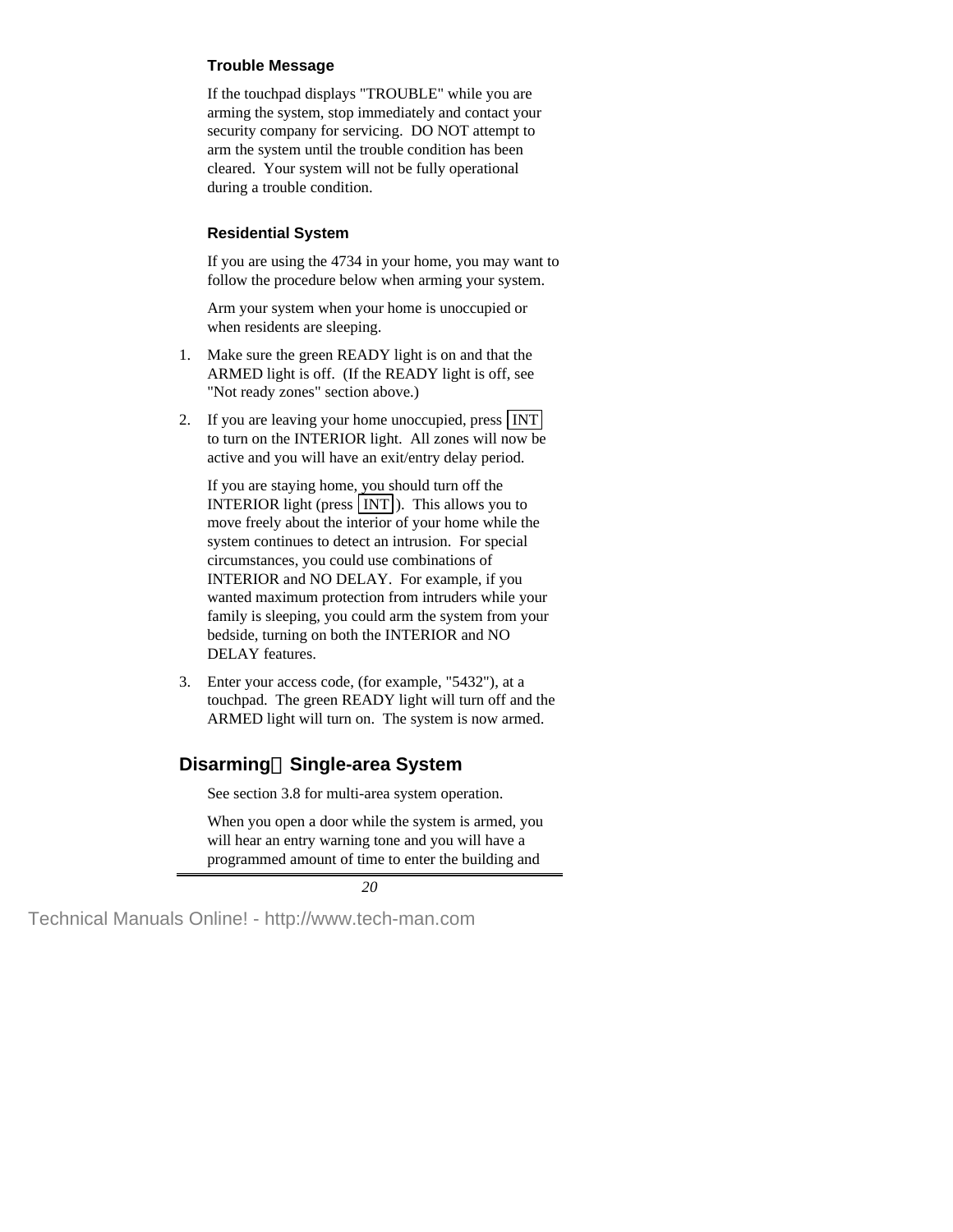disarm the system. The warning tone will stop as soon as you enter the first digit of your access code.

**To disarm the system**, enter your access code at the touchpad.

## **Controlling Auto-Arming**

Your system may be programmed for auto-arming. In this case, the entire system or certain areas can be armed or disarmed automatically at specified times.

Your installer will program the time(s) that auto-arming occurs. You can arm or disarm manually by entering your access code.

If you have a multi-area system or are using the area menu, you can change the arm delay. See section 3.4 for more information.

# **Arming/DisarmingMulti-Area System**

When you enter your access code in a multi-area system, the arm menu displays. The options that are relevant to arming/disarming are described below. See section 3.4 for complete descriptions of how the arm menu works and the options available through it.

To **arm or disarm the area currently being displayed**, press  $\boxed{1}$ . (Use the TEST key to move to the next area.)

To **arm all areas you have access to and return to the normal operating display,** press 2. All areas must be ready to arm.

To **disarm all areas that you have access to and return to the normal operating display,** press  $\boxed{0}$ . This also resets alarms for all areas in alarm.

# **Bypassing a Zone**

In some cases you may want to temporarily bypass, that is, turn off protection, on a particular zone. **A bypassed zone has no protection.** You cannot bypass 24-hour fire and panic zones.

The steps to bypass a zone are: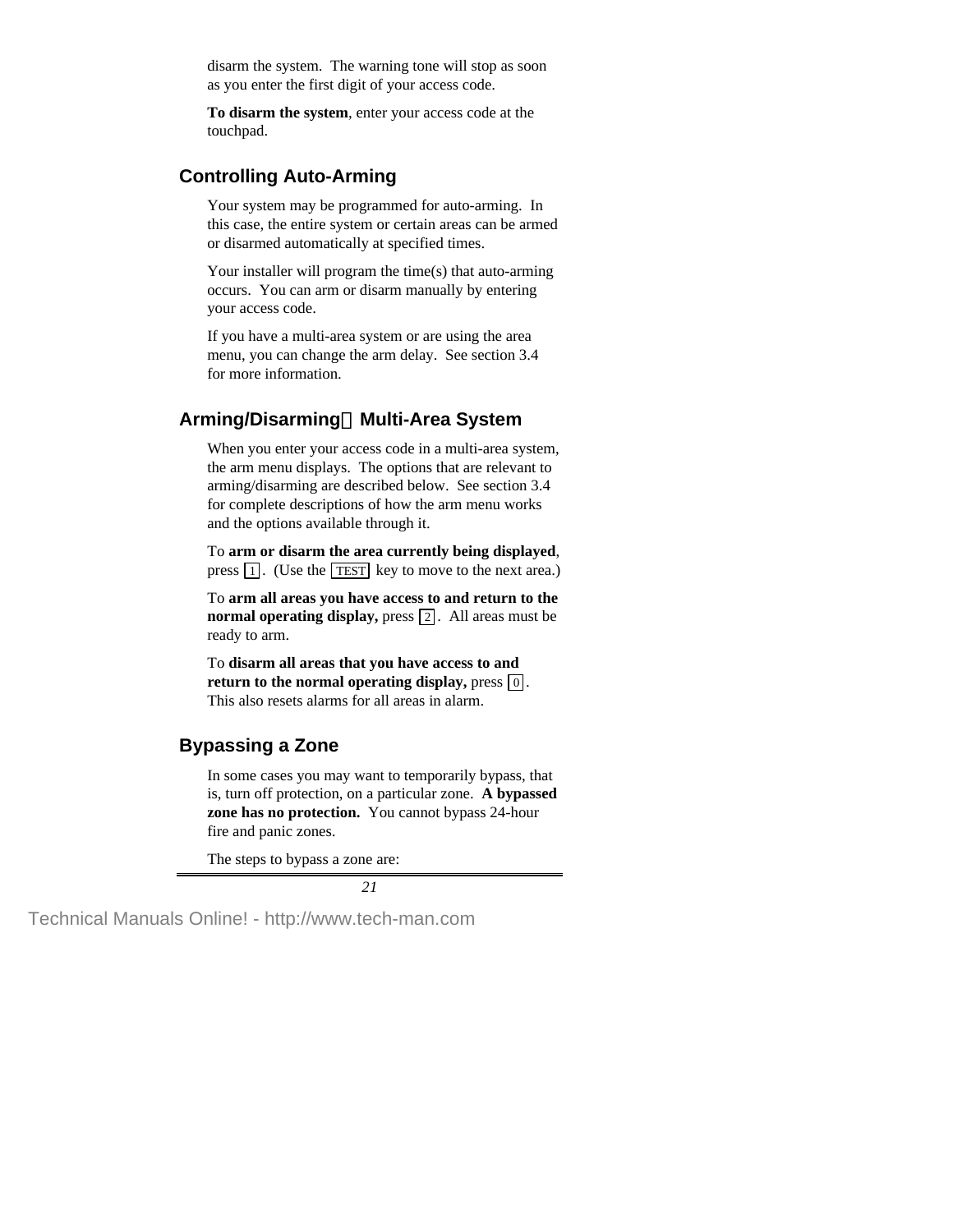- 1. Enter the number of the zone to bypass.
- 2. Press BYPS.
- 3. If your system is programmed to require an access code, the LCD will display the number of the zone you are attempting to bypass and will prompt you to enter the access code. If, for example, you are attempting to bypass zone 5, the touchpad will display **"5-ENTER CODE."**
- **4.** If you were successful, the touchpad will display **"BYPASSED."**
- 5. If the touchpad displays **"RESTRICTED ZONE,"** you have attempted to bypass a fire or panic zone. These zones cannot be bypassed.
- **6.** To view zones that have been bypassed, press BYPS . The numbers and locations of zones that have been bypassed will display. If the system is armed when you attempt to find out which zones have been bypassed, you must enter your access code. In this case, after you press  $BYPS$ , the touchpad will display **"ENTER CODE."**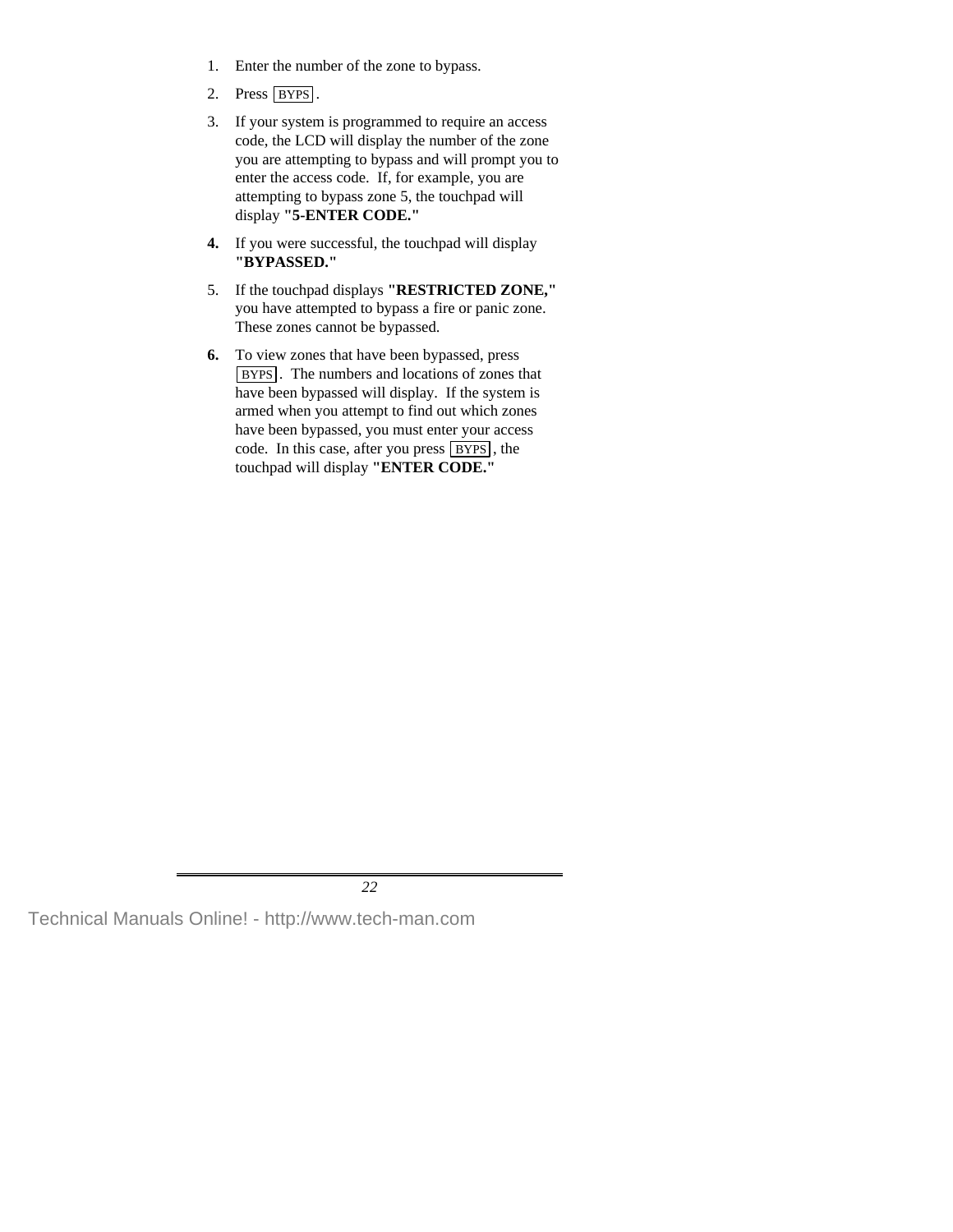# **Unbypassing a Zone**

Unbypassing a zone makes it ready once again to detect alarms.

- 1. Enter the number of the zone to unbypass.
- 2. Press BYPS.

If the touchpad displays **"RESTRICTED ZONE,"** you have attempted to unbypass a fire or panic zone or a not ready zone with an armed system. Fire and panic zones cannot be bypassed (so there is no need to unbypass them). Not ready zones cannot be unbypassed if doing so would cause an alarm.

# **Bypassing/Unbypassing Doors**

To latch doors open or to unlatch doors that have been latched open, follow these steps.

- 1. Enter the ID number of the door you want to latch or unlatch. (If the doorstation you want to latch/unlatch is the one you're currently using, you don't need to enter the ID number.)
- 2. Press DOOR BYPS.
- 3. Enter your user code.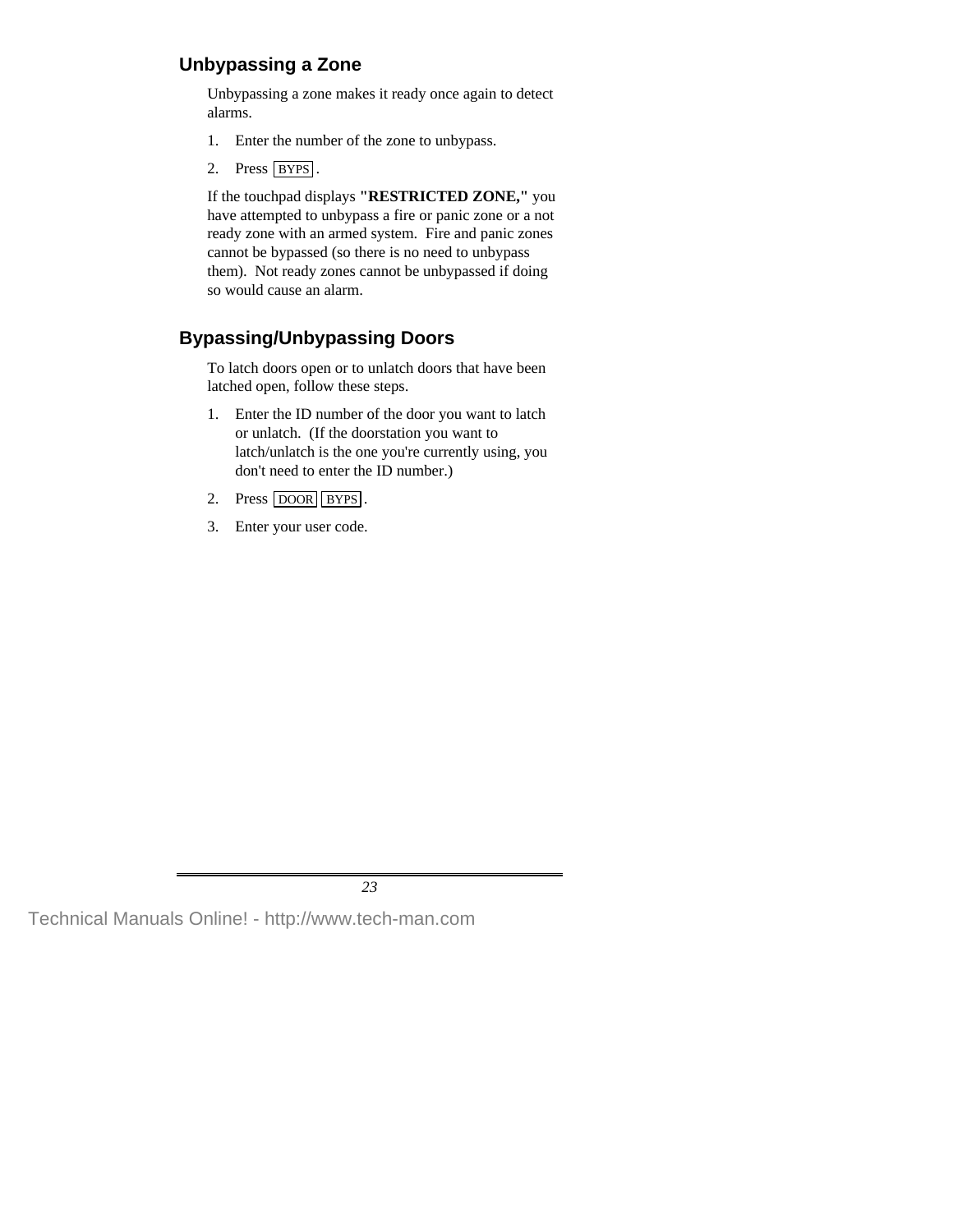# **Viewing System Information**

**STAT** lets you find out which zones are not ready to be armed. If your LCD indicates "NOT READY" or "TROUBLE" when you attempt to arm the system, press STAT to see the affected zones.

If you're using the area menu,  $STAT$  gives the status of the area you are currently attempting to arm. To see additional areas to which you have access, press TEST to skip to the areas you wish to view, then press  $\sqrt{STAT}$ .

STAT , in combination with other keys, allows you to view other system information.

1 STAT displays all the zone numbers and names in the areas controlled by the touchpad you are currently using.

 $\sqrt{2}$  STAT displays the number and location of the touchpad you are currently using.

4 STAT displays the installed version of the 4734 software.

# **Resetting an Alarm**

To reset an alarm in a single-area system, enter your access code. In a multi-area system, enter your access code, then  $\lceil 0 \rceil$ . The alarm will stop sounding and the system will disarm.

# **Silencing (Muting) a Trouble Condition**

To silence a trouble condition alert tone, press MUTE MUTE. The touchpad will now display "SILENCED" instead of "TROUBLE." If a new trouble condition should occur in the meantime, "TROUBLE" will again display and the alert tone will be reactivated.

In a multi-area system, enter your access code before pressing  $MUTE$  MUTE. Each area must be silenced separately.

# **Viewing Alarm Memory**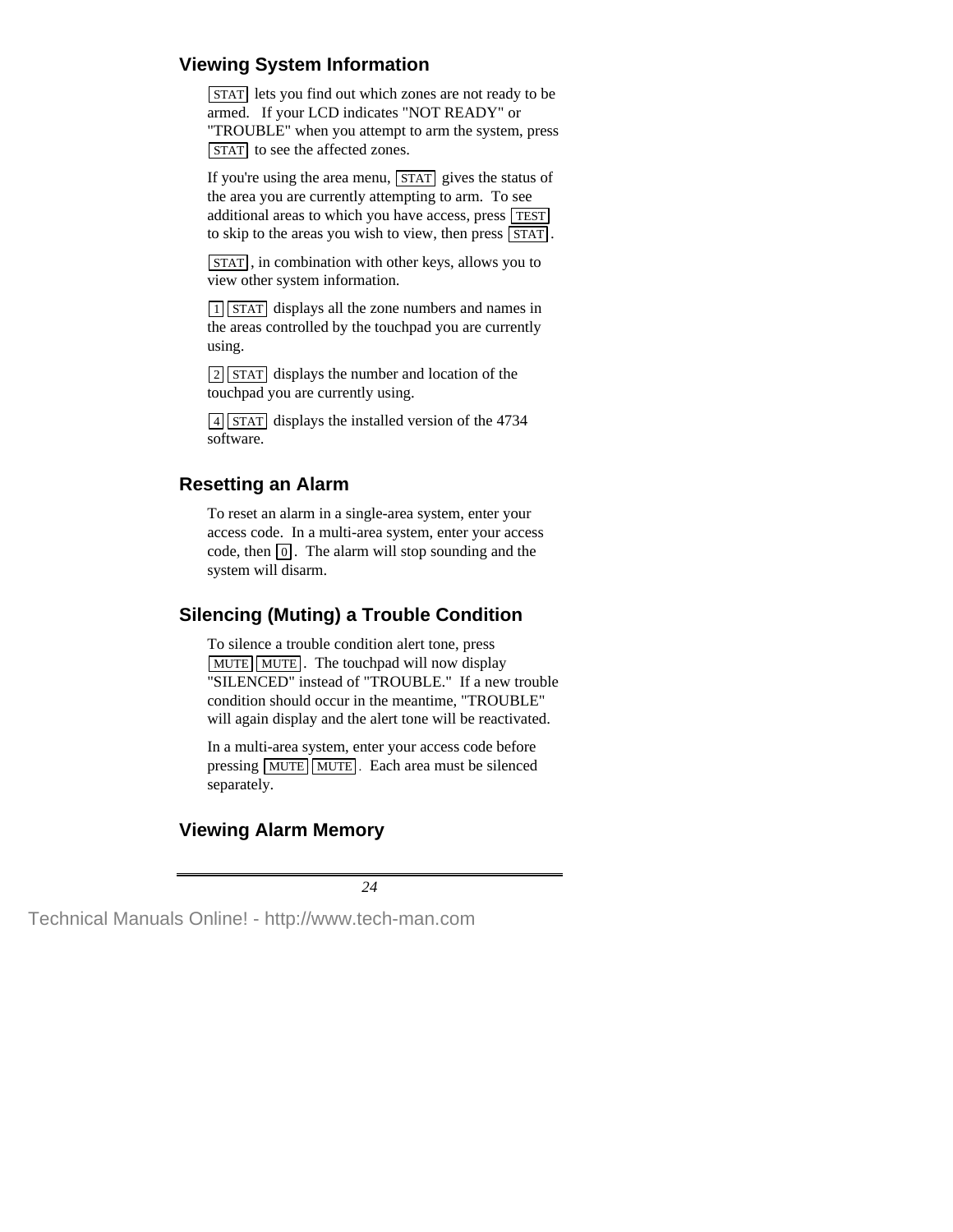The alarm memory feature records alarm information. Press MEM to display the location of any alarms that have occurred. This function only remembers activity from a single arming period. The next time you arm the system, the memory from the previous period will be erased automatically. If you need to clear alarm memory manually, press MUTE MEM.

## **Viewing Event History**

The event history feature records all system events such as openings/closings, door access, zone trouble or bypass, as well as the date and time each event occurred.

- 1. To view the history, press  $\boxed{1}$  MEM.
- 2. The touchpad will prompt you to enter a starting date.
- 3. If you want to view today's events, press TEST .
- 4. To view events that occurred on and after a specific date, press the digits for the month, day, and year, then press **TEST**. (To view all events, enter 00/00/00 as the date.)

# **Enabling Special Features**

#### **Chime feature**

Press CHM to turn the chime feature on and off. (In a multi-area system, enter your access code before pressing  $CHM$ ).

#### **Duress alarm feature**

Before entering your access code, press the one or two digits that you and your installer have designated as a trigger to silently signal the central station that you are being forced to disarm the system.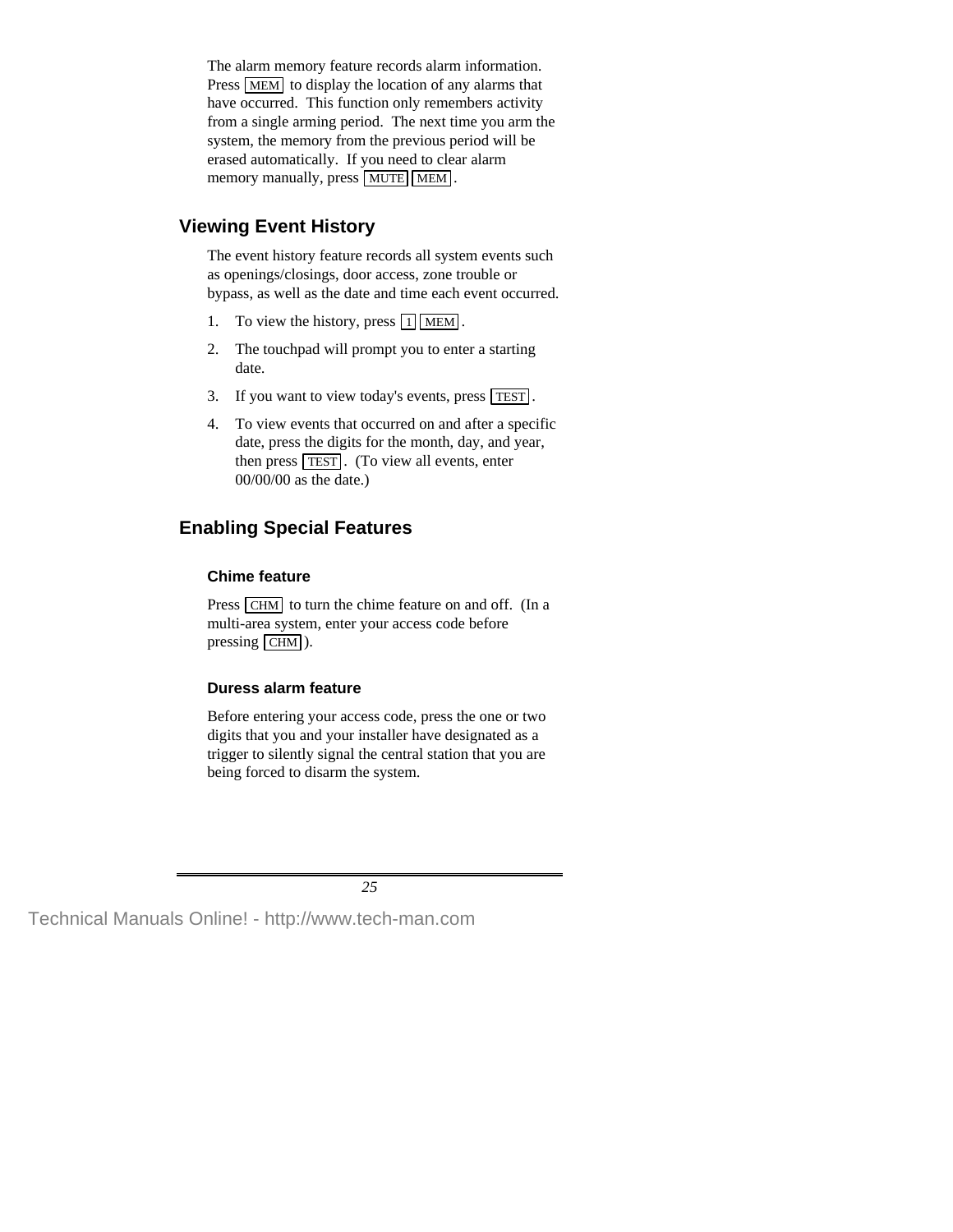### **Code 2 feature**

Press CODE 2 followed by your access code to turn the code 2 feature on when arming the system. This will allow secondary code users, (that is, users whose profiles have been enabled for the code 2 feature), to disarm your system one time. (In a multi-area system, enter your access code before pressing CODE 2.)

# **X-10 Module Activation**

If your system includes a Model 4181 Power Line Interface, you can use X-10 compatible modules to control devices, (such as lights), in up to 32 locations on your premises. These devices can be programmed by your installer to activate automatically or from a touchpad.

Your installer assigns a code to each module. Each module also has a pair of digits associated with it. These digits should be written down in the data section at the back of this manual (pages 51 to 52).

- 1. Enter the digits of the device you want to activate (from chart on pages 51 to 52).
- 2. Press DOOR.
- 3. Press  $\boxed{1}$  to turn the module on or  $\boxed{0}$  to turn it off.

# **Access Codes**

Below is some important information about access codes. Instructions for changing codes follow.

- Access codes must be 4 to 6 digits long.
- When selecting access codes, make them as different from each other as possible to prevent one user from accidentally discovering another user's code. Don't choose numbers such as "1111," "2222," and so on. While they are easy codes for you to remember, they might also be easy codes to break.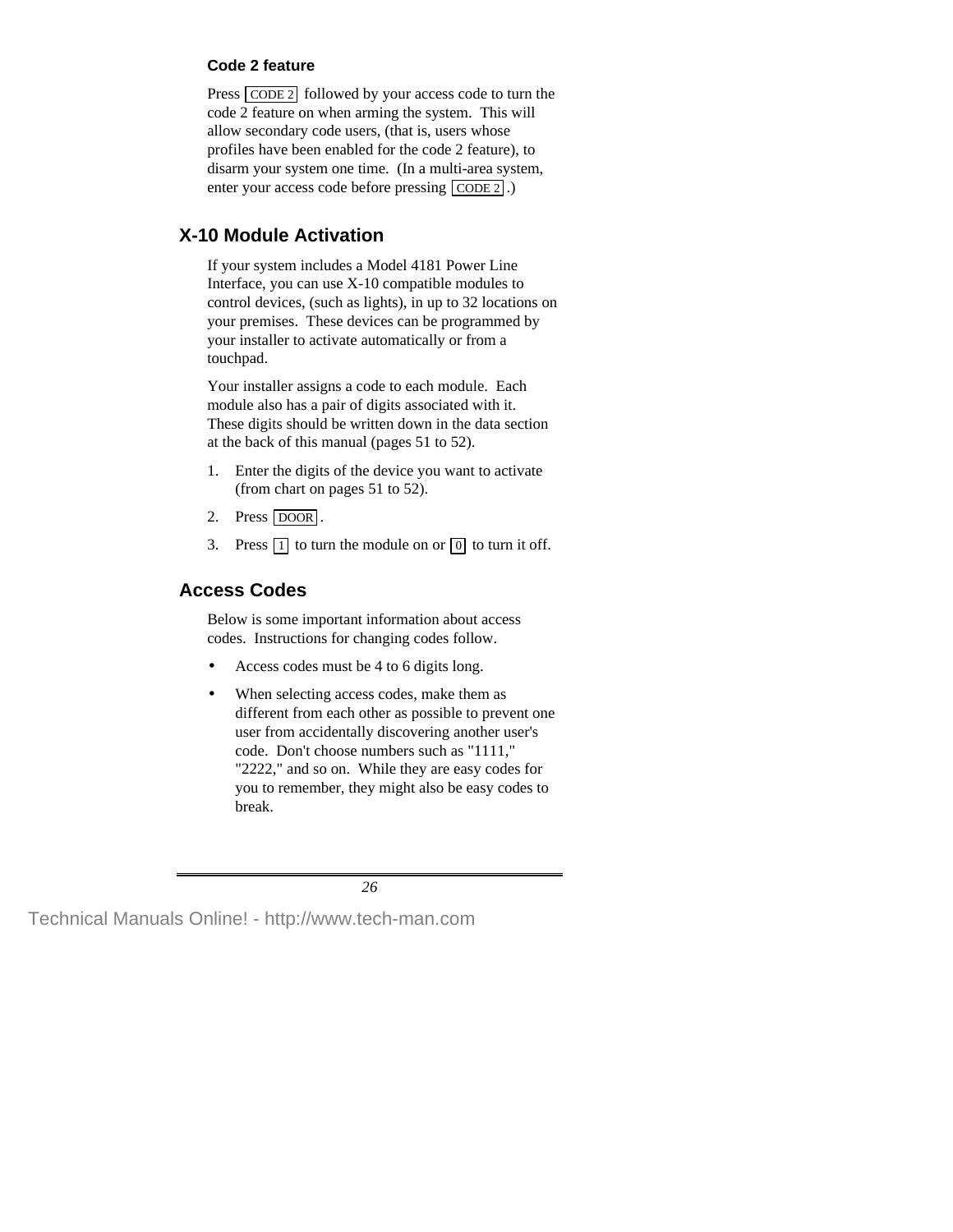- If you are using the duress alarm feature, make certain that no access codes begin with the digit(s) you selected as a duress trigger.
- Write down new access code numbers and keep them in a secure location.

## **Changing a code (or adding a new code)**

Do not reprogram access codes unless your installer has recommended it. If you need to reprogram access codes, here are the steps:

- 1. Make sure the system is disarmed and that you are not in the set time mode.
- 2. Press  $\boxed{7}$  TEST followed by your **main access code**.
- 3. The display will show **"BULK LOAD?"** If you are programming multiple cards or codes, all of which will have the same user profile, select Yes. To program each card or code individually, select No for the Bulk Load option.
- 4. The display shows **"CODE#:\_\_".** Enter the # of the code you want to change, then press TEST .
- 5. The display now shows **"PROFILE#\_\_"**. Select the profile (0-15) that will be used with this code, then press TEST . (If you selected Yes for "Bulk Load" in step 3, this step will be skipped for the rest of the codes you program. All codes programmed during this session will have the same user profile.)
- 6. The code number for that user displays. Press CLR , enter the **new** access code, then press TEST .
- 7. To locate another code to work with:

press INT plus the **number** of the code you want to change (not the code itself), then press  $\overline{\text{TEST}}$ .

- OR -

Press TEST as many times as necessary until the code you want to change displays.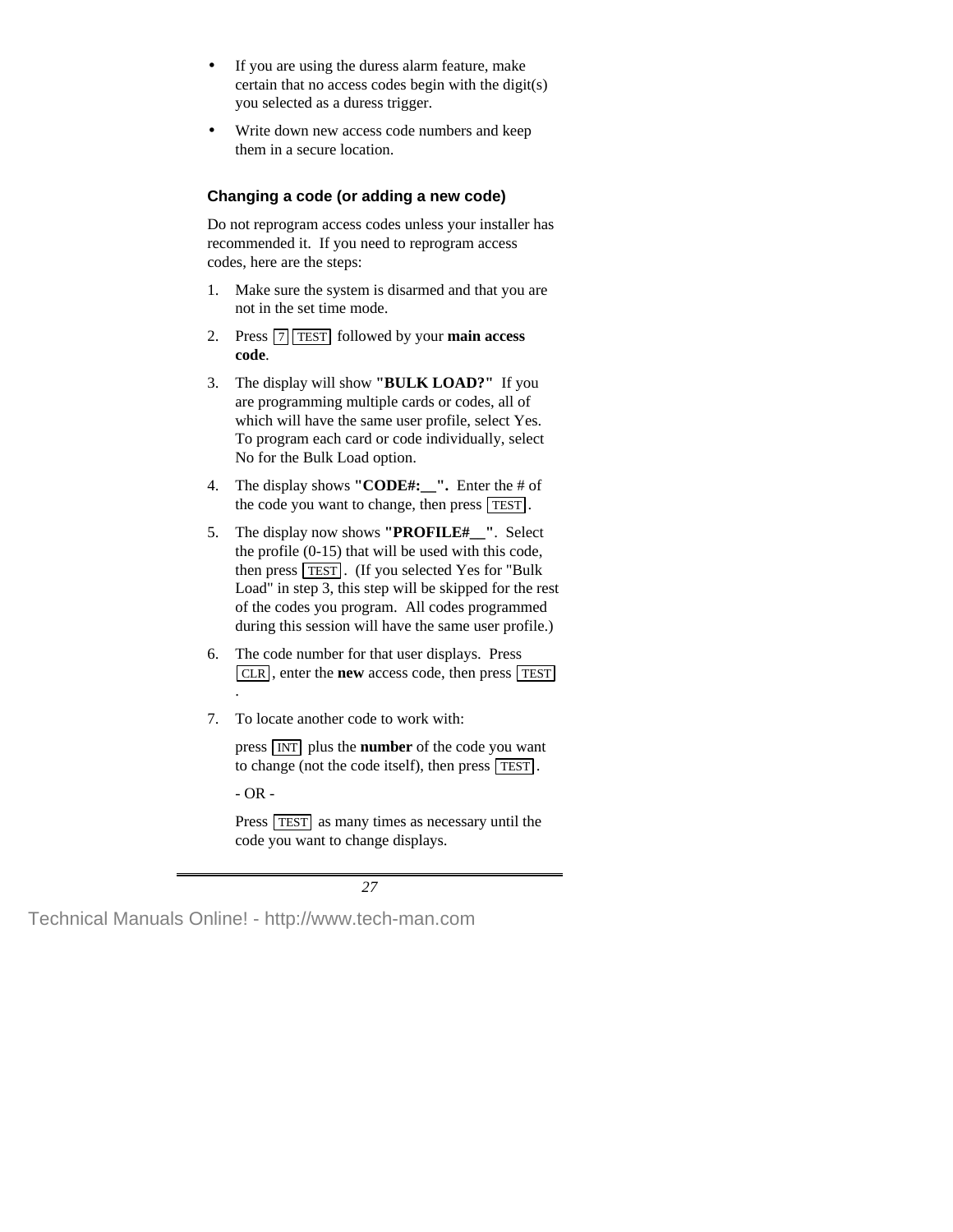8. When you are finished making all the changes, press MUTE MUTE to return to normal operation.

#### **Deleting an access code**

#### **(Never delete your main access code—Code 1.)**

An access code is deleted when you clear it from the system without changing it. Here are the steps.

- 1. Follow steps 1 through 5 for changing an access code.
- 2. When the code you want to delete is displayed, press  $\boxed{\text{CLR}}$  TEST. The code is now removed from the system. (If you need to locate another code to work with, see step 7 in changing codes.)
- 3. When you are finished deleting codes, press MUTE MUTE to return to normal operation.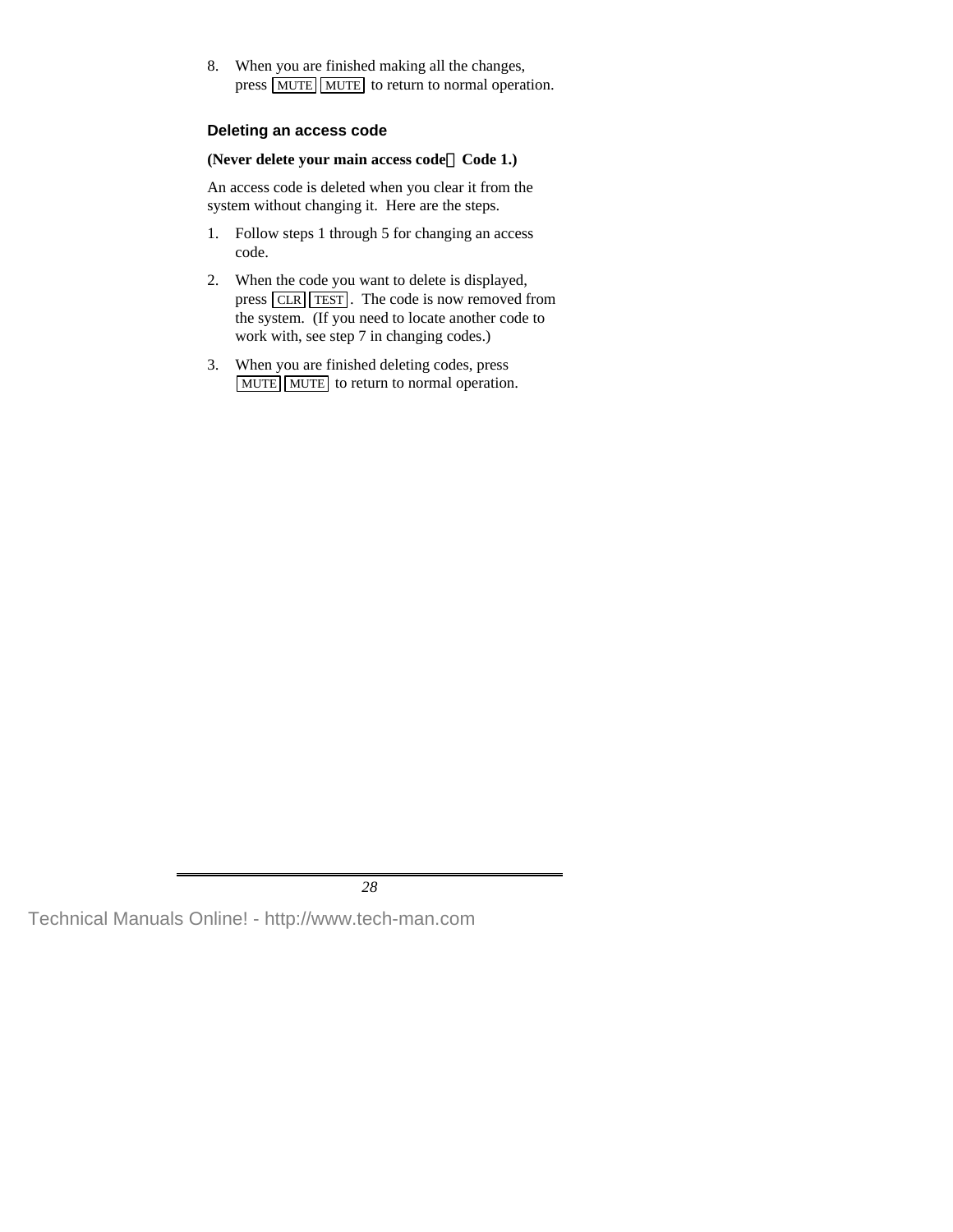## **Intercom Operation**

In conjunction with the model 4640 intercom system, the touchpad can be used as an intercom providing twoway or listen-only communications.

#### **Two-Way Communication**

To **turn on one intercom only**, press the number of the touchpad you wish to call  $(1-8)$ , then press  $\boxed{ICOM}$ . To **turn off the intercom**, press **ICOM** again.

To **turn on all intercoms (or page)**, press **ICOM**. To **turn off all intercoms**, press **ICOM** again.

### **Listen-Only Communication**

To **listen to one intercom only**, press the number of the touchpad you wish to call **twice**, then press

**ICOM**. To stop listening to a touchpad, press **ICOM** again.

EXAMPLE:

To listen to touchpad 7, press:

## $\boxed{7}$   $\boxed{7}$  ICOM.

To **listen to all intercoms**, press  $\boxed{1}$   $\boxed{0}$   $\boxed{\text{ICOM}}$ . To **stop listening**, press  $\overline{ICOM}$  again.

### **Do Not Disturb Feature**

If you want to block all communication from an intercom station, press  $|9|$  ICOM . Anyone attempting to call the station will hear a busy tone. Press ICOM again to reinstate communication.

### **Intercom Timeout**

The programmed intercom timeout function allows you to automatically limit use of the touchpad intercom from between 15 - 255 seconds. The intercom will hang up automatically after the programmed amount of time has elapsed. It emits a warning beep 10 seconds before it turns off.

Timeout does **not automatically occur** when you are listening to only one station. This allows you to monitor an area continuously.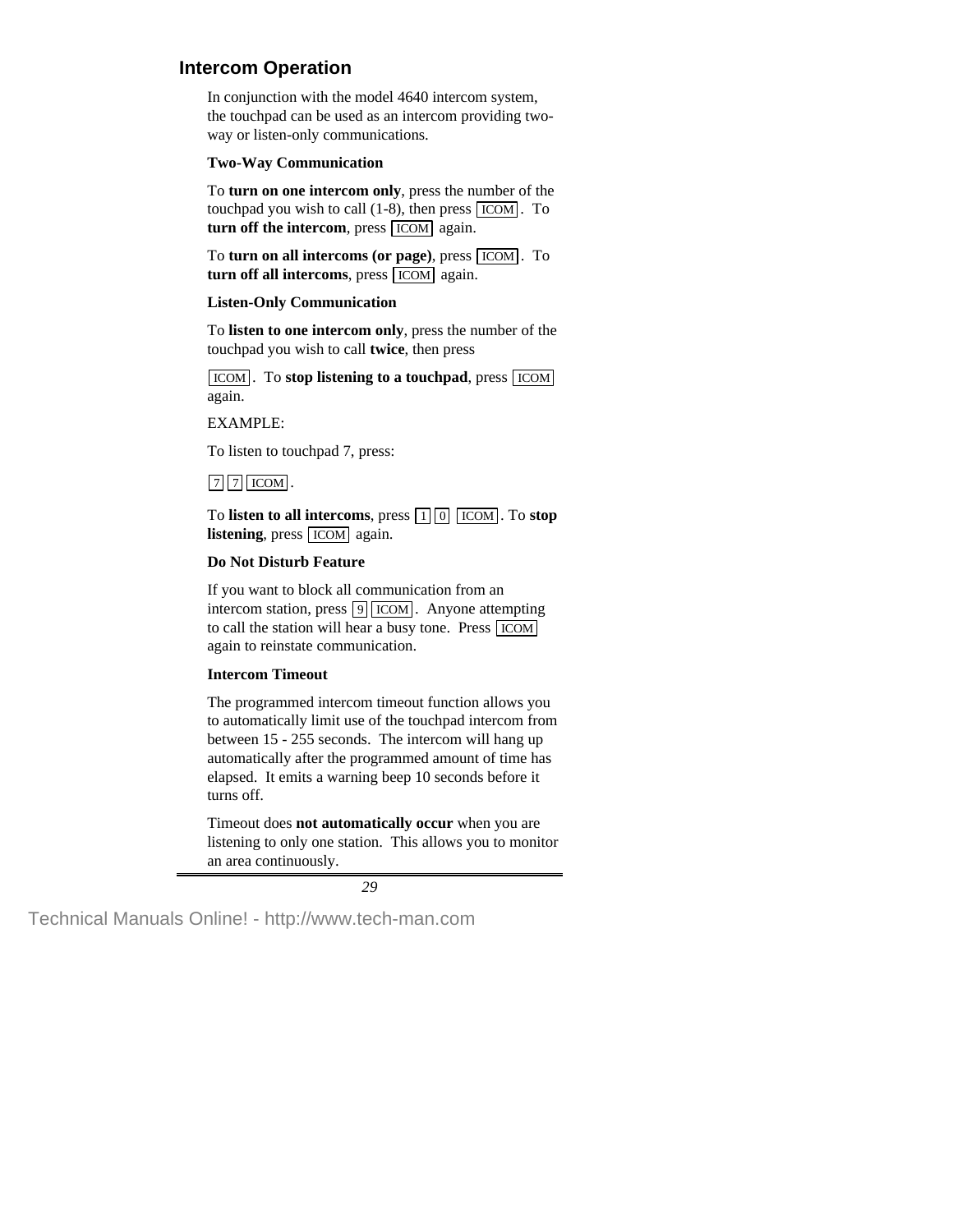# **Telephone Operation**

In conjunction with the 4640 intercom system, the touchpad can be used as a hands-free telephone with many features, including, basic operation (place, answer, and hang up a call); redial; mute or place a call on hold; transfer a call to another touchpad; memory dialing; and automatic timeout.

To **place, answer, or hang up a call,** press TEL .

To **redial the last number called**, press  $\boxed{9}$  TEL.

To **place your call on hold (or mute)**, press MUTE . The touchpad beeps while the call is on hold. Press MUTE when you're ready to begin talking again.

To **transfer a call to another touchpad**, follow these steps.

- 1. Press MUTE. The touchpad beeps while the call is on hold.
- 2. Enter the number of the touchpad you're transferring to, (1-8).
- 3. Press  $\boxed{ICOM}$  and announce the call.
- 4. The user of the touchpad receiving the call presses TEL to complete the transfer.

#### **Memory Dialing**

The touchpad telephone has the memory to store two 12-digit phone numbers for quick dialing.

To **store a phone number**, follow these steps:

- 1. Press TEL.
- 2. Enter the digits you want to store.
- 3. Press MEM .
- 4. Press  $\boxed{1}$  if you are storing the first number or  $\boxed{2}$  if you are storing the second number.
- 5. Press TEL.

To **dial a memory phone number**, press  $\boxed{1}$  or  $\boxed{2}$ , depending on which number you want to dial, then press TEL .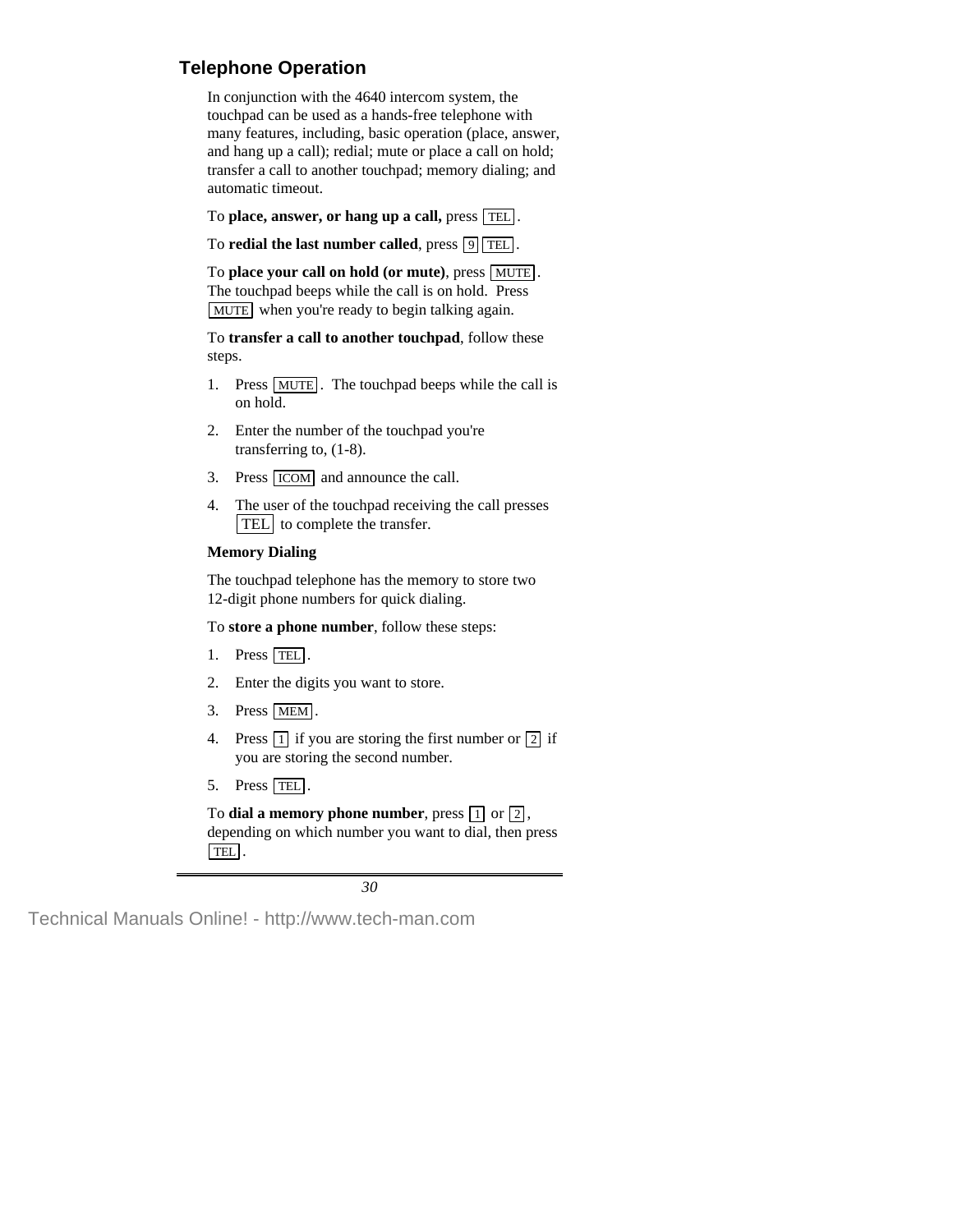To **erase a memory phone number** (that is, remove it from memory so you can replace it with another number), follow these steps.

- 1. Press  $TEL$  MEM and 1 or 2, depending on which number you want to erase.
- 2. Press TEL again.

### **Telephone Timeout**

The programmed telephone timeout function allows you to automatically limit use of the touchpad telephone from between 15 and 255 seconds. The telephone will hang up automatically after the programmed amount of time has elapsed. It emits a warning beep 10 seconds before it turns off.

# **Setting the Time (and Date)**

The time setting is five digits long.

The first digit indicates AM or PM. Use 0 for AM, 1 for PM.

The last four digits indicate the actual time in hours and minutes.

After you enter the digits for the time, press TEST.

EXAMPLE:

To set the time for 9:15 AM, you would enter the following:

 $|9|$  TEST + your main access code

 $\boxed{0}$  (for AM)

 $\boxed{0}\boxed{9}\boxed{1}\boxed{5}$  (for the actual time)

TEST

Note that leading 0's are required when entering single digits for minutes and hours. For example, you would always enter the number "9" as "09."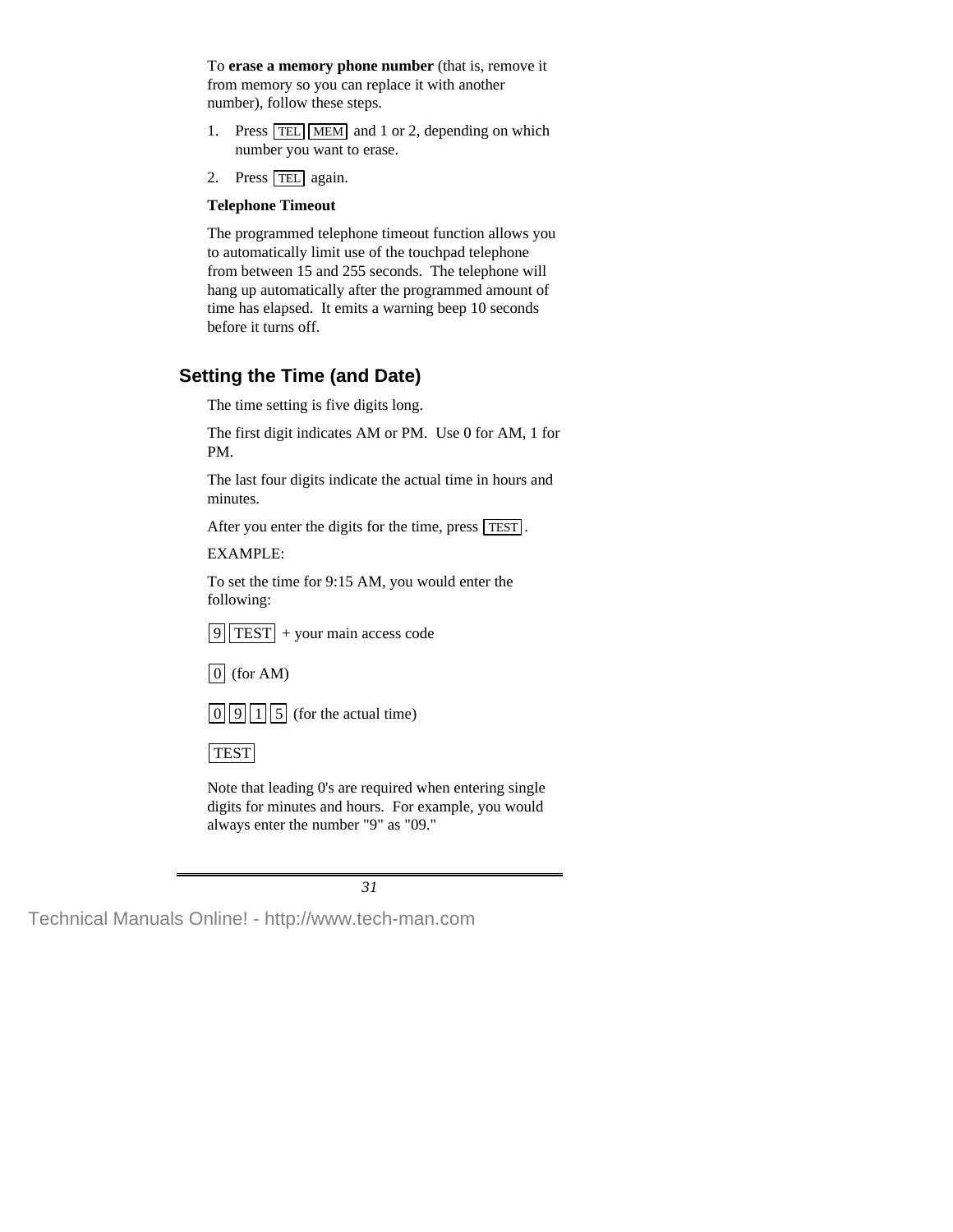## **Setting the Date**

You will be prompted to enter the date whenever you reset the time.

If the date shown does not need to be changed, press TEST .

If you need to change the date, enter it in the MM/DD/YY format. Use leading 0's. Press TEST when you finish entering the date.

### EXAMPLE:

To set the date as July 1, 1993, press:



**TEST** 

When the date is set, the system automatically sets the correct day of the week (that is, Monday, Tuesday, etc.).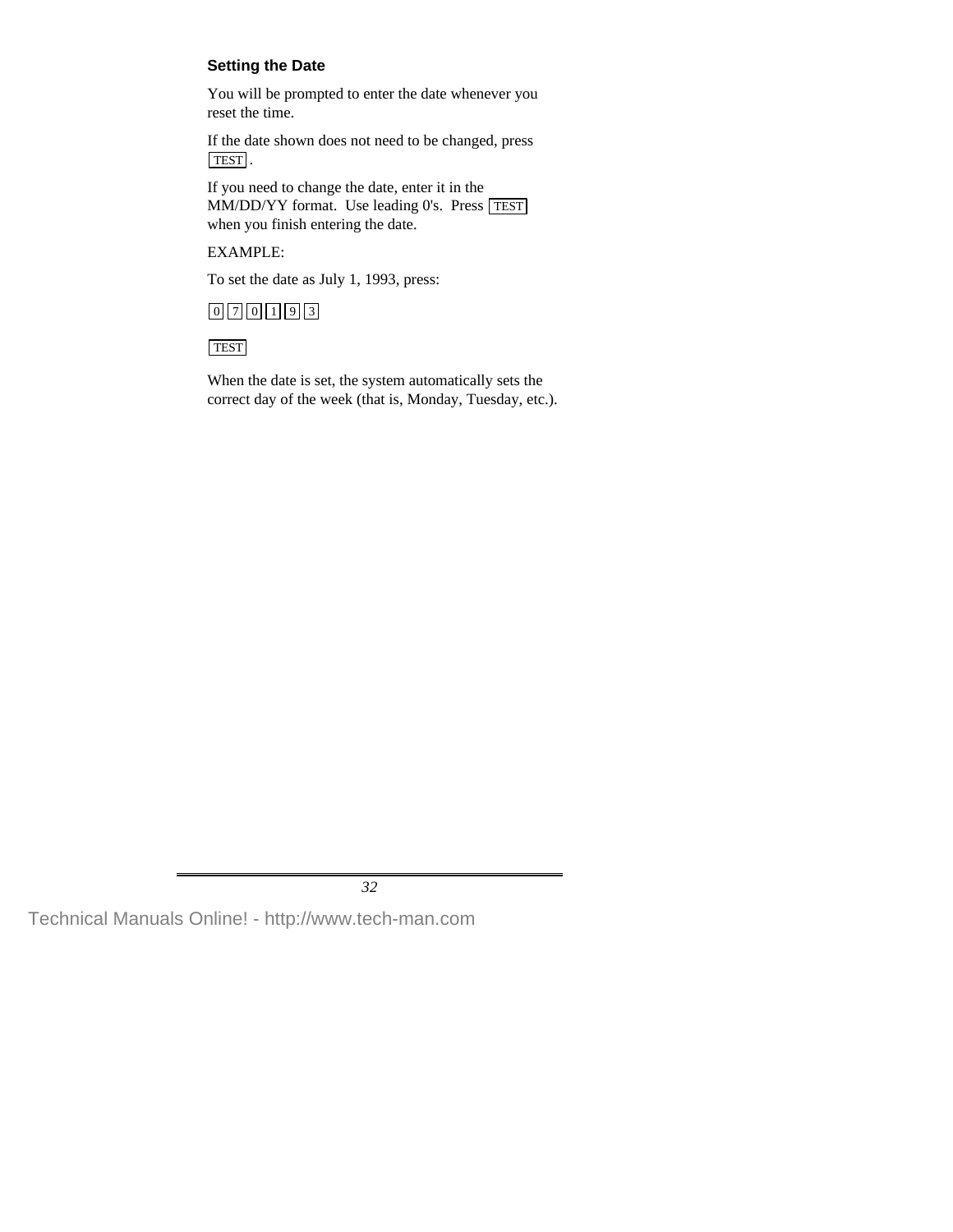# **Setting (or Clearing) Holiday Status**

You can select the current day to be a holiday so that it will follow holiday time windows. You can also deselect the current day so that it will not follow holiday time windows.

This procedure is a short-cut method that allows you to quickly change holiday status (for example, to allow holiday access). It is not the same as programming holiday dates. Use programming menu 3 to program holidays (see section 4.12 for more information.)

- 1. Press  $\lceil 1 \rceil \lceil 2 \rceil$  TEST plus your user code. (You must be authorized to use the programming function.)
- 2. Press  $\boxed{1}$  to select holiday or  $\boxed{0}$  to de-select holiday.
- 3. Press TEST.

# **System Testing**

**Testing overall system operation**

**Weekly tests are recommended to insure proper system operation. Discuss testing procedures with your security company to determine which are the best for you.**

This test does not test the sensors and detection devices that activate alarms.

- 1. Call your central station to inform them that you plan to run a system test.
- 2. Make sure the system is disarmed.
- 3. Press TEST followed by your access code.
- 4. The lights will flash, an alarm will sound for two seconds and a dialer test will be transmitted to the central station. The central station can respond in a variety of ways. Your installation company will inform you of what responses to expect.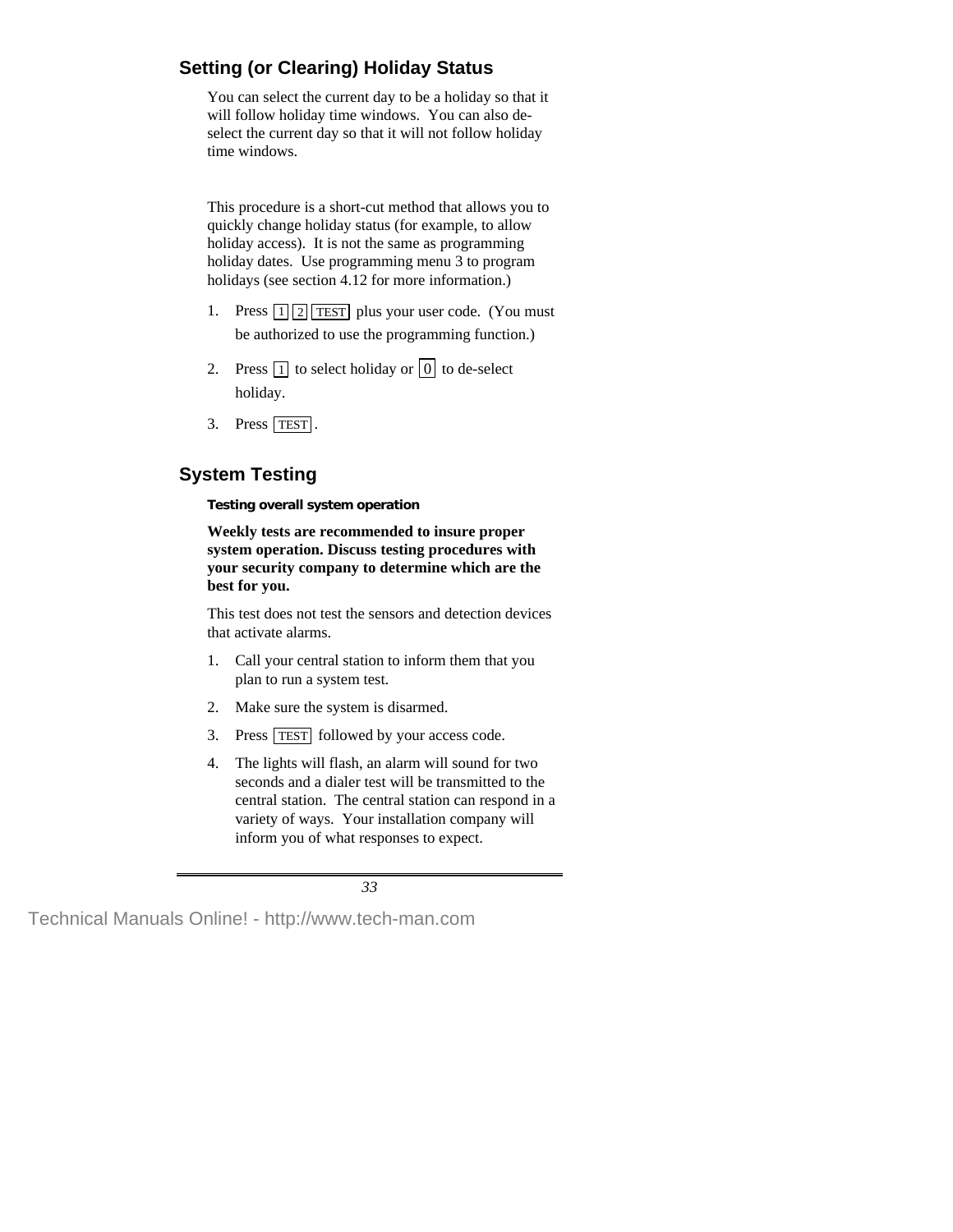#### **Fire Test Procedure**

The test described below **must** be performed weekly in a UL household fire installation. This procedure tests the bell(s) attached to the system using standby power only.

- 1. Call the central station to inform them that you will be conducting a test.
- 2. Make sure the system is disarmed.
- 3. Remove the screw that secures the model 9220 transformer to the outlet. (The 9220 is housed in tan plastic and is plugged into an electrical outlet.)
- 4. Unplug the transformer from the 120 volt receptacle.
- 5. Press TEST followed by your access code. The bell(s) will sound for a few seconds. The test will be recorded at the central station.
- 6. Plug the transformer back into the receptacle.
- 7. Replace the transformer retaining screw.

While the transformer is unplugged, the system may sound the AC trouble audible signal. If this happens, press MUTE MUTE to silence it. The trouble condition will clear automatically within one minute after the transformer has been reinstalled.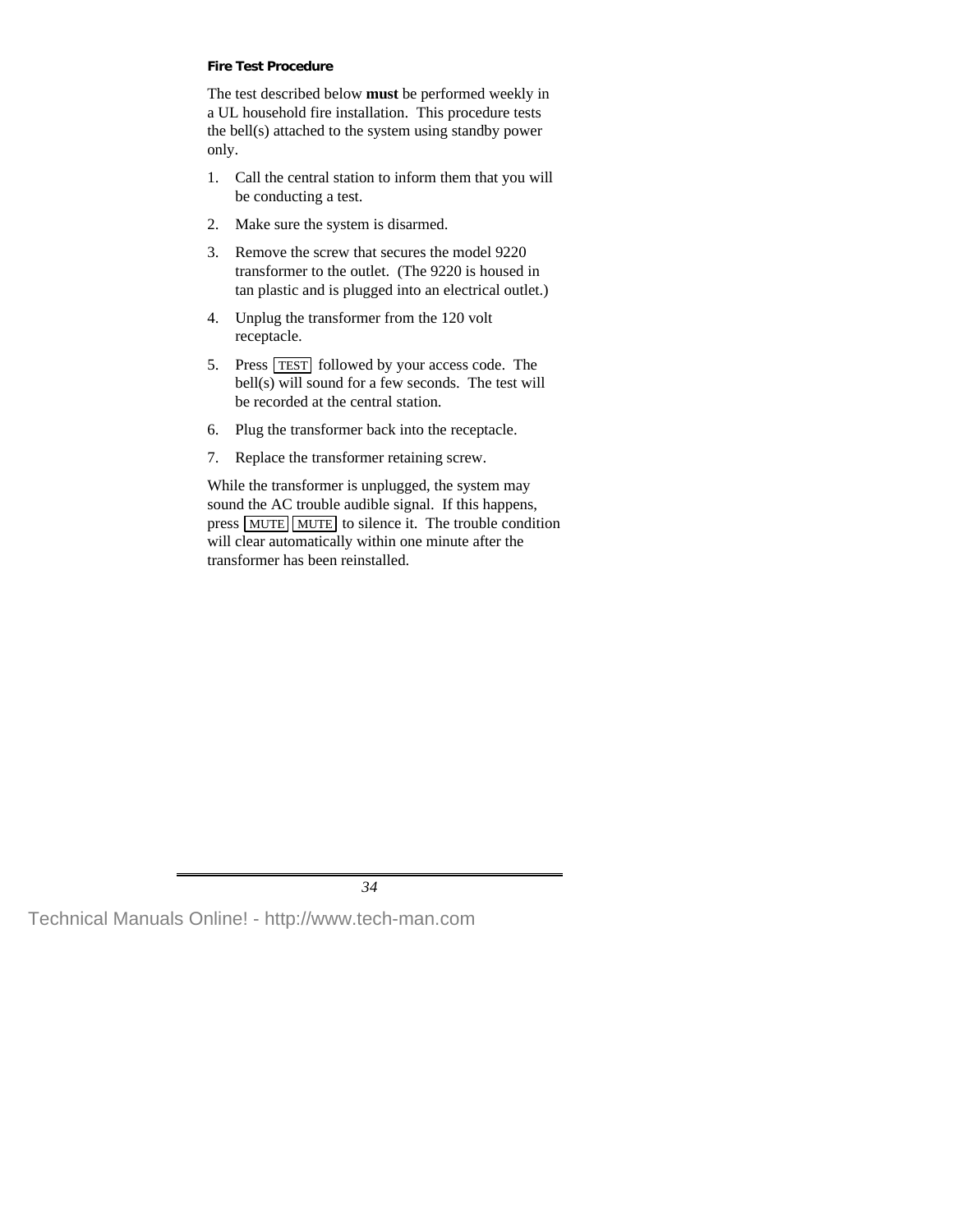# **Section 4. Programming**

The 4734's user-friendly menu system allows you to easily program some system features directly from the touchpad. The sections below guide you through the steps.

# **Entering Programming Mode**

To enter programming mode, press  $\boxed{1}$   $\boxed{1}$  TEST plus your access code.

# **Selecting a Menu**

When you're in programming mode, the available menus display continuously on the second line of the LCD until you select one to work with. The available menus are:

- 0 Time Windows
- 1 Codes/Cards
- 2 Profiles
- 3 Holidays
- 4 DST Dates

To select a menu, press the menu number plus TEST .

# **Viewing Menu Selections**

To view the current settings for a menu, press **TEST**. The top line of the display shows the current setting, the bottom line shows the keys that are available to you. You can continue to press **TEST** until you locate the option you want to change.

# **Accept Programming ChangeS**

Press the **TEST** key after making programming changes to accept the changes, similar to the way you would use the ENTER key with a computer.

# **If You Make a Mistake While Programming**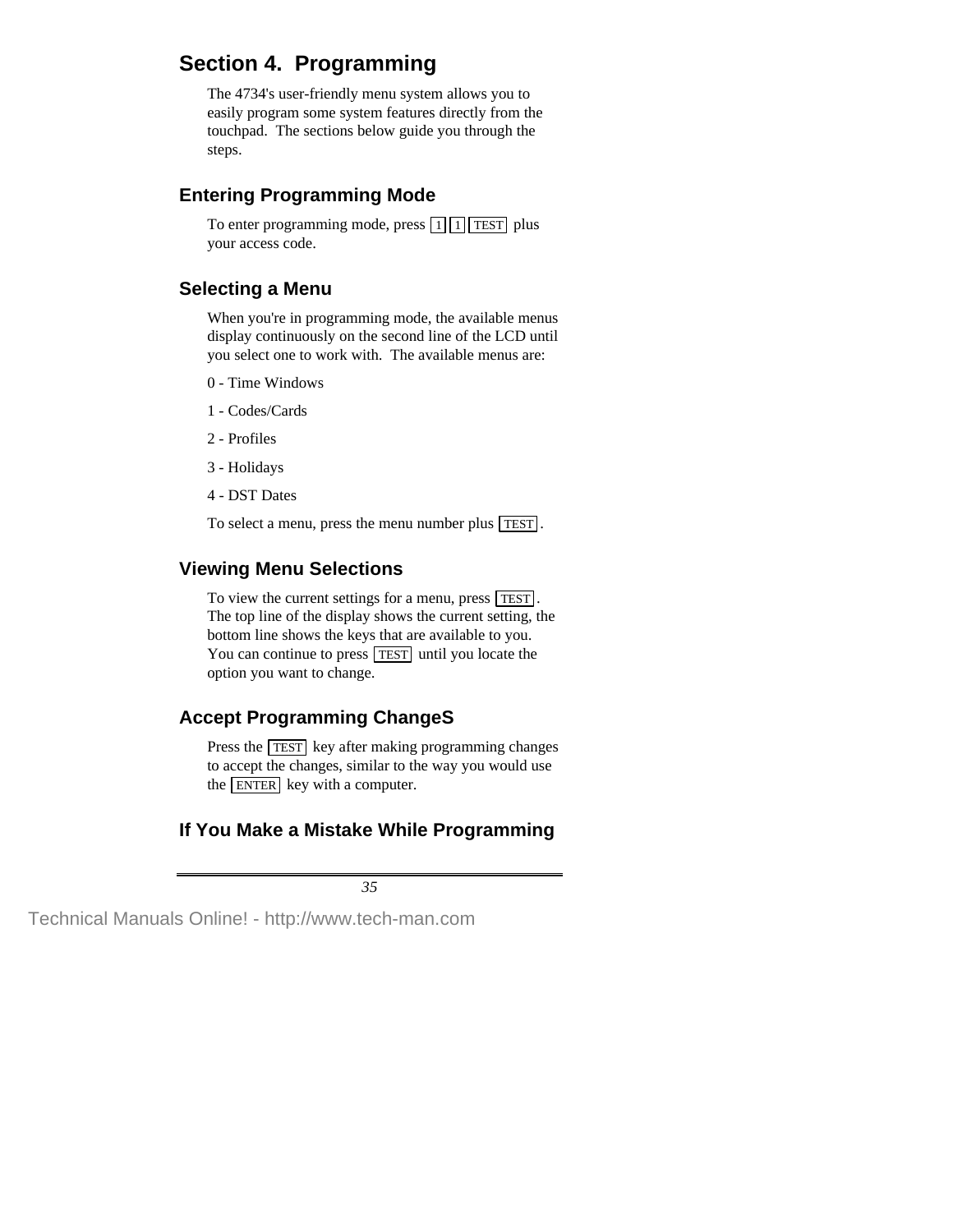If you make a mistake while programming and you have not yet pressed **TEST**, press **MUTE** to restore the previous selection for the option.

If you have already pressed TEST , you must press MUTE to exit the current menu, re-enter the correct menu, and locate the option.

# **Exiting a Menu**

When you finish programming options for a particular menu, press MUTE one time.

# **Exit Programming Mode**

To exit programming mode, press MUTE once or twice (depending on where you are in the program) until you no longer see the scrolling menu prompts.

# **Changing Menu Options**

Sections 4.9 through 4.13 of this manual are step-bystep instructions for working with each programmable menu. In the instructions, menu prompts that appear on the LCD are shown in **boldface** followed by an explanation of the possible choices for that menu option. The instructions assume that your system retains its factory-programmed settings.

When a menu option appears on the LCD, it has been selected. When an option that is available does not appear on the LCD, it has not been selected. Pressing the key for the option both selects and de-selects the option.

Once you've made a change and the LCD displays the new setting for the option, press **TEST** to complete the change.

To skip over a menu option without changing it, just press **TEST**.

If you want to restore the factory programming for any menu option, (except user codes), press CHM or INT while you are working with that option.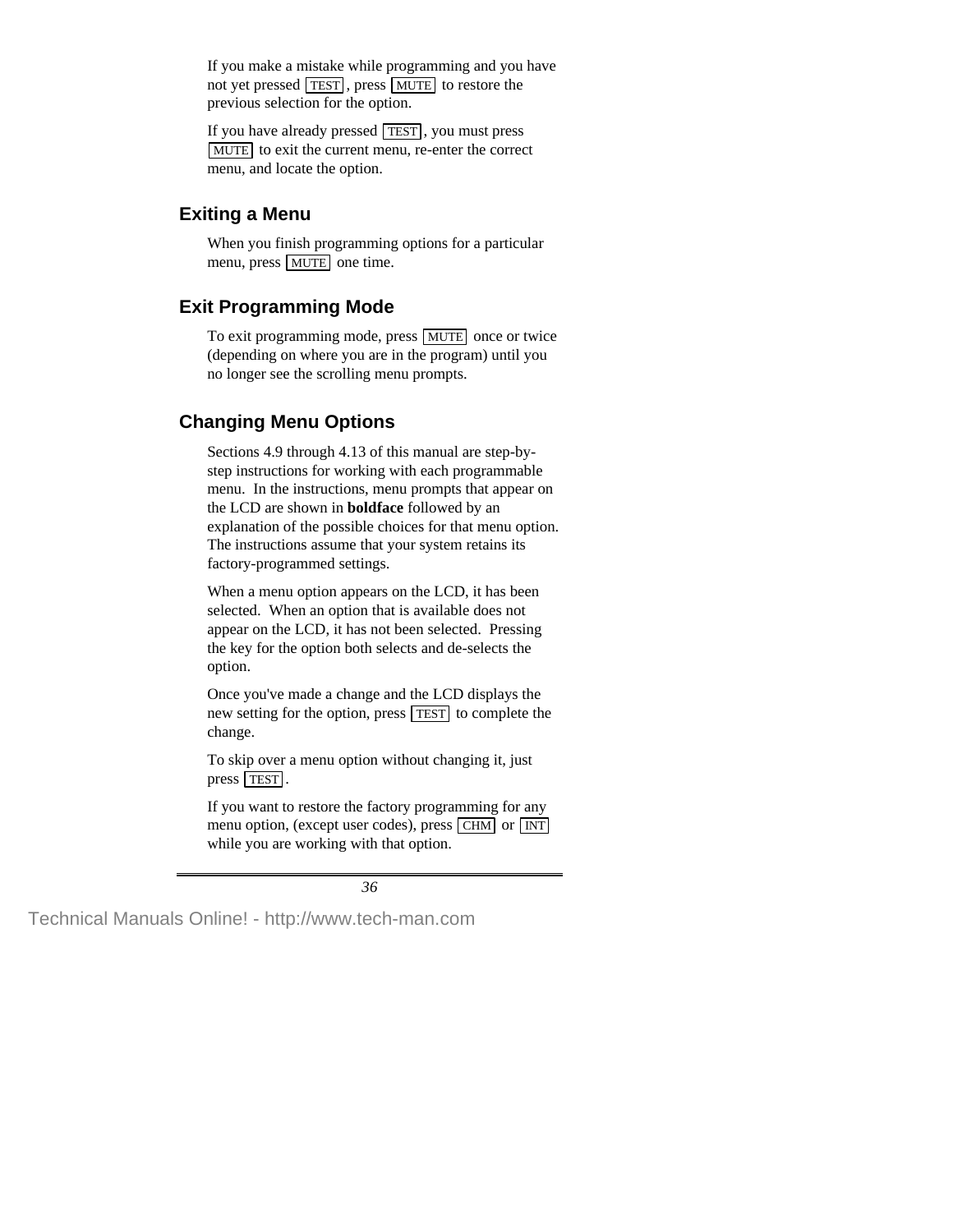# **Time Windows (Menu 0)**

The 4734 allows you to specify 32 time windows, or periods, which you can use to control when users can access the system or when arming/disarming can occur.

For auto-arming systems, you can program a delay period which would allow you to cancel the auto-arm or extend the delay period.

Your security installer has already set up time windows and arranged them into groups for you to select and assign to users. If you want to change existing time windows, you can do so through menu 0. Consult your installer before changing time windows.

- 1. Press  $\boxed{1}$   $\boxed{1}$  TEST + your access code to enter programming mode.
- 2. Press  $\boxed{0}$  TEST to enter the time windows menu (menu 0).

**"NUMBER: #0"**

3. Select the time window you want to work with (0- 31), then press TEST .

### **"START #0: 00:00"**

4. Enter the start time using the 24-hour clock (military time). When you're finished entering the time, press TEST.

### **"END #0: 00:00"**

5. Enter the end time in the 24-hour format. Press TEST when you're finished.

## EXAMPLE:

To program 5 pm, you would enter:

# $\boxed{1}$   $\boxed{7}$   $\boxed{0}$   $\boxed{0}$  TEST.

6. The display now reads **"DAYS#0:SMTWTFSH",** prompting you to choose the days of the week for this time window. From the table below select the digit that corresponds to the days you want to assign to the first time window. Pressing the appropriate digit selects—or deselects—a day.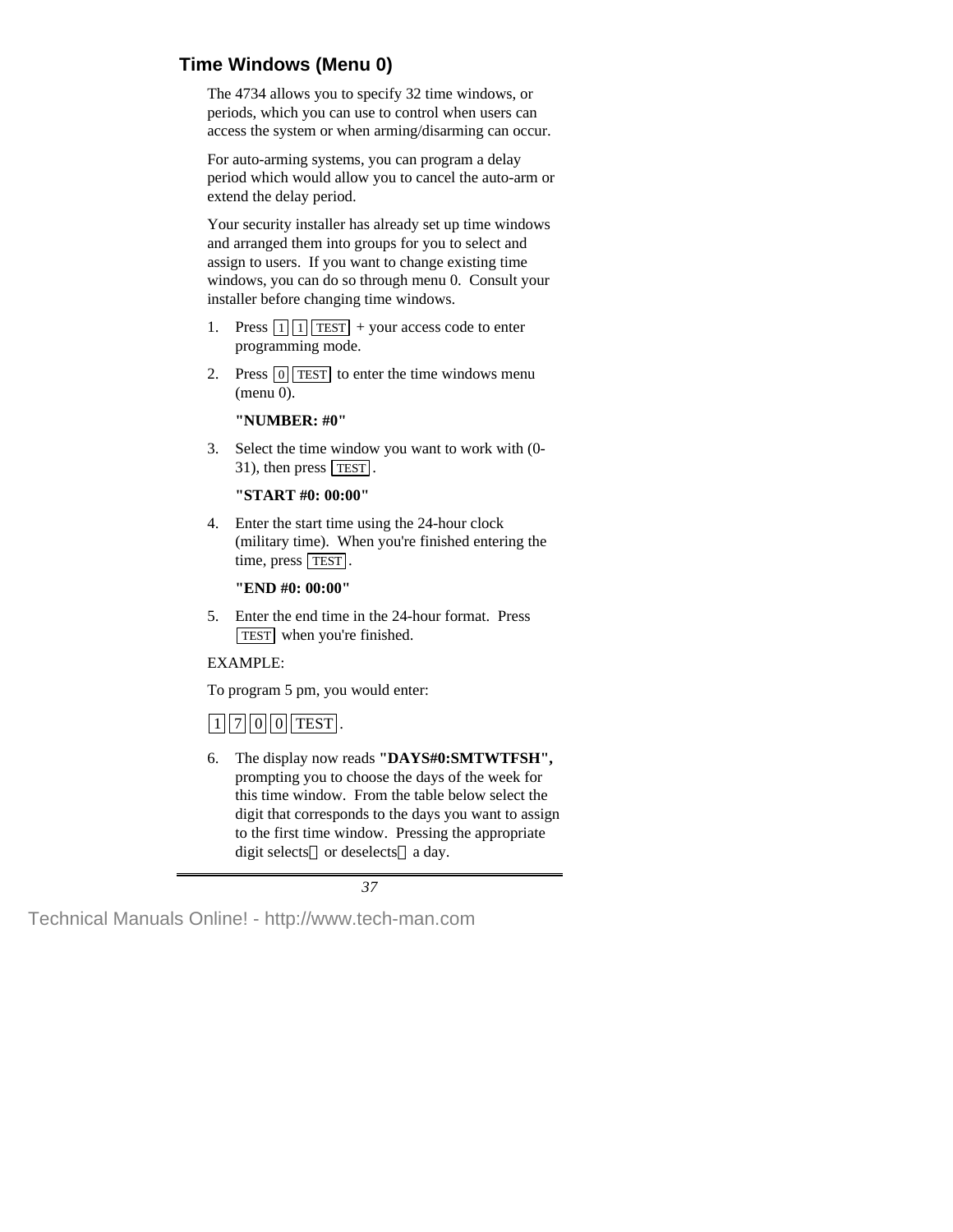EXAMPLE:

To program Monday through Friday, press  $\lceil 1 \rceil \lceil 2 \rceil \lceil 3 \rceil \lceil 4 \rceil$ 

5 . When you've finished selecting days for this time

window, press  $\boxed{\text{TEST}}$ .

## **Assigning Days**

| <b>Digit</b>   | Day       |  |
|----------------|-----------|--|
| 0              | Sunday    |  |
| 1              | Monday    |  |
| $\overline{c}$ | Tuesday   |  |
| 3              | Wednesday |  |
| 4              | Thursday  |  |
| 5              | Friday    |  |
| 6              | Saturday  |  |
|                | Holiday   |  |

# **Cards/Codes (Menu 1)**

This menu allows you to program user codes and select "profiles" for each user. Profiles determine which system features each user will have access to. Your installer will tell you what access rights each profile has. Follow the steps below to add new user codes and assign user profiles to the new codes.

- 1. You must be in programming mode. If necessary, press  $\boxed{1}$   $\boxed{1}$  TEST + your main access code.
- 2. Press  $\boxed{1}$  TEST to go to the cards/codes menu. (Note that from here on, you are performing the same procedure as described in section 3.19.)

### **"BULK LOAD? YES/NO"**

3. If you are programming cards or codes cards for users who will have the same user profile, select "Yes" here. "No" means that you will continue to select the profile each code or card individually.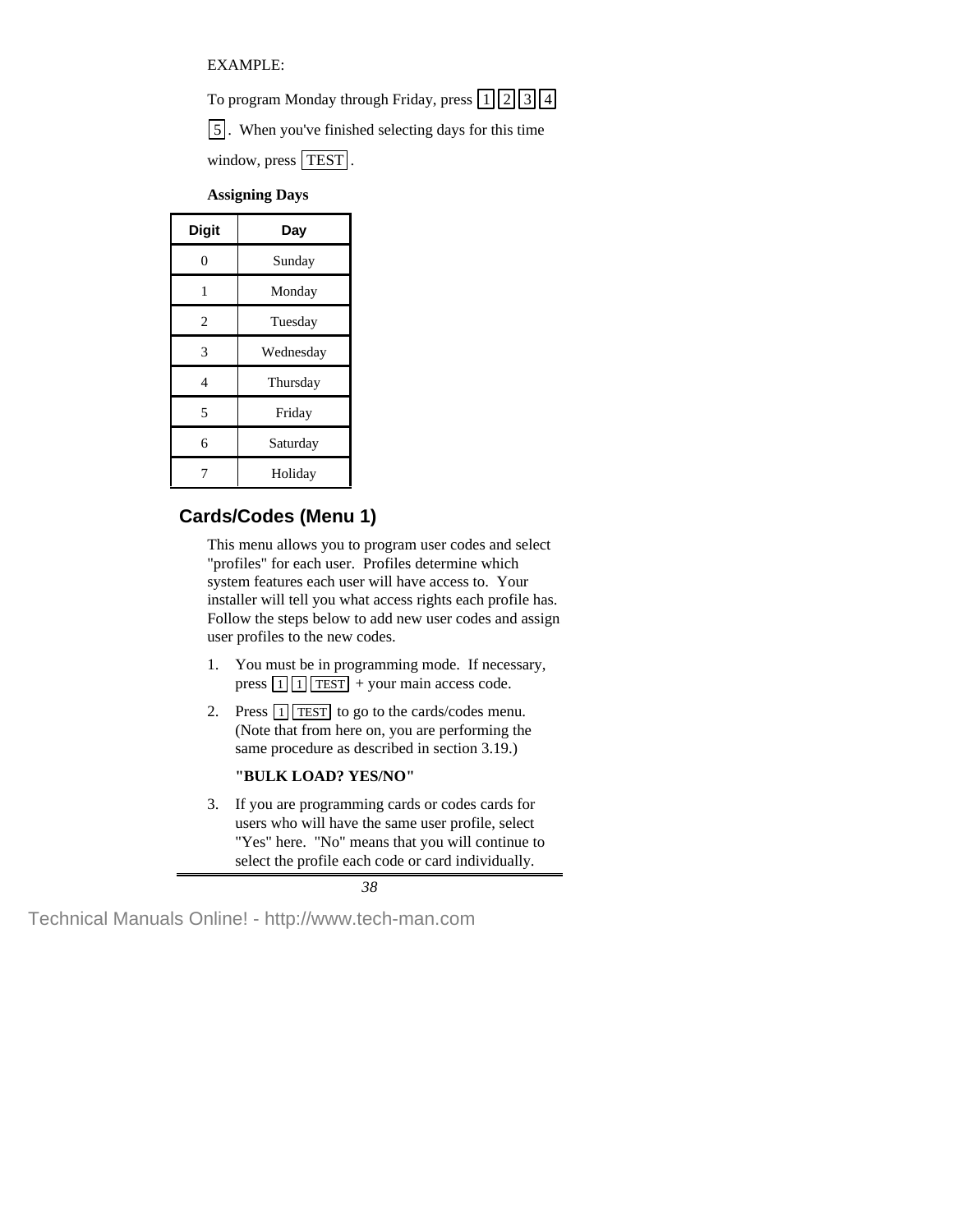#### **"CODE#:\_\_"**

4. Enter the number of the user (2-999) that you want to work with.

### "**#2PROFILE:0"**

5. Select a profile number for this user. There are 16 possible profiles, numbered 0-15.

**"#2 CODE:\_\_\_\_\_\_"**

- 6. Enter a 4 to 6 digit access code for this user. Be sure to record the number in the system data section at the back of this guide.
- 7. You will now return to step 5 to continue adding users. If you want to skip to a particular user, press  $\overline{INT}$  plus the number of the user (2-999). (Note that if you selected "Yes" for Bulk Load, the display will skip step #6, and all new users added in this session will have the same user profile.)

# **Profiles (Menu 2)**

Use the profiles menu to set up profiles, that is, to determine which features can be accessed by each profile. There are 16 profiles, numbered 0 - 15.

- 1. You must be in programming mode. If necessary, press  $\boxed{1}$   $\boxed{1}$  TEST + your main access code.
- 2. Press  $\boxed{2}$  TEST to go to the profiles menu. In the instructions below, steps 3 - 13 describe the programmable options. These instructions assume you are working with profile #0.

## **3. "PROFILE#0"**

This display is for selecting the profile you want to work with. Press  $\sqrt{TEST}$  to select profile 0. (To choose a different profile, enter the profile number and press TEST.)

## 4. **"WIN GRP#0"**

This step is for assigning a window group to the profile. Window groups are sets of time windows that have been arranged by your installer. Select a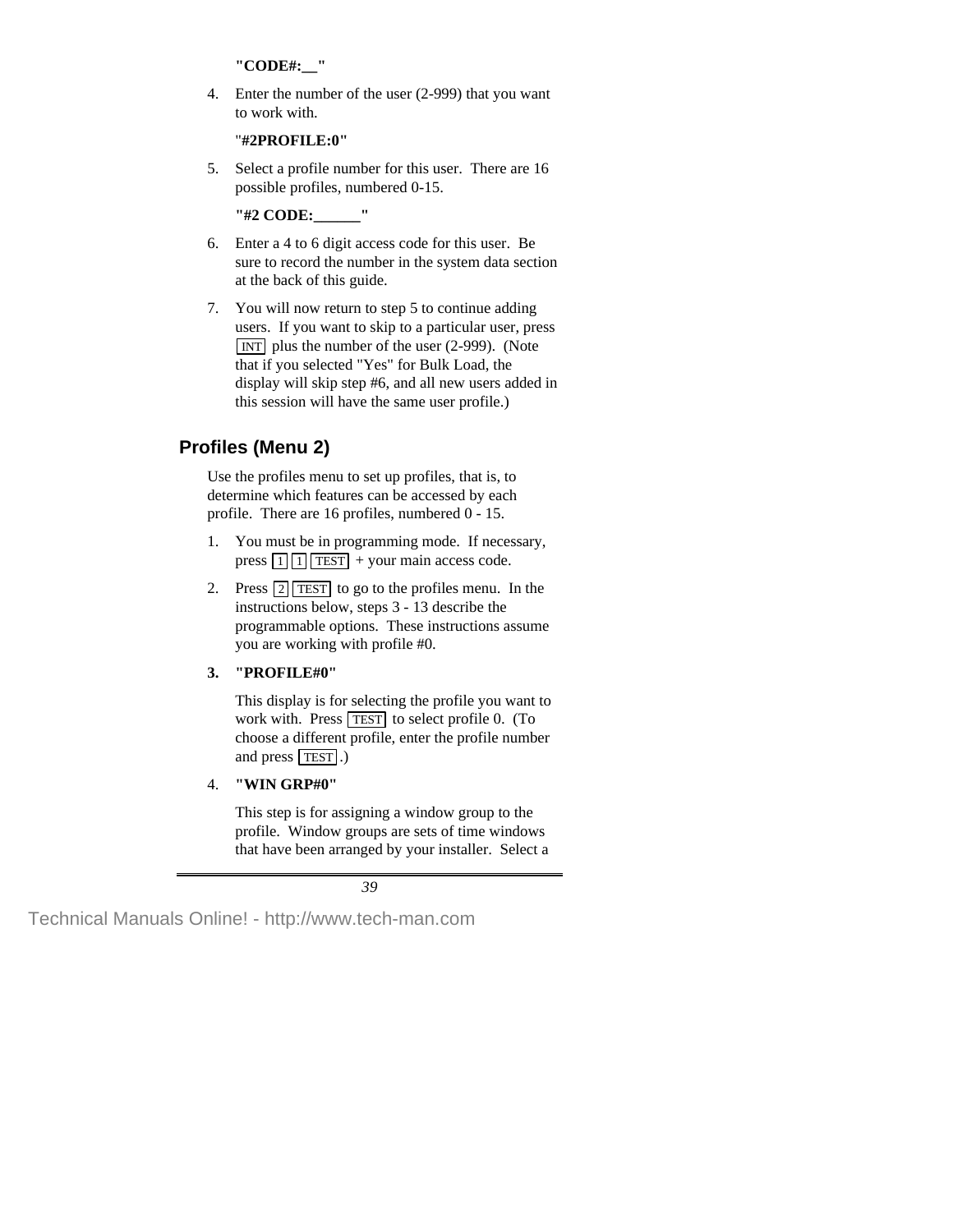window group for profile 0 and press  $TEST$ . If you want the profile to have access **any time** (no time restrictions), select window group 32, ALWAYS. If you **never** want the profile to have access to your building, (because, for example, a card has been lost,) select window group 33, NEVER. (See section 4.9 if you need more information about time windows and window groups.)

#### **5. "ARS#0:12345678"**

In this step you choose the areas that profile #0 will have access to. Selecting the number of the area selects or deselects the area.

#### EXAMPLE 1:

If "2" displays, area 2 has been selected for this profile. To deselect area 2, press  $\boxed{2}$ .

#### EXAMPLE 2:

.

If "2" does not display on your LCD, area 2 has not been selected for this profile. To select area 2, press  $|2|$ 

#### **6. "DOOR#0: YES/NO"**

Press  $\boxed{1}$  for Yes or  $\boxed{0}$  for No. This step determines if the profile will have access to all doors in the areas it has been assigned.

#### **7. "BYPASS#0:YES/NO"**

Press  $\boxed{1}$  for Yes or  $\boxed{0}$  for No. Selecting Yes means the profile will be allowed to bypass zones.

#### **8. "ARM#0:YES/NO"**

Press  $\boxed{1}$  for Yes or  $\boxed{0}$  for No. Selecting Yes means the profile will be allowed to arm the system.

#### **9. "DISARM#0:YES/NO"**

Press  $\boxed{1}$  for Yes or  $\boxed{0}$  for No. Selecting Yes means the profile will be allowed to disarm the system.

#### **10. "PROGRAM#0:YES/NO"**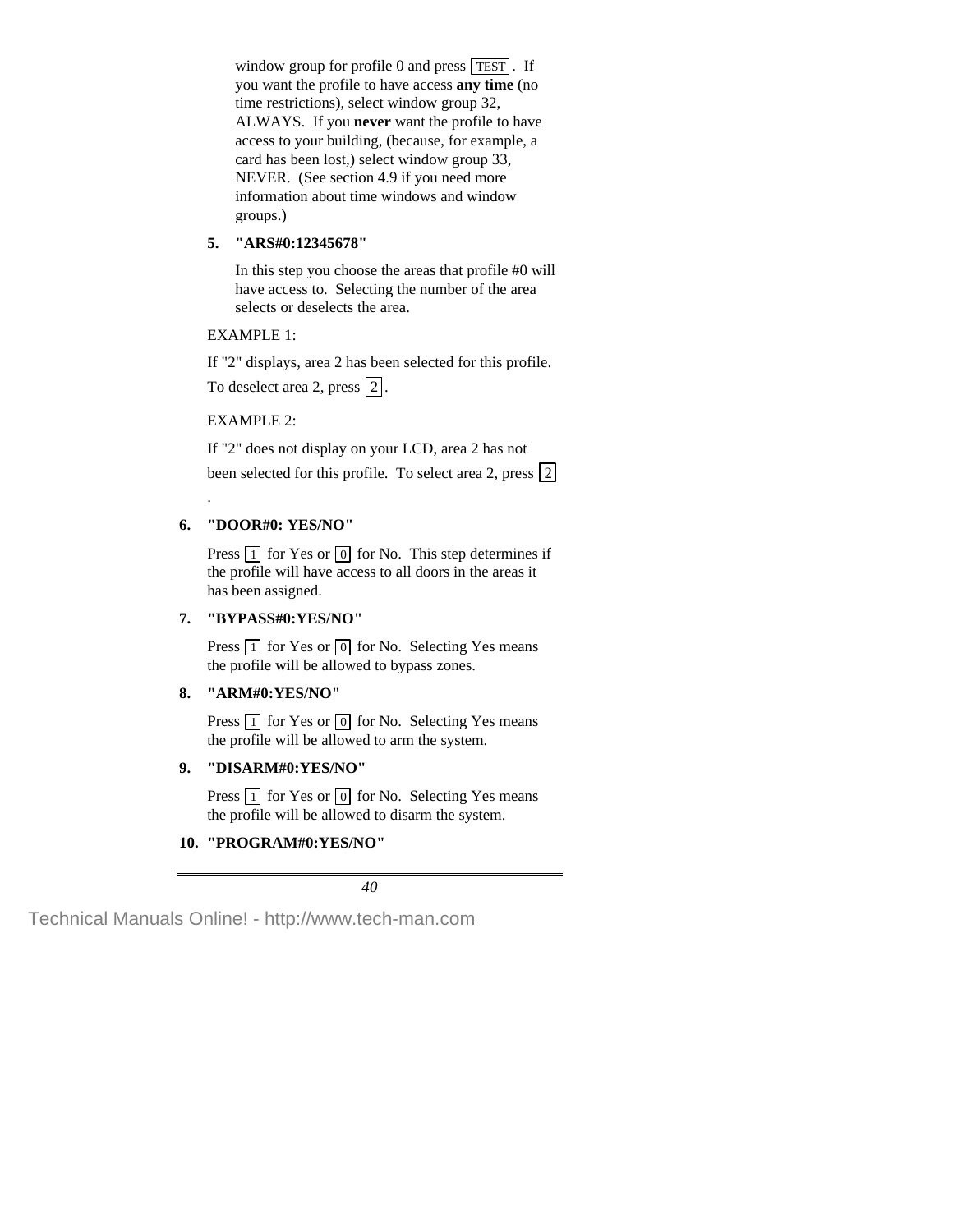Press  $\boxed{1}$  for Yes or  $\boxed{0}$  for No. Selecting Yes means the profile will be allowed to program cards and codes and all other user-programmable options and perform special system operations, such as the walk test.

#### **11. "CODE 2#0:YES/NO"**

Press  $\boxed{1}$  for Yes or  $\boxed{0}$  for No. Selecting Yes means that the code for this profile becomes a restricted code for temporary users of the system. When a primary user arms the system using the  $\overline{CODE 2}$  key, codes with the Code 2 option can disarm the system only once. Normally Code 2 restricted codes can never disarm the system. (See section 3.17 for more information about the Code 2 feature.)

#### **12. "HIGH SEC#0:YES/NO"**

Press  $\boxed{1}$  for Yes or  $\boxed{0}$  for No. Selecting Yes means that the code for this profile becomes a high security code which requires a PIN to be entered on a touchpad in addition to presenting a card.

#### **13. "CARD ONLY#0:YES/NO"**

Press  $\boxed{1}$  for Yes or  $\boxed{0}$  for No. Selecting Yes means that the profile can gain access to a door through an access card only, not through a touchpad.

# **Holidays (Menu 3)**

The holidays menu lets you determine up to 16 days that will be treated as holidays. Days designated as holidays will follow holiday window groups' schedules and access rights. (Some holidays must be reprogrammed every year.)

- 1. You must be in programming mode. If necessary, press  $\boxed{1}$   $\boxed{1}$  TEST + your main access code.
- 2. Press  $\boxed{3}$  TEST to go to the holidays menu.
- 3. **"DATE:#1: 01/01"**

Enter the month and day of the first holiday. Use a leading zero for single digit months. When you're finished entering the date for this holiday, press TEST .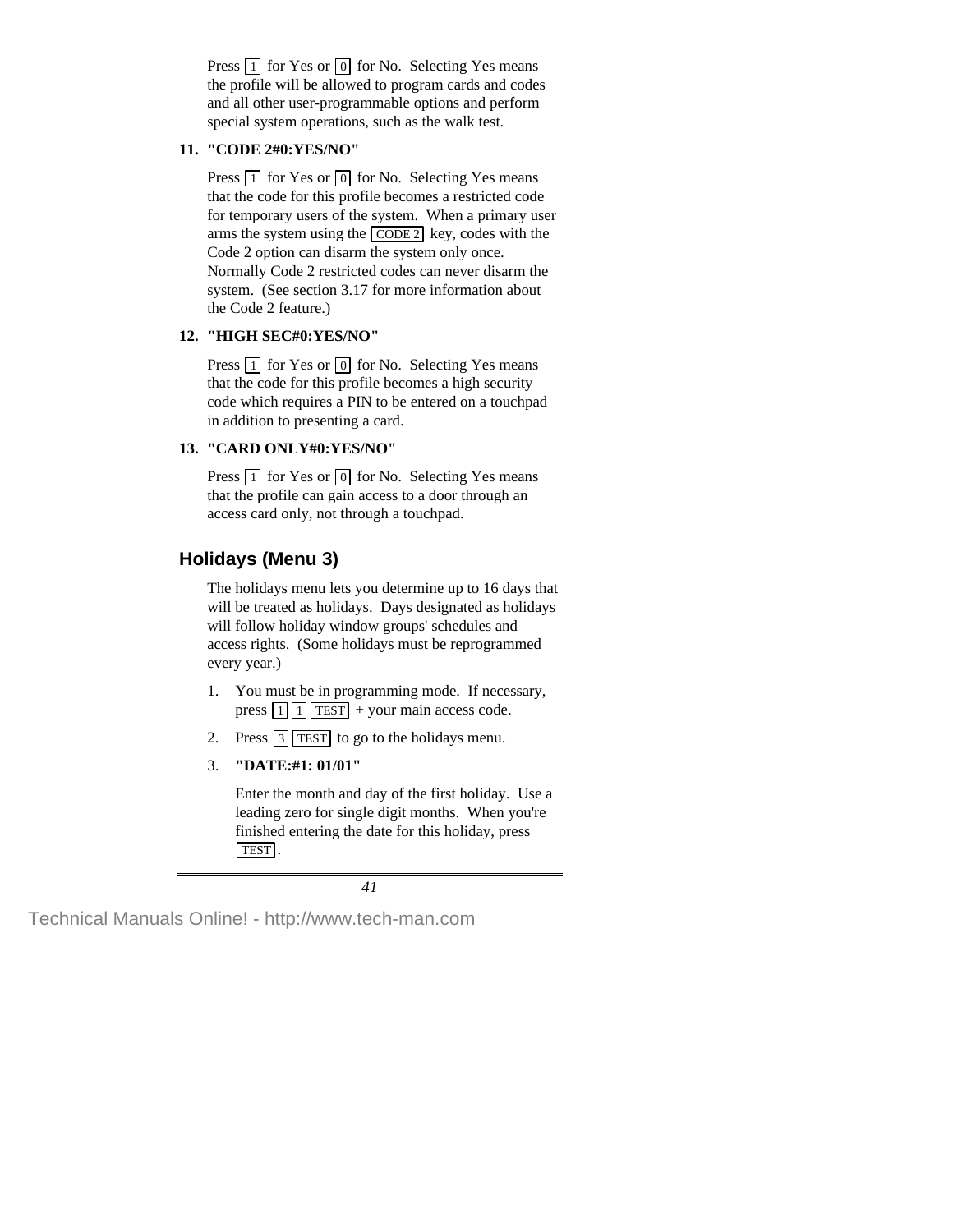4. Continue programming any other holidays. If you need to change the date of a holiday, press TEST as many times as necessary to locate the holiday, then make the changes. As with any programming changes you make with the 4734, always press TEST when you're finished.

# **DST Dates (Menu 4)**

This menu is for programming the dates the system will be adjusted one hour forward for daylight savings time or one hour back for standard time. (DST dates may have to be reprogrammed each year.)

- 1. You must be in programming mode. If necessary, press  $\boxed{1}$   $\boxed{1}$  TEST + your main access code.
- 2. Press  $\boxed{4}$  TEST to go into the DST dates menu.

#### 3. **"FWD DATE:00/00**"

Enter the date that daylight savings time will begin. Press TEST.

### 4. **"BACK DATE:00/00"**

Enter the date that standard time will begin and press TEST .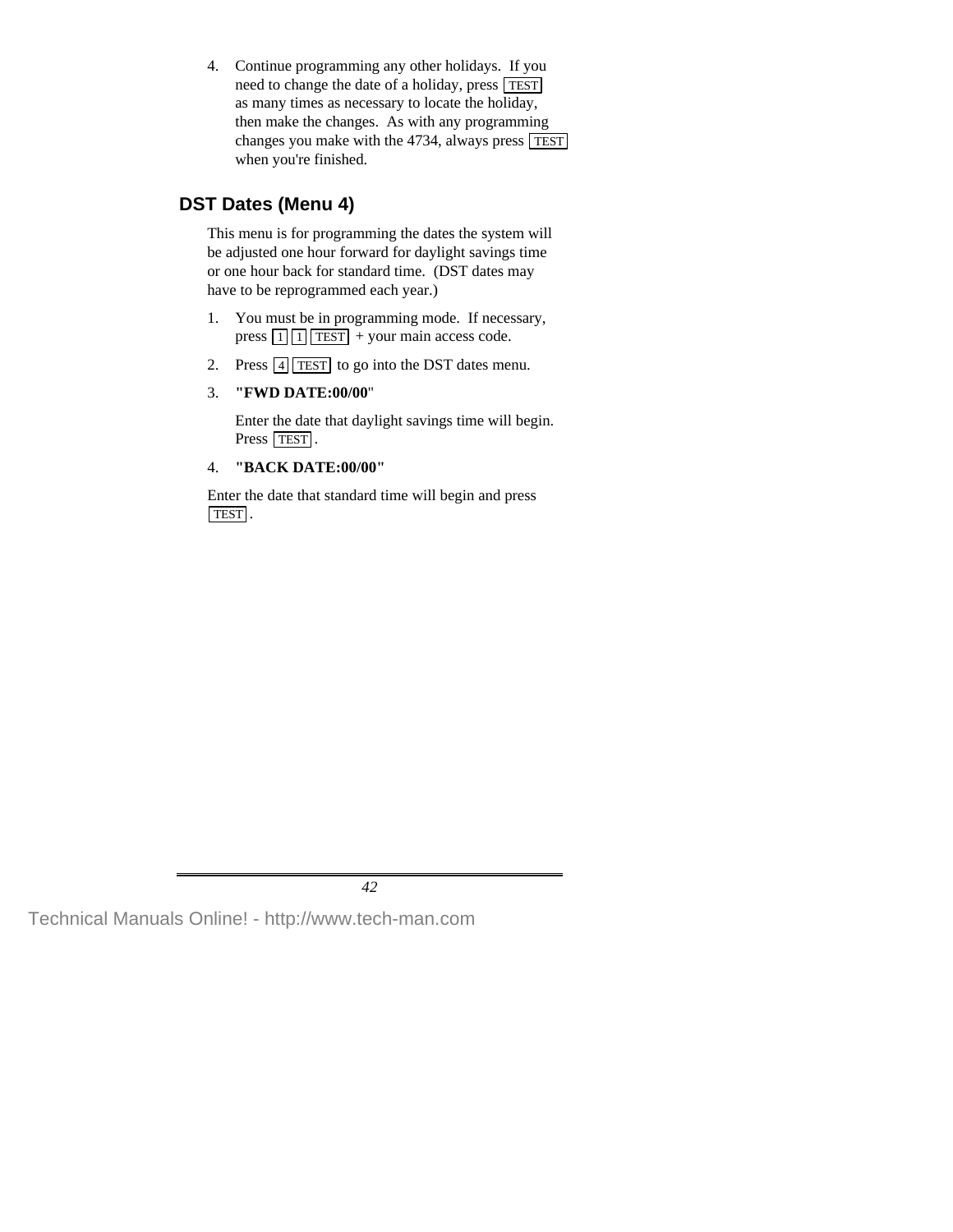# **Section 5: In Case Of Trouble**

## **What Happens When an Alarm Occurs**

If your system goes into alarm, the following things will happen:

- 1. A loud audible warning will be heard from all system speakers.
- 2. The touchpad will display the type of alarm, (for example, fire, panic, or police), and the location of the zone where the alarm is occurring.
- 3. The system will automatically dial your central station, reporting the nature and location of the alarm. The central station will, in turn, dispatch the proper authorities to your home or business.

# **In Case of Accidental Activation**

If your security system is activated accidentally, do not panic. It is important to abort the alarm as soon as possible. **Just enter your access code at the nearest touchpad.**

Your system may be programmed for delayed reporting, a way to prevent false alarms. In this case, disarming the system before the delay period ends will prevent an alarm from being reported to the central station. Consult your security installer for further information if this is the case for you.

# **Evacuation Planning**

It is vital for every household or business to develop and rehearse an evacuation plan in case of fire.

Fire is a major cause of accidental death. In as few as two minutes from its start, a fire can be deadly. It is important that you draw up and regularly practice a fire evacuation plan to insure rapid escapes.

Draw up a floor plan of your business, clearly showing at least two exits from each room. Make sure that each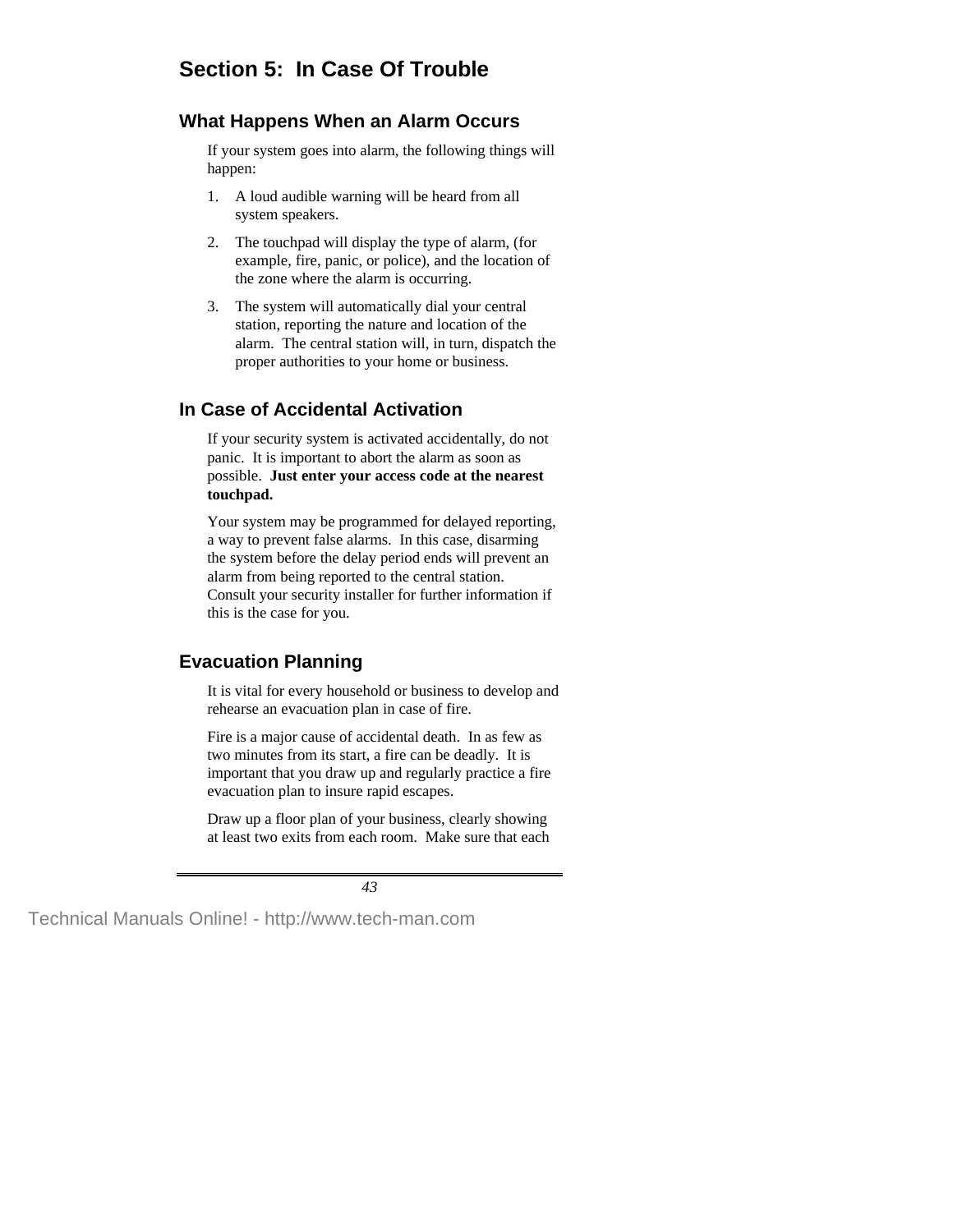worker knows the location of the exit nearest his or her work area.

Make sure workers are familiar with and can quickly recognize your system's audible alarm signals. (See section 1.4.)

Instruct workers to feel closed doors **BEFOR**E opening them. If a door is warm, **DO NOT OPEN IT**. Use an alternate route, such as through a bedroom window.

Thick smoke usually accompanies a fire. When moving through smoke, stay as close to the ground as possible, crawling if necessary. It is a good idea to keep a flashlight in a designated place in each room for emergencies.

Make sure all family members or workers realize that personal belongings can be replaced, but people can't. Warn them to get out of the building as soon as a fire is detected. Do NOT stop to pack or look for belongings. **Under no condition should anyone return after escaping from a burning building.**

A good evacuation plan should specify a certain meeting place outside of the building so that all evacuees can be accounted for and given medical treatment if necessary.

Once everyone has safely evacuated the building, call the fire department immediately from a nearby phone. Do NOT stop inside a burning building to call the fire department.

Once the fire evacuation plan has been drawn up, you should review and practice it periodically to make sure everyone knows exactly what to do if a fire occurs.

# **Section 6: Appendix**

## **Sample Installation**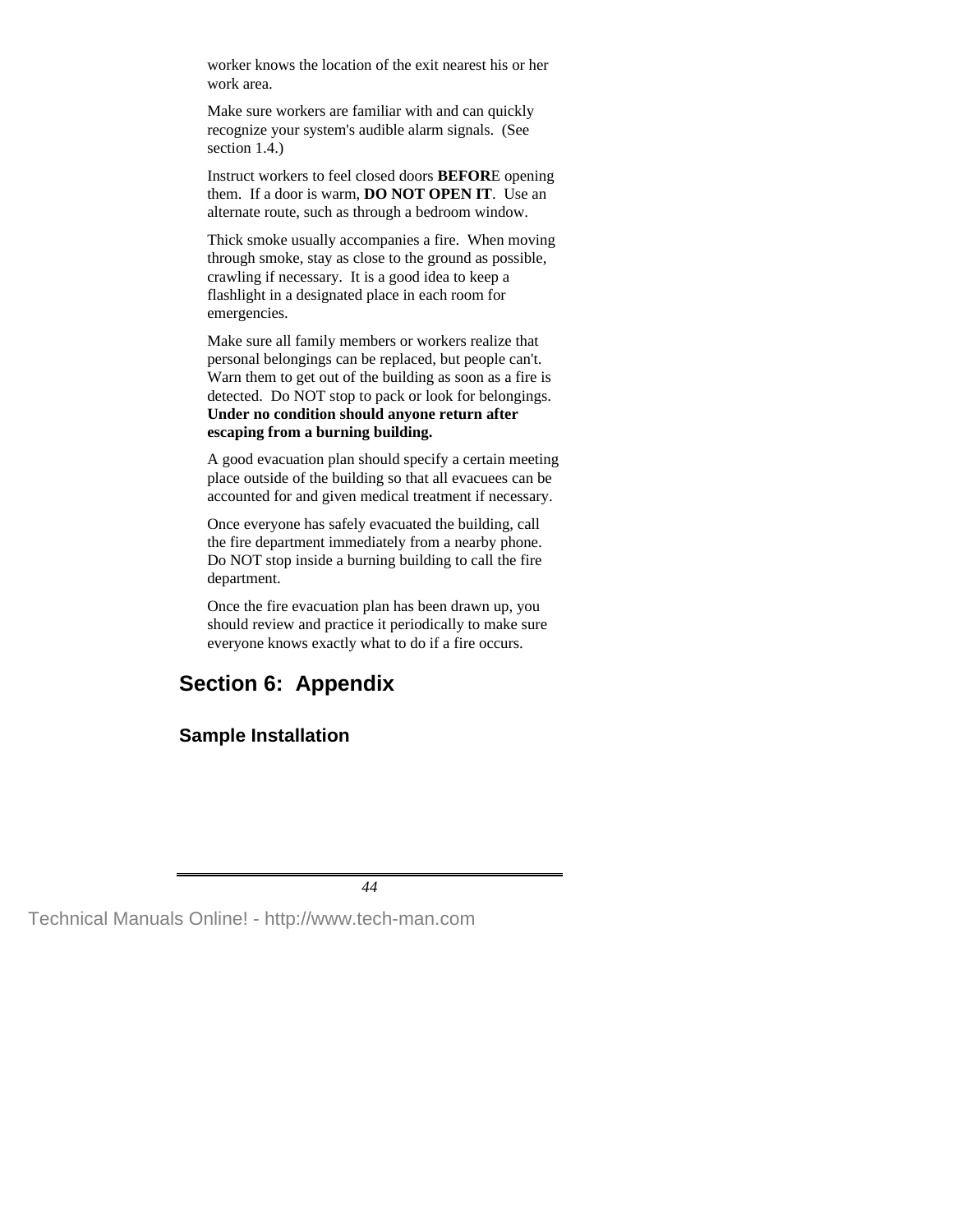

- INTERIOR DOOR SENSORS
- EXTERIOR DOOR & WINDOW SENSORS
- $\otimes$  SMOKE ALARMS
- $\triangle$  HEAT SENSORS
- $\star$  MOTION DETECTORS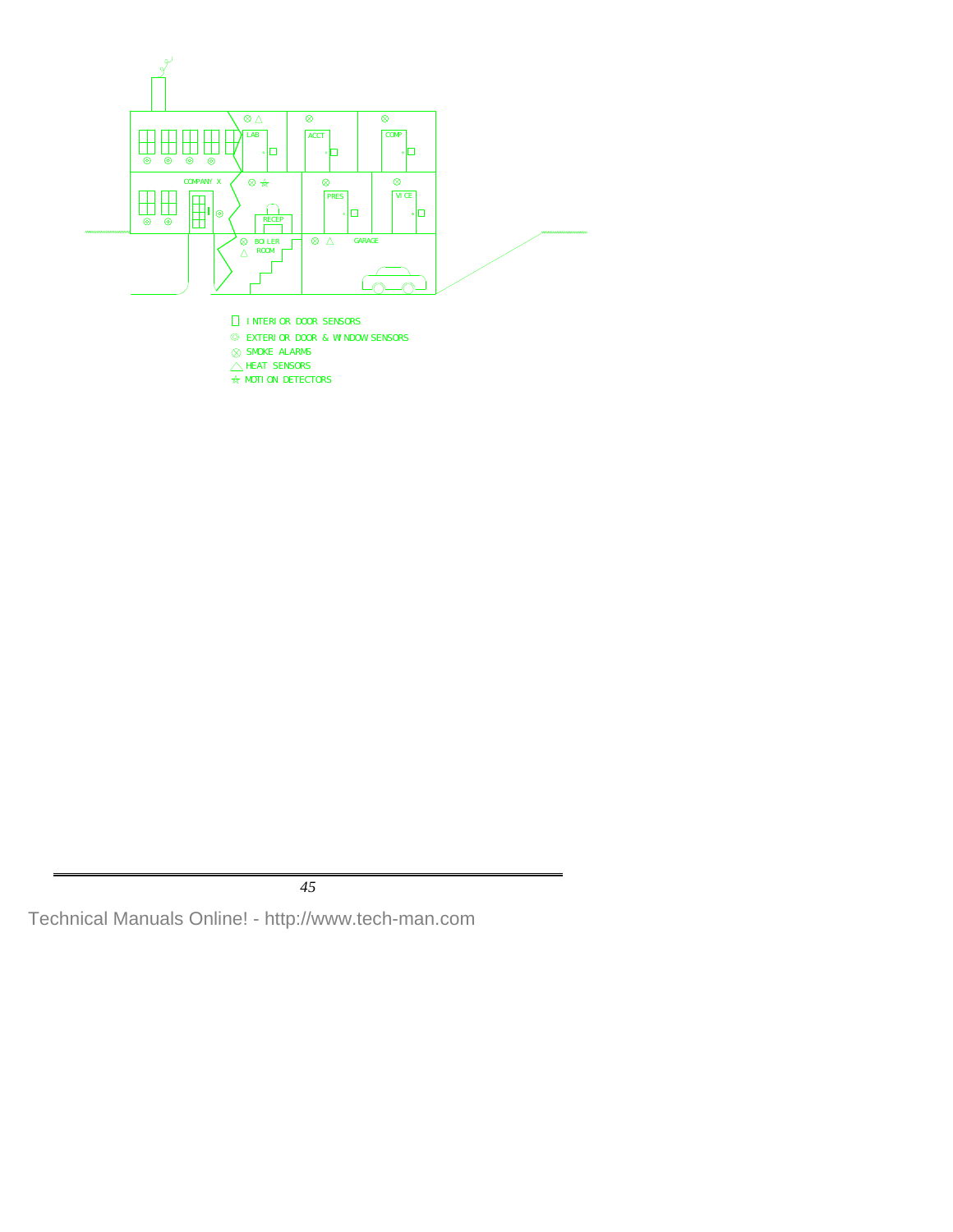# **LCD Display Messages**

| <b>Message</b>                                                                                                                                                                                                   | <b>What it Means</b>                                                                                      |  |  |  |
|------------------------------------------------------------------------------------------------------------------------------------------------------------------------------------------------------------------|-----------------------------------------------------------------------------------------------------------|--|--|--|
| <b>NORMAL SYSTEM MESSAGES</b>                                                                                                                                                                                    |                                                                                                           |  |  |  |
| <b>ZONE BYPASS</b>                                                                                                                                                                                               | A zone has been bypassed.                                                                                 |  |  |  |
| <b>DOOR BYPASS</b>                                                                                                                                                                                               | A door has been bypassed.                                                                                 |  |  |  |
| ZONE DOOR<br><b>BYPASS</b>                                                                                                                                                                                       | Both doors and zones have been bypassed.                                                                  |  |  |  |
| CODE <sub>2</sub>                                                                                                                                                                                                | Users with secondary codes can disarm the system.                                                         |  |  |  |
| *FIRE ALARM                                                                                                                                                                                                      | A zone is in alarm.                                                                                       |  |  |  |
|                                                                                                                                                                                                                  | <b>SYSTEM TROUBLE MESSAGES</b>                                                                            |  |  |  |
| Notify your installation company immediately if any of the messages below<br>displays on your LCD. Your system will not be fully operational until the<br>condition described by the message has been corrected. |                                                                                                           |  |  |  |
| AC                                                                                                                                                                                                               | Loss of AC power to the system.                                                                           |  |  |  |
| <b>BATTERY</b>                                                                                                                                                                                                   | Control panel battery is low.                                                                             |  |  |  |
| DEVICE 0                                                                                                                                                                                                         | Control panel problem.                                                                                    |  |  |  |
| <b>DEVICE 1</b>                                                                                                                                                                                                  | Problem with (optional) printer if used.                                                                  |  |  |  |
| DEVICE <sub>7</sub>                                                                                                                                                                                              | EEPROM (memory) problem.                                                                                  |  |  |  |
| LINE <sub>1</sub>                                                                                                                                                                                                | Phone line #1 is faulty or in need of service.                                                            |  |  |  |
| LINE <sub>2</sub>                                                                                                                                                                                                | Phone line #2 is faulty or in need of service (applies only to<br>systems with more than one phone line). |  |  |  |
| <b>SERVICE</b>                                                                                                                                                                                                   | The control panel requires service.                                                                       |  |  |  |
| <b>SILENCED</b>                                                                                                                                                                                                  | A trouble condition has been silenced but the condition still<br>exists.                                  |  |  |  |
| TOUCHPAD (1-15)                                                                                                                                                                                                  | Problem with specified touchpad.                                                                          |  |  |  |
| <b>TROUBLE</b>                                                                                                                                                                                                   | A trouble condition, for example, a broken wire,<br>exists.                                               |  |  |  |

\*"Fire" is used here as an example. Zone type, (either fire, intrusion, panic, tamper, or auxiliary), displays.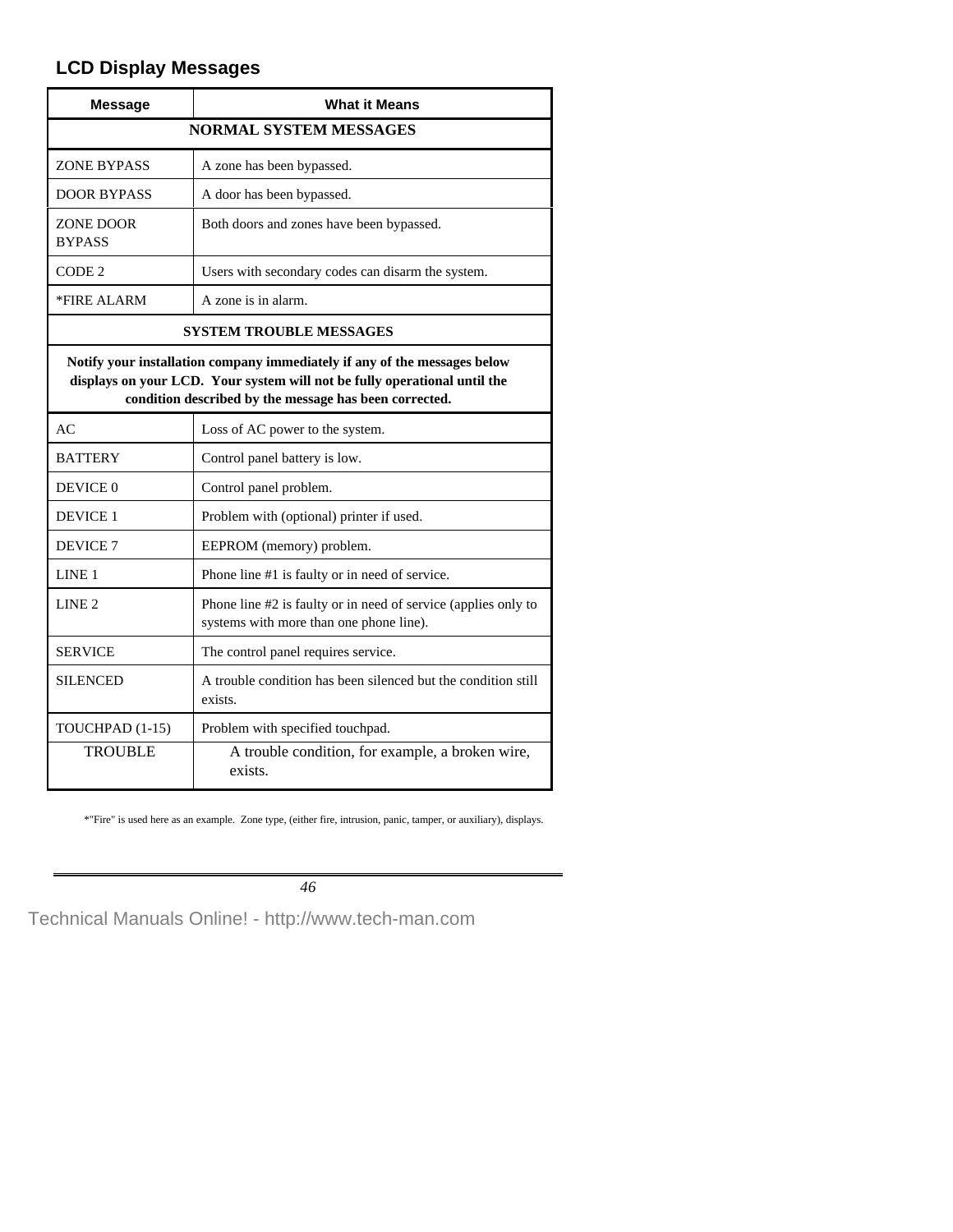# **System Data**

#### **Keep the following code numbers and information confidential and stored in a safe place.**

| Number of seconds programmed for exit delay: ___________________________________  |  |  |  |
|-----------------------------------------------------------------------------------|--|--|--|
| Number of seconds programmed for entry delay: ___________________________________ |  |  |  |
| Begin recording your access codes on the next page.                               |  |  |  |

#### **Your zone locations are:**

| 1. |    |
|----|----|
| 2. |    |
| 3. |    |
| 4. |    |
| 5. |    |
| 6. |    |
| 7. |    |
| 8. |    |
| 9. |    |
|    |    |
|    | 47 |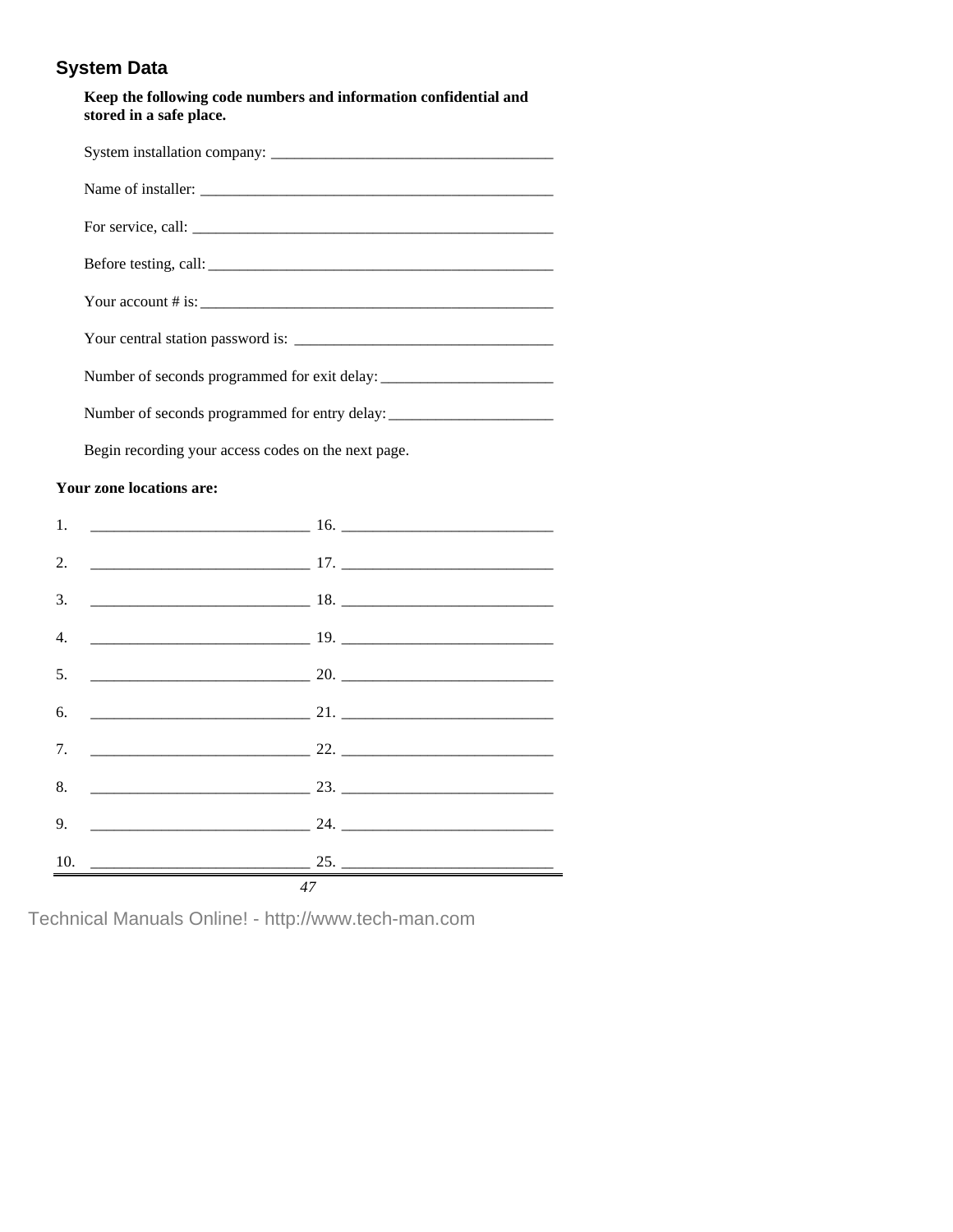| 11. $\frac{1}{26}$  |
|---------------------|
|                     |
| 13. $\frac{13}{28}$ |
|                     |
|                     |

(continued on next page)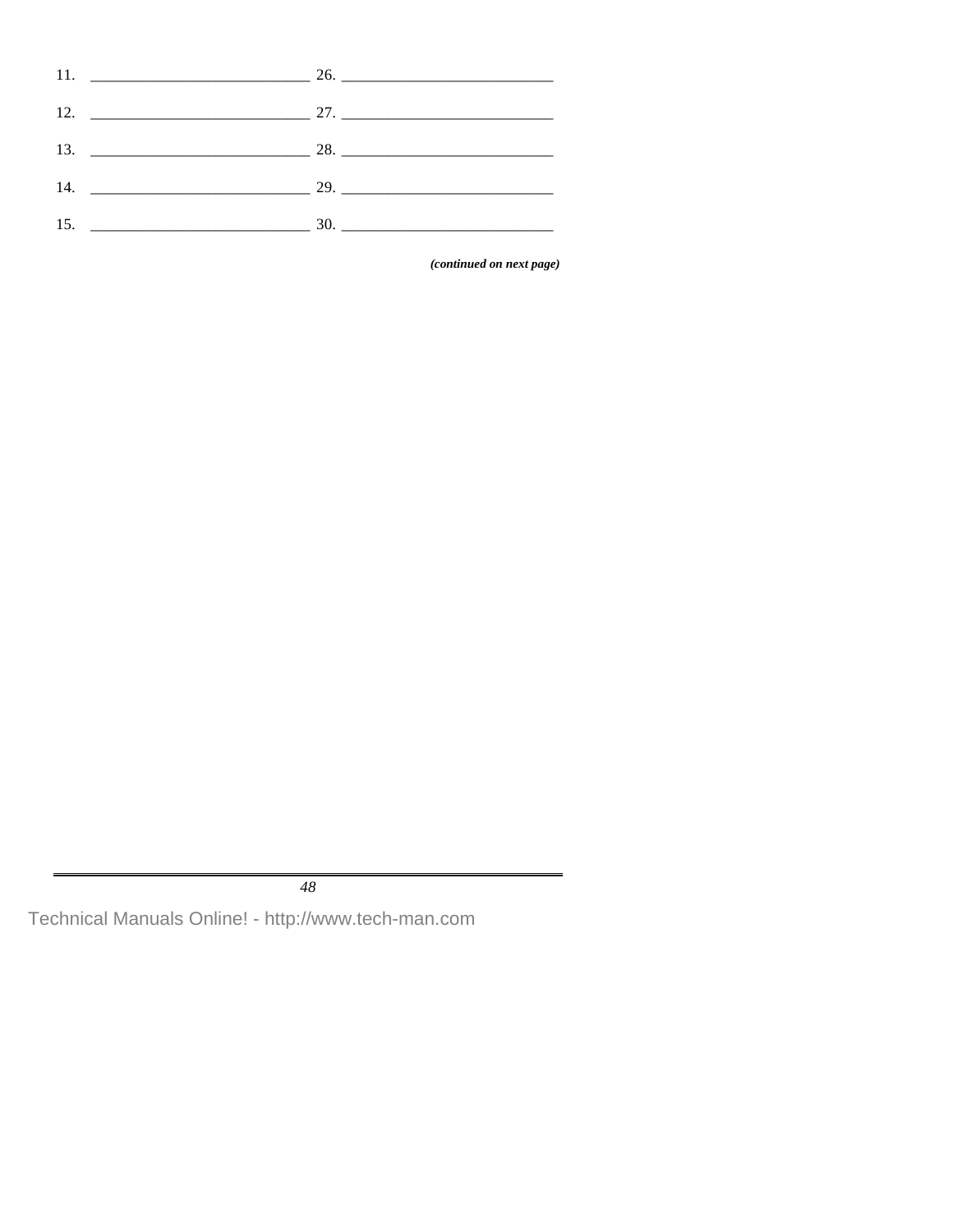#### **Zone locations (continued)**

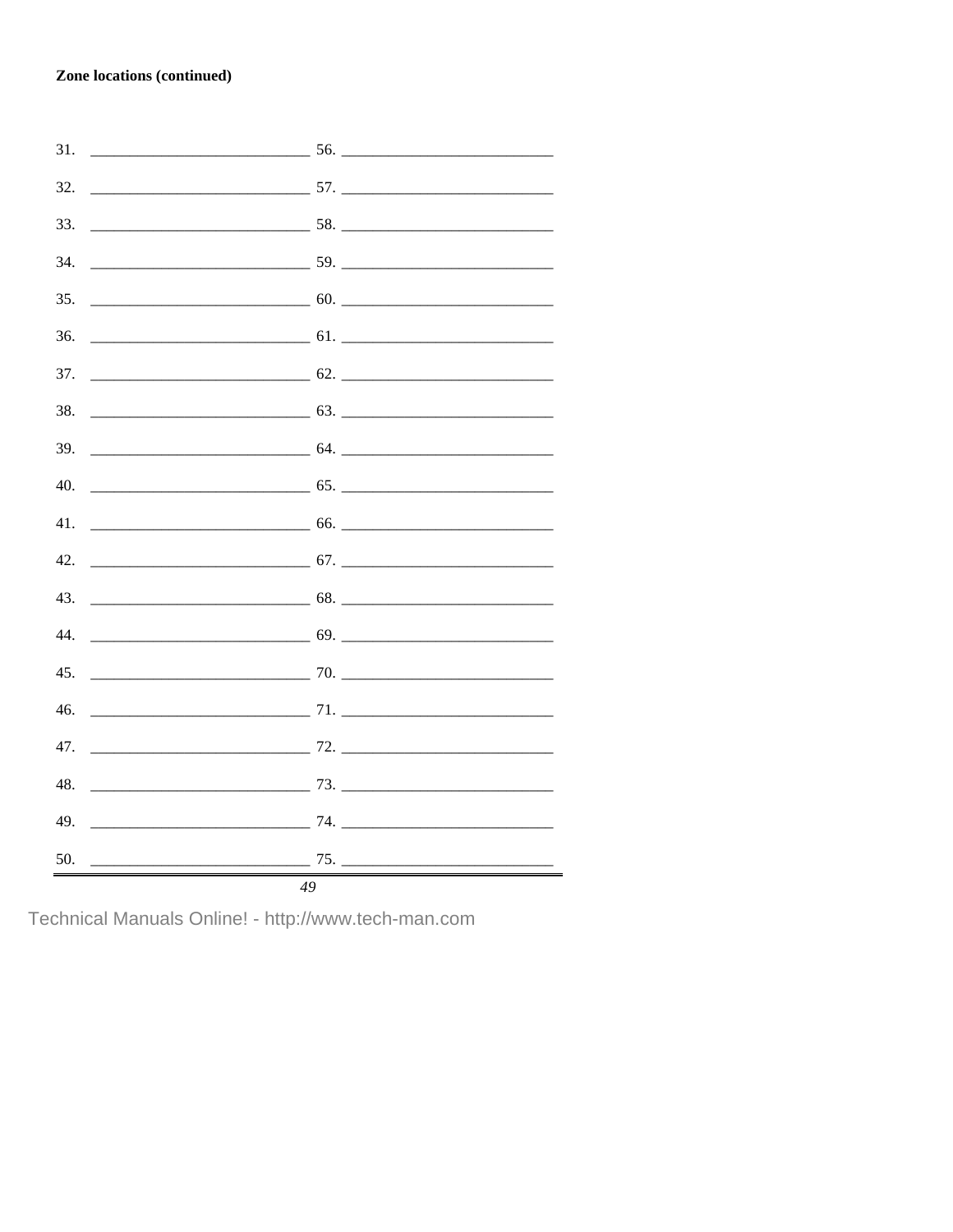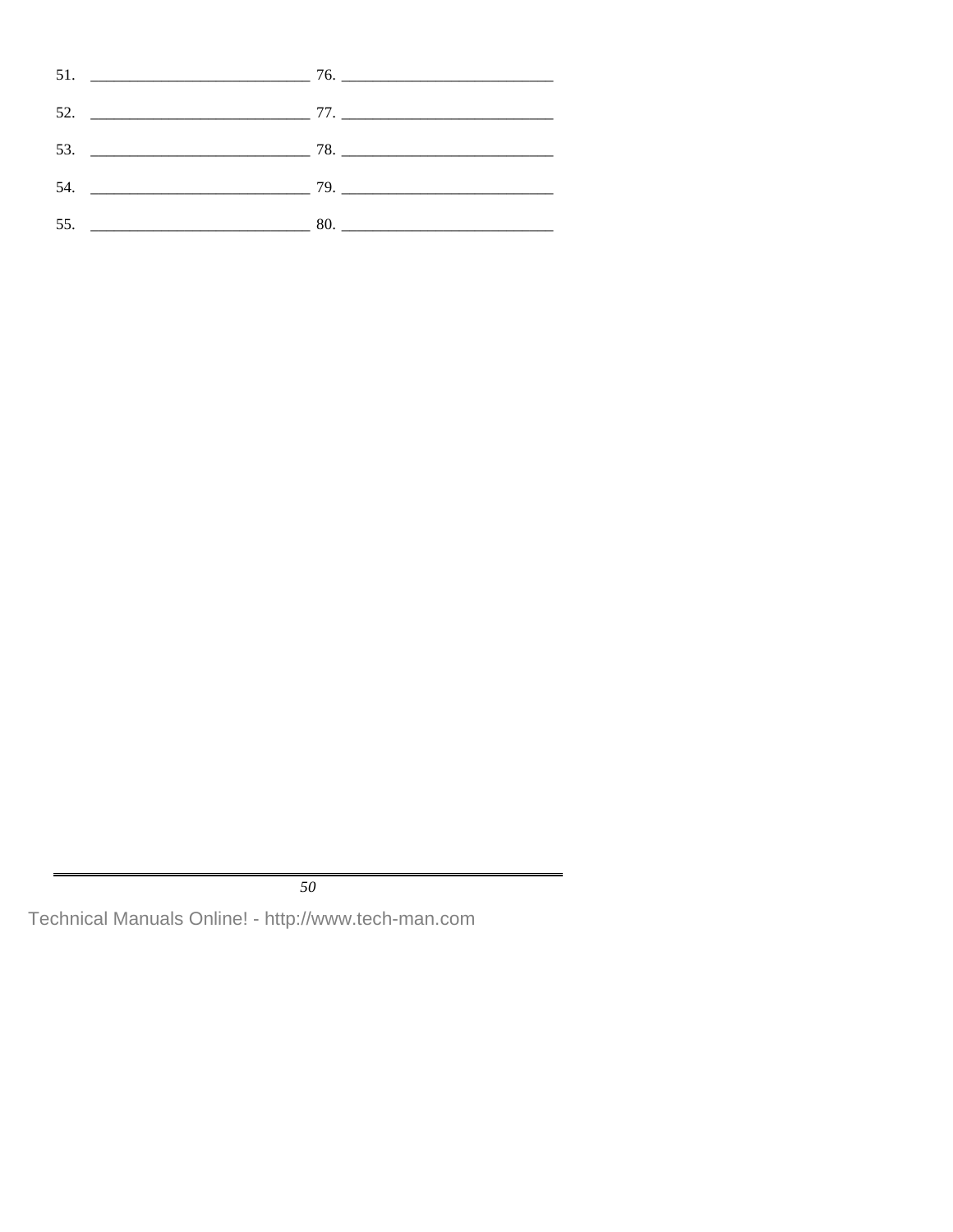#### **Time Windows**

In this space, your installer can note the time windows that have been set up for your system.

| <b>Time Window</b> | <b>Start</b> | End | <b>Days</b> |
|--------------------|--------------|-----|-------------|
| $\mathbf{0}$       |              |     | SMTWTHFSH   |
| 1                  |              |     | SMTWTHFSH   |
| $\overline{c}$     |              |     | SMTWTHFSH   |
| 3                  |              |     | SMTWTHFSH   |
| 4                  |              |     | SMTWTHFSH   |
| 5                  |              |     | SMTWTHFSH   |
| 6                  |              |     | SMTWTHFSH   |
| 7                  |              |     | SMTWTHFSH   |
| $\,$ 8 $\,$        |              |     | SMTWTHFSH   |
| 9                  |              |     | SMTWTHFSH   |
| 10                 |              |     | SMTWTHFSH   |
| 11                 |              |     | SMTWTHFSH   |
| 12                 |              |     | SMTWTHFSH   |
| 13                 |              |     | SMTWTHFSH   |
| 14                 |              |     | SMTWTHFSH   |
| 15                 |              |     | SMTWTHFSH   |
| 16                 |              |     | SMTWTHFSH   |
| 17                 |              |     | SMTWTHFSH   |
| 18                 |              |     | SMTWTHFSH   |
| 19                 |              |     | SMTWTHFSH   |
| 20                 |              |     | SMTWTHFSH   |
| 21                 |              |     | SMTWTHFSH   |
| 22                 |              |     | SMTWTHFSH   |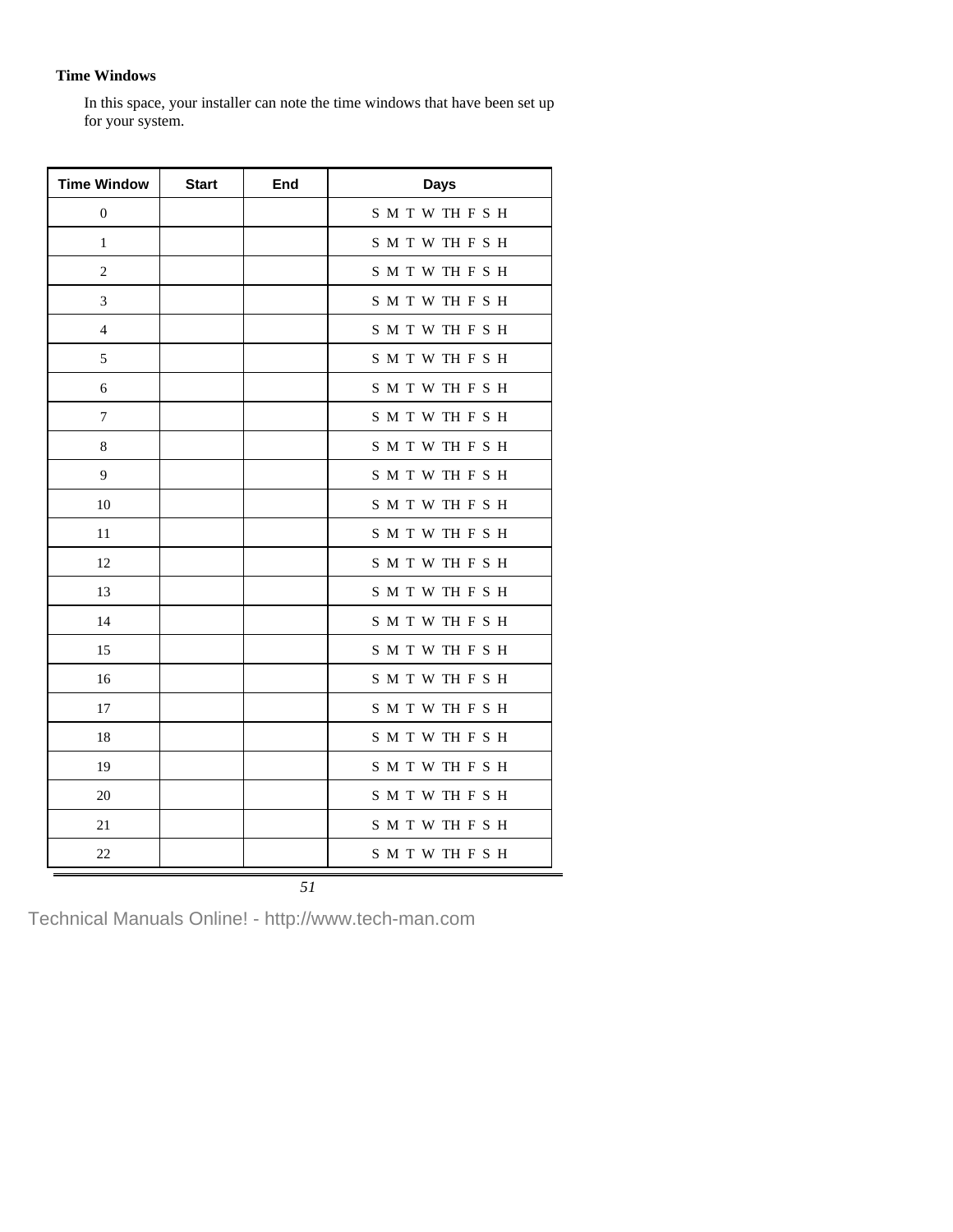| 23 |  | SMTWTHFSH |
|----|--|-----------|
| 24 |  | SMTWTHFSH |
| 25 |  | SMTWTHFSH |
| 26 |  | SMTWTHFSH |
| 27 |  | SMTWTHFSH |
| 28 |  | SMTWTHFSH |
| 29 |  | SMTWTHFSH |
| 30 |  | SMTWTHFSH |
| 31 |  | SMTWTHFSH |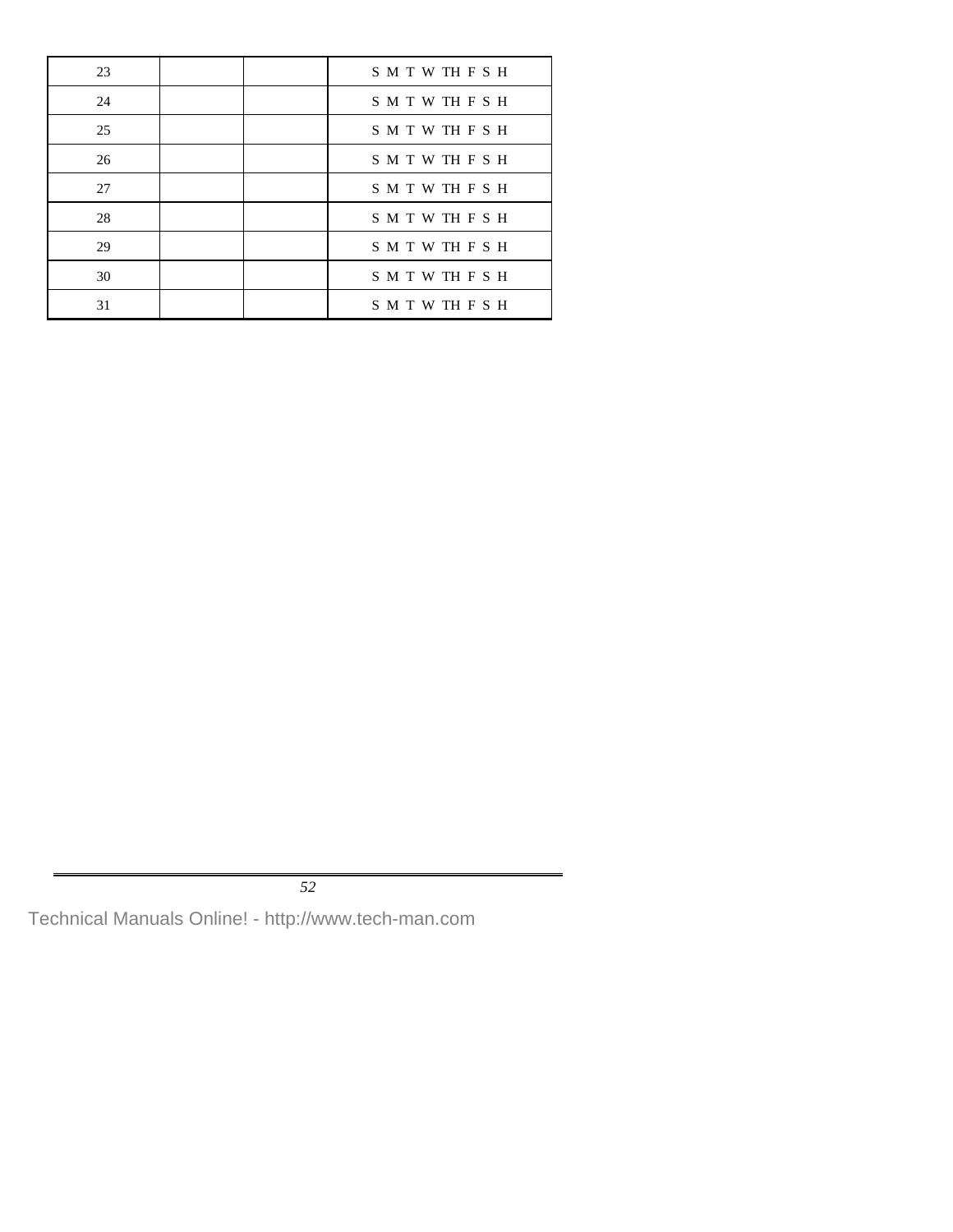#### **Window Groups**

Use this form to record which time windows have been assigned to which groups.

| Window Group #   | Windows |
|------------------|---------|
| $\boldsymbol{0}$ |         |
| $\,1$            |         |
| $\sqrt{2}$       |         |
| 3                |         |
| $\sqrt{4}$       |         |
| 5                |         |
| $\boldsymbol{6}$ |         |
| $\overline{7}$   |         |
| $\,8$            |         |
| 9                |         |
| $10\,$           |         |
| 11               |         |
| 12               |         |
| 13               |         |
| 14               |         |
| 15               |         |
| 16               |         |
| $17\,$           |         |
| 18               |         |
| 19               |         |
| $20\,$           |         |
| 21               |         |
| $22\,$           |         |
| 23               |         |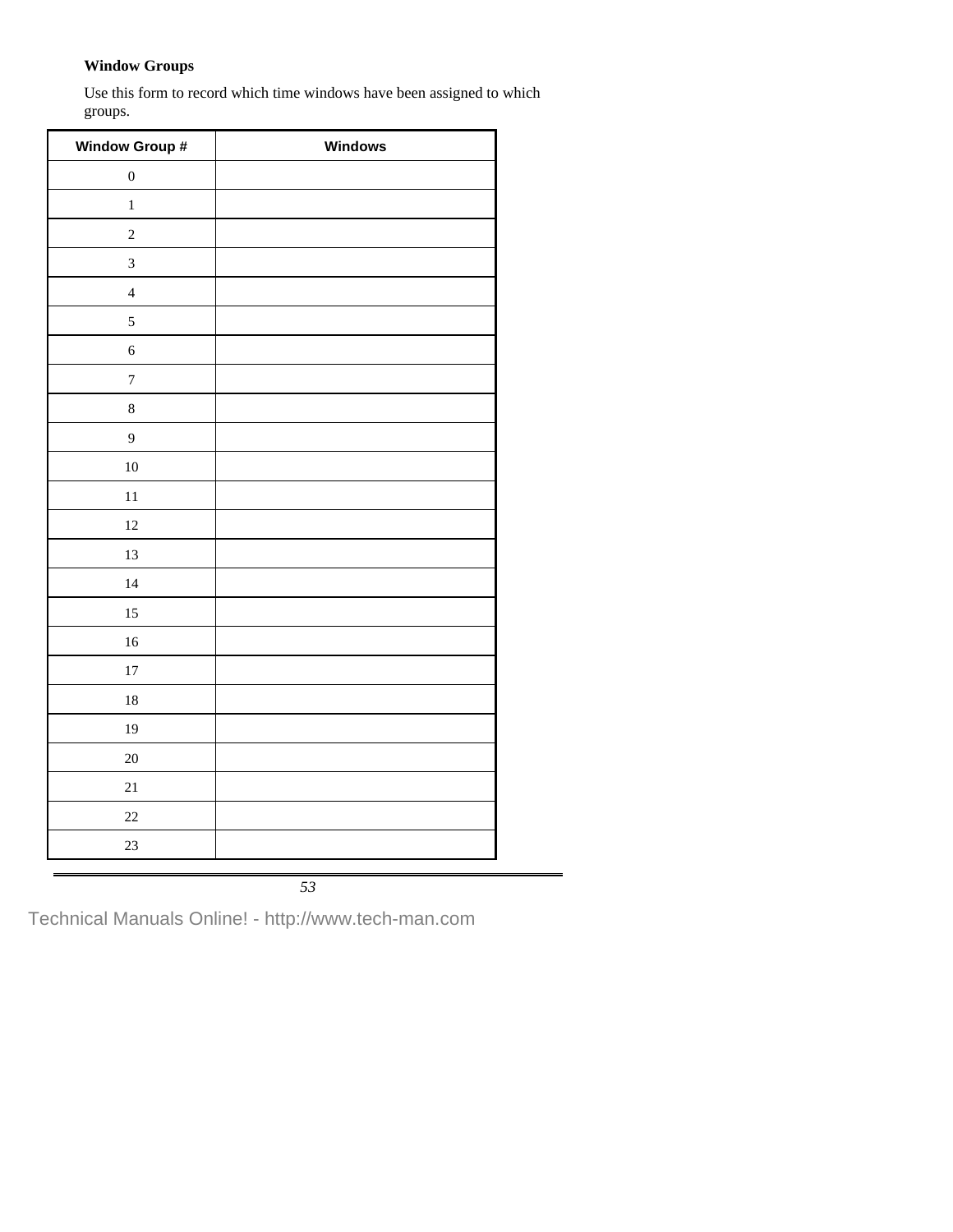| 24     |  |
|--------|--|
| $25\,$ |  |
| $26\,$ |  |
| $27\,$ |  |
| $28\,$ |  |
| 29     |  |
| $30\,$ |  |
| 31     |  |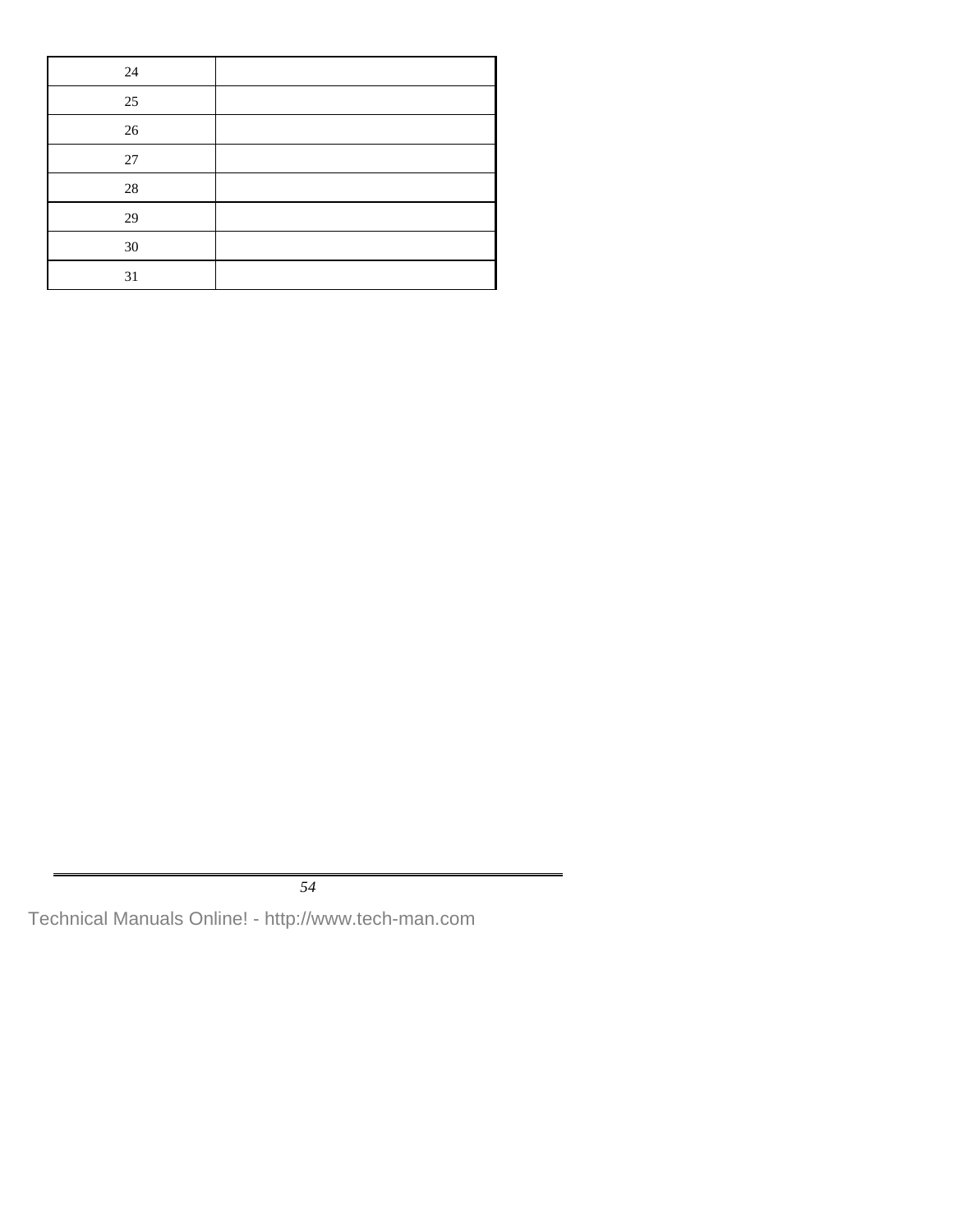#### **User Profiles**

You can use this form to record the options available to each profile.

| #        | <b>Areas</b> | Door  | <b>Bypass</b> | Arm   | <b>Disarm</b> | Code 2 | High<br>Sec. | Card<br>Only |  |
|----------|--------------|-------|---------------|-------|---------------|--------|--------------|--------------|--|
| $\Omega$ | 12345678     | Y / N | Y / N         | Y / N | Y / N         | Y / N  | Y / N        | Y / N        |  |
| 1        | 12345678     | Y / N | Y / N         | Y / N | Y / N         | Y / N  | Y / N        | Y / N        |  |
| 2        | 12345678     | Y / N | Y / N         | Y / N | Y / N         | Y / N  | Y / N        | Y / N        |  |
| 3        | 12345678     | Y / N | Y / N         | Y / N | Y / N         | Y / N  | Y / N        | Y / N        |  |
| 4        | 12345678     | Y / N | Y / N         | Y / N | Y / N         | Y / N  | Y / N        | Y / N        |  |
| 5        | 12345678     | Y / N | Y / N         | Y / N | Y / N         | Y / N  | Y / N        | Y / N        |  |
| 6        | 12345678     | Y / N | Y / N         | Y / N | Y / N         | Y / N  | Y / N        | Y / N        |  |
| 7        | 12345678     | Y / N | Y / N         | Y / N | Y / N         | Y / N  | Y / N        | Y / N        |  |
| 8        | 12345678     | Y / N | Y / N         | Y / N | Y / N         | Y / N  | Y / N        | Y / N        |  |
| 9        | 12345678     | Y / N | Y / N         | Y / N | Y / N         | Y / N  | Y / N        | Y / N        |  |
| 10       | 12345678     | Y / N | Y/N           | Y / N | Y / N         | Y / N  | Y / N        | Y / N        |  |
| 11       | 12345678     | Y / N | Y / N         | Y / N | Y / N         | Y / N  | Y / N        | Y / N        |  |
| 12       | 12345678     | Y / N | Y / N         | Y / N | Y / N         | Y / N  | Y / N        | Y / N        |  |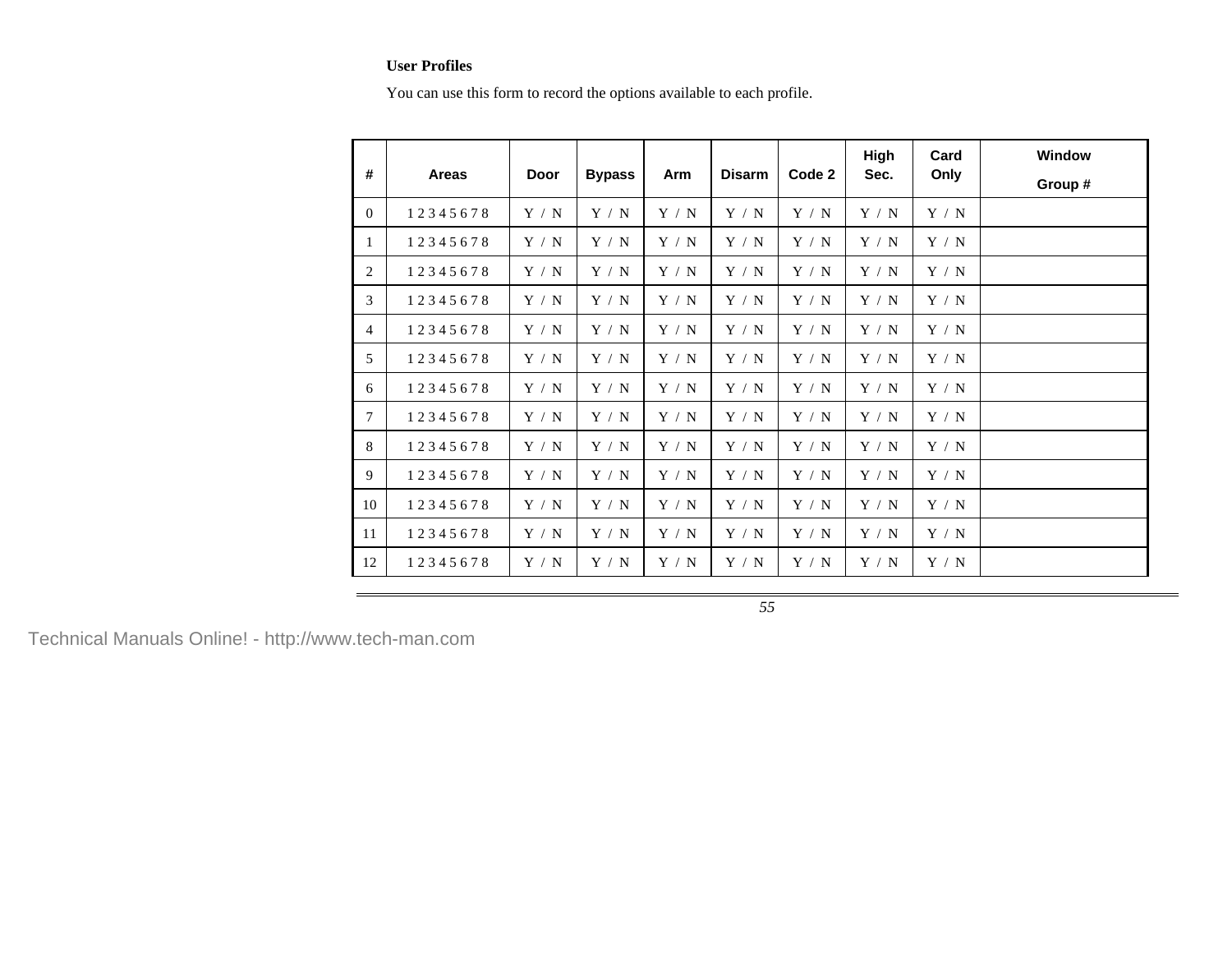| 13  | 12345678 | Y/N | Y/N | $\mid$ Y / N $\mid$ Y / N $\mid$ Y / N $\mid$ Y / N |       |  |
|-----|----------|-----|-----|-----------------------------------------------------|-------|--|
| -14 | 12345678 | Y/N |     | Y/N Y/N Y/N Y/N Y/N Y/N                             |       |  |
| 15  | 12345678 | Y/N | Y/N | $Y/N$   $Y/N$   $Y/N$                               | Y / N |  |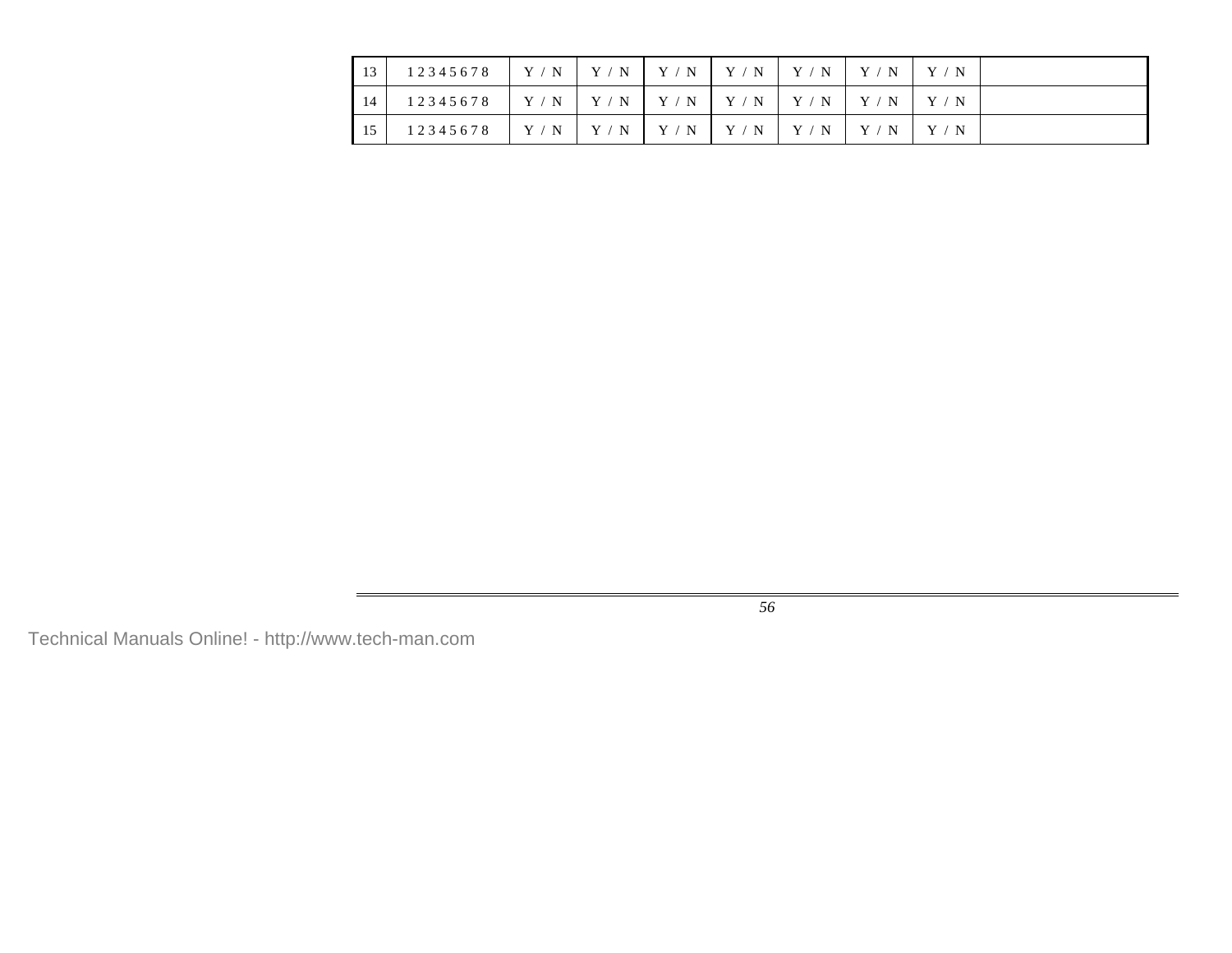### **X-10 Compatible Module Data**

If your installation uses X-10 compatible modules for automatic control of devices, such as doors, lights, and so on, your installer will record here the keystrokes necessary to activate each doors/devices.

| <b>To Activate</b> |                   |                  | <b>Press</b>                                                    |
|--------------------|-------------------|------------------|-----------------------------------------------------------------|
| <b>Device</b>      | <b>House code</b> | Unit             |                                                                 |
|                    |                   | $\,1\,$          | $1$ DOOR<br>$\vert 1 \vert \vert 0 \vert$                       |
|                    |                   | $\overline{c}$   | $102$ DOOR                                                      |
|                    |                   | 3                | $\boxed{0}$ $\boxed{3}$ DOOR<br>$\vert$ 1                       |
|                    |                   | $\overline{4}$   | $104$ DOOR                                                      |
|                    |                   | 5                | $\boxed{1}$ $\boxed{0}$ $\boxed{5}$ $\boxed{DOOR}$              |
|                    |                   | 6                | $106$ DOOR                                                      |
|                    |                   | $\boldsymbol{7}$ | 7 DOOR<br>$\lceil 1 \rceil$ 0                                   |
|                    |                   | $\,$ 8 $\,$      | 8 DOOR<br> 0 <br>$1$                                            |
|                    |                   | 9                | $9$ DOOR<br>$\overline{0}$<br>1 <sup>1</sup>                    |
|                    |                   | 10               | $0$ DOOR<br>$\mathbf{1}$<br>1 <sup>1</sup>                      |
|                    |                   | 11               | $1$ DOOR<br>$\overline{1}$<br> 1                                |
|                    |                   | 12               | $\overline{\text{DOOR}}$<br>$\overline{2}$<br>$\mathbf{1}$<br>1 |
|                    |                   | 13               | $3$ DOOR<br>$\frac{1}{2}$<br>$\vert$ 1                          |
|                    |                   | 14               | $4$ DOOR<br>$1\vert$<br>$\vert 1 \vert$                         |
|                    |                   | 15               | $\boxed{5}$ DOOR<br>$1\vert$<br> 1                              |
|                    |                   | 16               | $6$ DOOR<br>$1\vert$<br>1 <sub>1</sub>                          |

*(continued on next page)*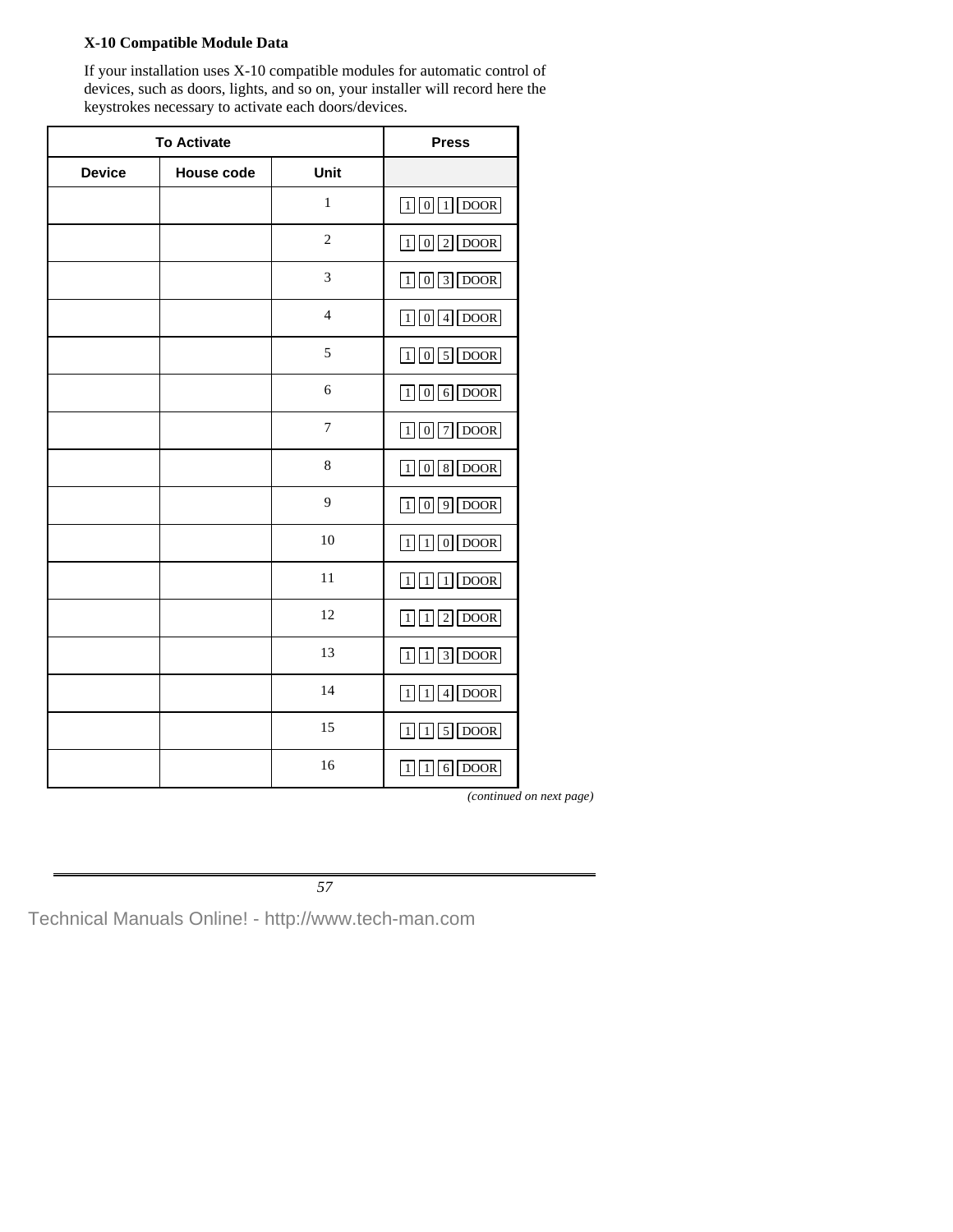| <b>To Activate</b> |                   |                | <b>Press</b>                                                      |
|--------------------|-------------------|----------------|-------------------------------------------------------------------|
| <b>Device</b>      | <b>House code</b> | Unit           |                                                                   |
|                    |                   | $\,1$          | $201$ DOOR                                                        |
|                    |                   | $\overline{c}$ | $202$ DOOR                                                        |
|                    |                   | 3              | $\boxed{2}\boxed{0}\boxed{3}\boxed{DOOR}$                         |
|                    |                   | $\overline{4}$ | $2014$ DOOR                                                       |
|                    |                   | 5              | $205$ DOOR                                                        |
|                    |                   | 6              | $206$ DOOR                                                        |
|                    |                   | $\tau$         | $7$ DOOR<br>$\begin{bmatrix} 2 \\ 0 \end{bmatrix}$                |
|                    |                   | $\,$ 8 $\,$    | $208$ DOOR                                                        |
|                    |                   | 9              | 2009000                                                           |
|                    |                   | 10             | $\boxed{2}$ $\boxed{1}$ $\boxed{0}$ $\boxed{DOOR}$                |
|                    |                   | 11             | $2111$ DOOR                                                       |
|                    |                   | 12             | $\boxed{2}\boxed{1}\boxed{2}\boxed{DOOR}$                         |
|                    |                   | 13             | $213$ DOOR                                                        |
|                    |                   | 14             | $4$ DOOR<br> 2 1                                                  |
|                    |                   | 15             | <b>DOOR</b><br>$\sqrt{5}$<br>$\lceil 2 \rceil$<br>$\vert 1 \vert$ |
|                    |                   | 16             | <b>DOOR</b><br>2 <sup>1</sup><br>$6\vert$<br>1                    |

**X-10 Compatible Module Data (continued)**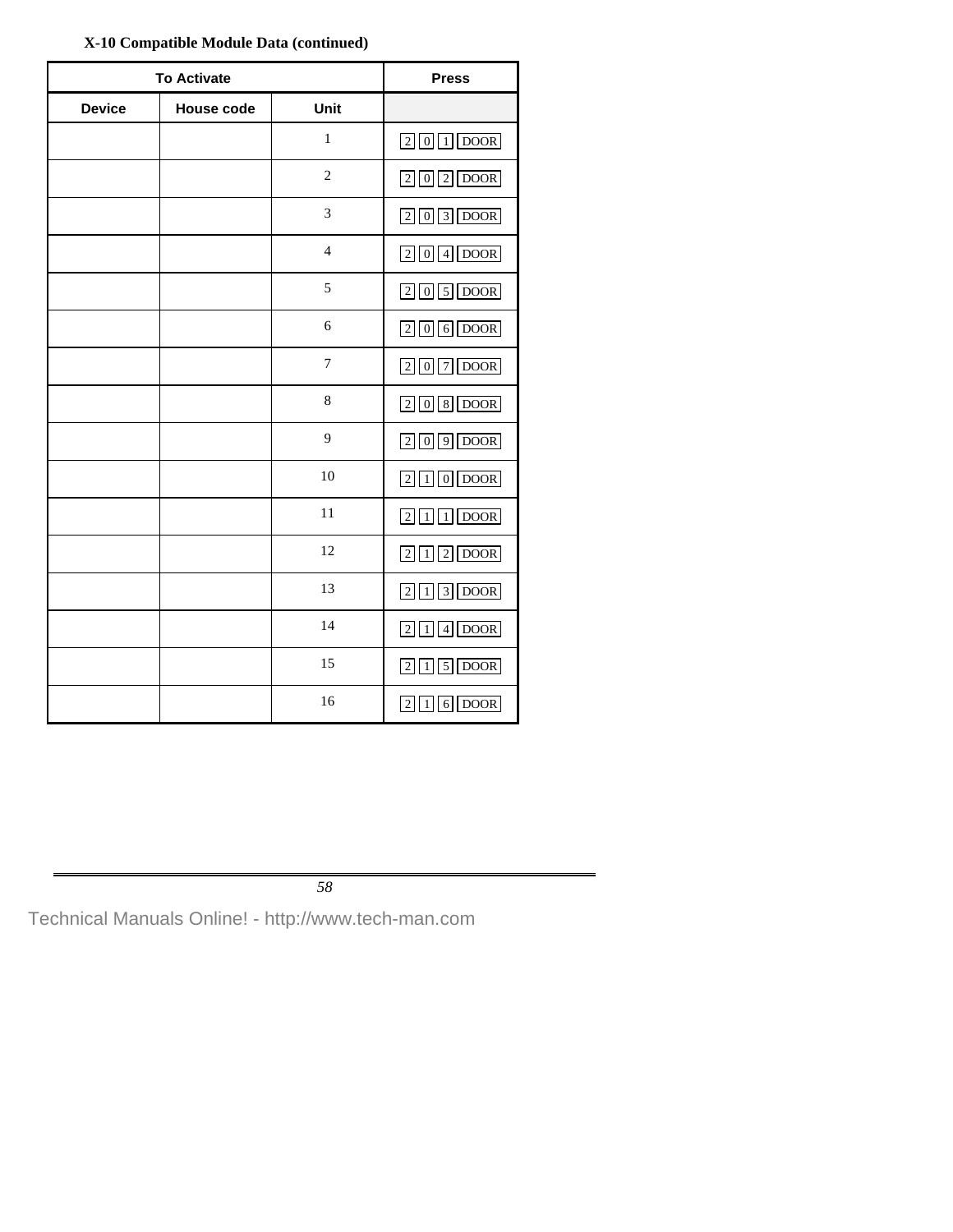#### **Regency 4734 Security System**

## **Quick Reference Guide**

| <b>ACCESS OPERATIONS</b>                     |                                                                    |  |  |
|----------------------------------------------|--------------------------------------------------------------------|--|--|
| <b>ACCESS A DOOR</b>                         | Present your card or tag within 6 inches of proximity<br>reader    |  |  |
|                                              | $\longrightarrow$ OR $\longrightarrow$                             |  |  |
|                                              | Swipe your card through the slot in the card reader                |  |  |
|                                              | $\longrightarrow$ OR $\longrightarrow$                             |  |  |
|                                              | Press $\boxed{DOOR}$ + valid ID code at a touchpad.                |  |  |
| <b>REMOTE DOOR ACCESS</b>                    | 1. Enter the number of the door (1-15).                            |  |  |
|                                              |                                                                    |  |  |
|                                              | 2. Present your card or tag within 6 inches of proximity<br>reader |  |  |
|                                              | $\longrightarrow$ OR $\longrightarrow$                             |  |  |
|                                              | Swipe your card through the slot in the card reader                |  |  |
|                                              | $\longrightarrow$ OR $\longrightarrow$                             |  |  |
|                                              | Press $\boxed{DOOR}$ + valid ID code at a touchpad.                |  |  |
| <b>ACCESS A HIGH SECURITY</b><br><b>DOOR</b> | 1. Present your card or tag within 6 inches of proximity<br>reader |  |  |
|                                              | $\longrightarrow$ OR $\longrightarrow$                             |  |  |
|                                              | Swipe your card through the slot in the card reader                |  |  |
|                                              | 2. When "ENTER CODE B" displays, enter your                        |  |  |
|                                              | PIN.                                                               |  |  |
| <b>BASIC SECURITY OPERATIONS</b>             |                                                                    |  |  |
| ARM/DISARM                                   | Access code                                                        |  |  |
| <b>BYPASS/UNBYPASS A DOOR</b>                | Door $#$ + $\boxed{DOOR}$ $\boxed{BYPS}$ (+ Access code)           |  |  |
| <b>BYPASS/UNBYPASS A ZONE</b>                | Zone $#$ +   BYPS   (+ Access code)                                |  |  |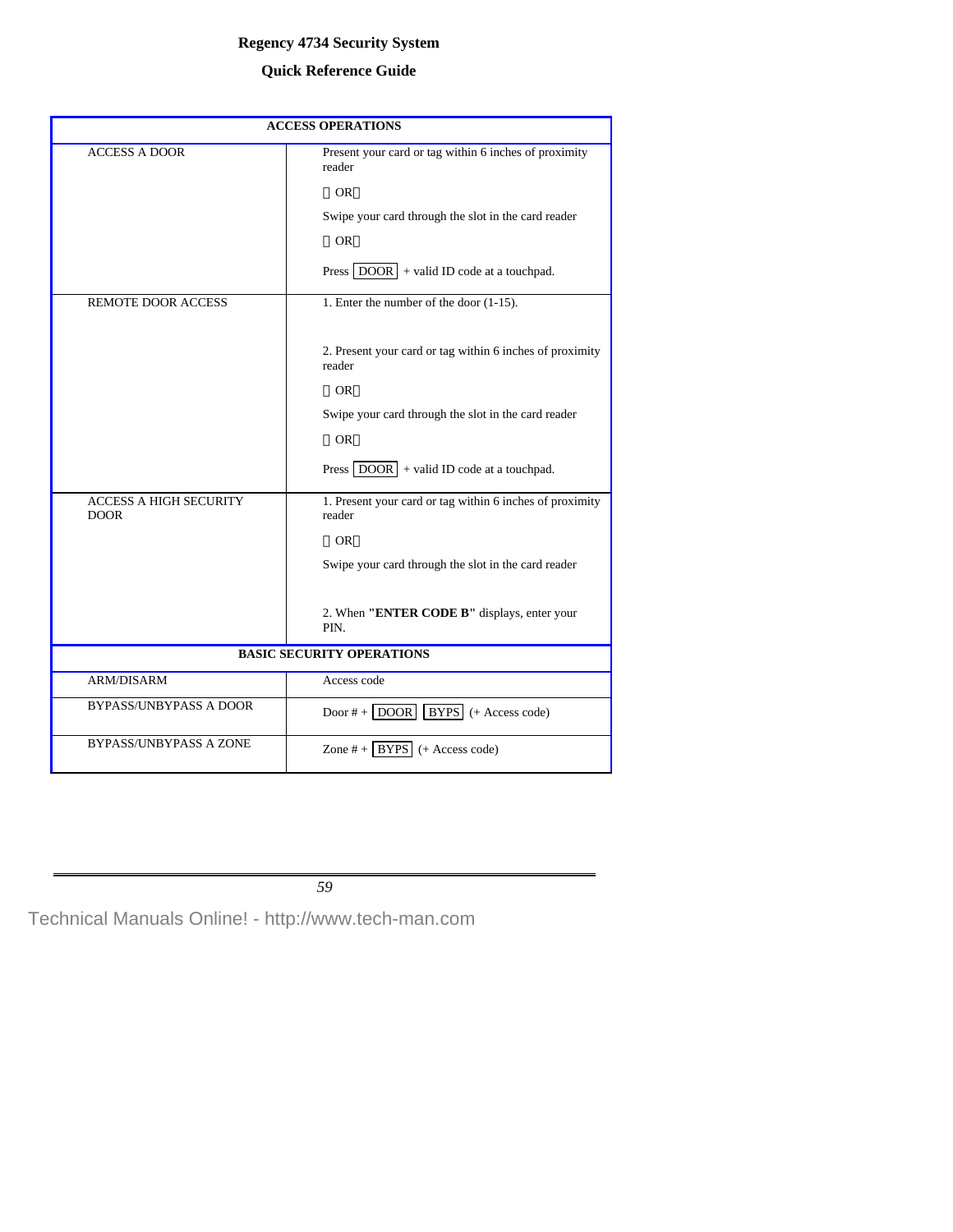| <b>CHANGE AN ACCESS CODE</b>                        | 1. Press $\boxed{7}$ TEST.                                                    |
|-----------------------------------------------------|-------------------------------------------------------------------------------|
|                                                     | 2. Select Yes or No for Bulk Load.                                            |
|                                                     | 3. Enter # of user you want to change (2-999).                                |
|                                                     | 4. Press $CLR$ + New access code + TEST                                       |
|                                                     | 5. Press MUTE MUTE                                                            |
| DELETE AN ACCESS CODE                               | 1. Press $7$ TEST.                                                            |
|                                                     | 2. Select Yes or No for Bulk Load.                                            |
|                                                     | 3. Enter # of user you want to change (2-999).                                |
|                                                     | 4. Press CLR TEST                                                             |
|                                                     | 5. Press MUTE MUTE                                                            |
| <b>INTERCOM USE-BASIC 2-WAY</b><br><b>OPERATION</b> | To enable all intercoms, press [ICOM].                                        |
|                                                     | To enable one intercom, press number of intercom (1-<br>$15) +$ ICOM.         |
| <b>RESET ALARM</b>                                  | Access code                                                                   |
| <b>SET DATE</b>                                     | $\boxed{8}$ TEST + DATE (using MM/DD/YY format with<br>leading $0's$ ) + TEST |
| <b>SET TIME</b>                                     | $9$ TEST + # for AM/PM                                                        |
|                                                     | + TIME (using HH/MM format with leading 0's) +<br><b>TEST</b>                 |